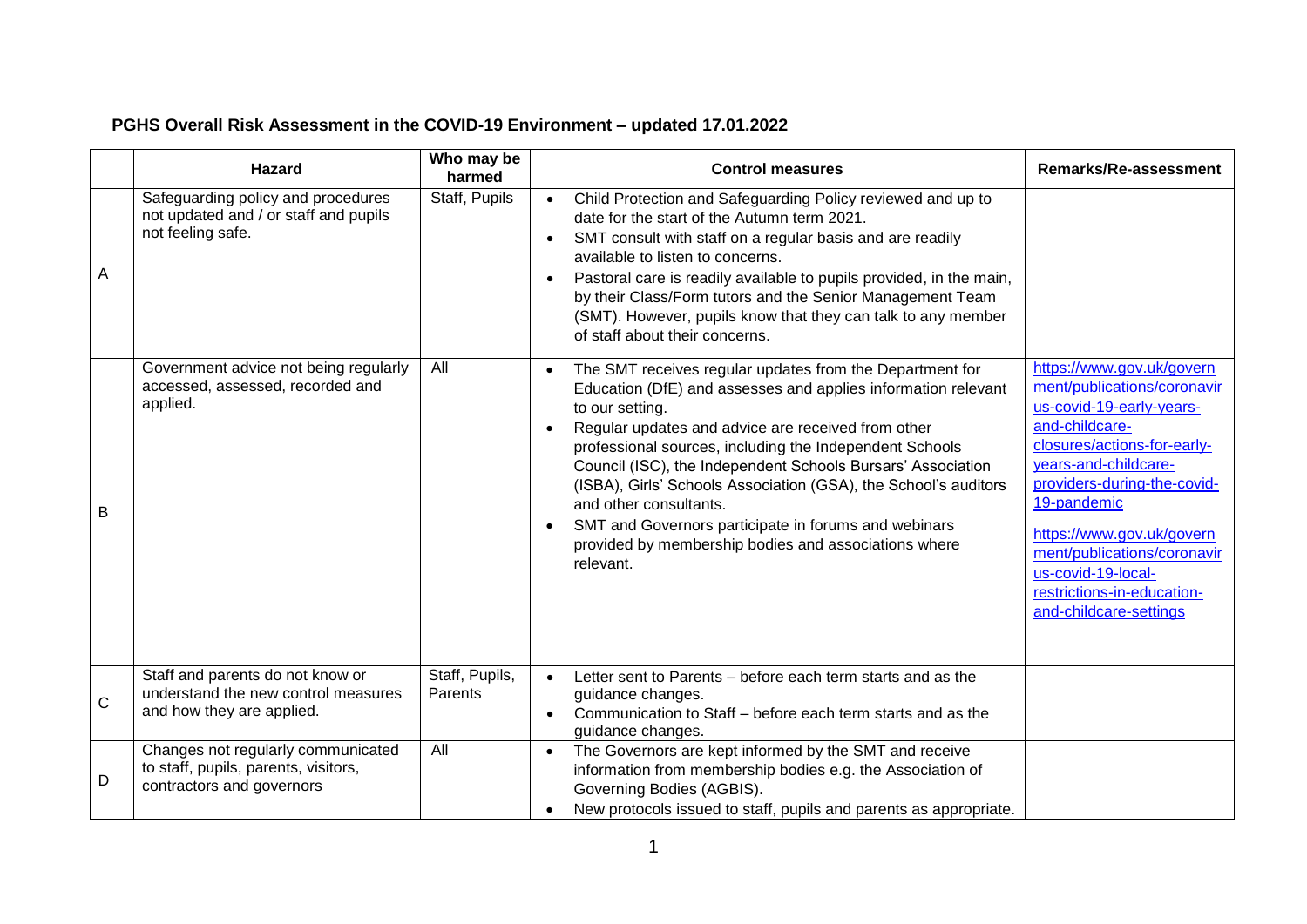|                |                                                                                                                                          |                              | Visitors/Contractors are notified of any changes to protocols<br>when arranging a visit and/or on arrival at the School.                                                                                                                                                                                                                                                                                                   |                                                                                                                                                                                                                                |
|----------------|------------------------------------------------------------------------------------------------------------------------------------------|------------------------------|----------------------------------------------------------------------------------------------------------------------------------------------------------------------------------------------------------------------------------------------------------------------------------------------------------------------------------------------------------------------------------------------------------------------------|--------------------------------------------------------------------------------------------------------------------------------------------------------------------------------------------------------------------------------|
| E              | Changes to assessments, procedures<br>and other important matters not<br>reviewed by Governors                                           | All                          | The Headmistress and Examinations Officer updated regularly<br>by Ofqual, JCQ and Examination Boards. Information shared<br>with relevant staff as required.<br>The Governors are kept informed by the SMT.<br>$\bullet$<br>The Headmistress presents a termly Covid-19 Update report to<br>the School Council.                                                                                                            |                                                                                                                                                                                                                                |
| F              | Insurers and / or brokers not updated<br>with School's amended plans                                                                     | All                          | The School will follow government guidance and will not deviate<br>$\bullet$<br>from this without first consulting insurers.                                                                                                                                                                                                                                                                                               |                                                                                                                                                                                                                                |
| G              | Not appreciating that Secretary of State<br>has a statutory power to order schools<br>to remain open.                                    | All                          | The Governors acknowledge that the Secretary of State has a<br>statutory power to order schools to remain open.                                                                                                                                                                                                                                                                                                            |                                                                                                                                                                                                                                |
| $\overline{H}$ | Insufficient liaison with local authority<br>and health protection team over testing<br>and actions.                                     | All                          | The Bursar is the School's designated point of contact with the<br>$\bullet$<br>local authority and health protection team.                                                                                                                                                                                                                                                                                                |                                                                                                                                                                                                                                |
|                | Active engagement with NHS Test and<br>Trace (NHS T&T) not implemented<br>and the procedures not understood by<br>all staff and parents. | Staff,<br>Pupils,<br>Parents | The School supports active engagement with NHS T&T.<br>From 16.08.21 close contacts will be directly identified by NHS<br><b>T&amp;T.</b><br>In exceptional cases, the School may be contacted by NHS T&T<br>$\bullet$<br>to help with identifying close contacts.<br>Parents will be reminded of the new procedures in a letter from<br>the Headmistress.<br>Staff will be informed of the new procedures as appropriate. |                                                                                                                                                                                                                                |
| J              | Insufficient systems and staff to<br>support training and testing.                                                                       | Staff, Pupils                | The School has sufficient systems in place to support training<br>and testing.<br>Six existing members of staff have completed the training<br>$\bullet$<br>modules to support on-site LFD testing.                                                                                                                                                                                                                        |                                                                                                                                                                                                                                |
| Κ              | Staff, parents, visitors, contractors<br>(and pupils) do not understand and<br>follow NHS T&T procedures.                                | All                          | The Bursar receives notification of positive Covid-19 test results<br>$\bullet$<br>for staff and pupils, which may be followed up with a telephone<br>call or email to confirm the isolation period.<br>Instructions are provided with the LFD self-test kits to upload<br>$\bullet$<br>results to NHS T&T and staff and pupils are encouraged to<br>upload their results as part of this process.                         | <b>Staff and Senior School</b><br>pupils have been asked to<br>continue to test twice<br>weekly at home, with lateral<br>flow device (LFD) test kits,<br>3-4 days apart.<br>Government guidance<br>states that testing remains |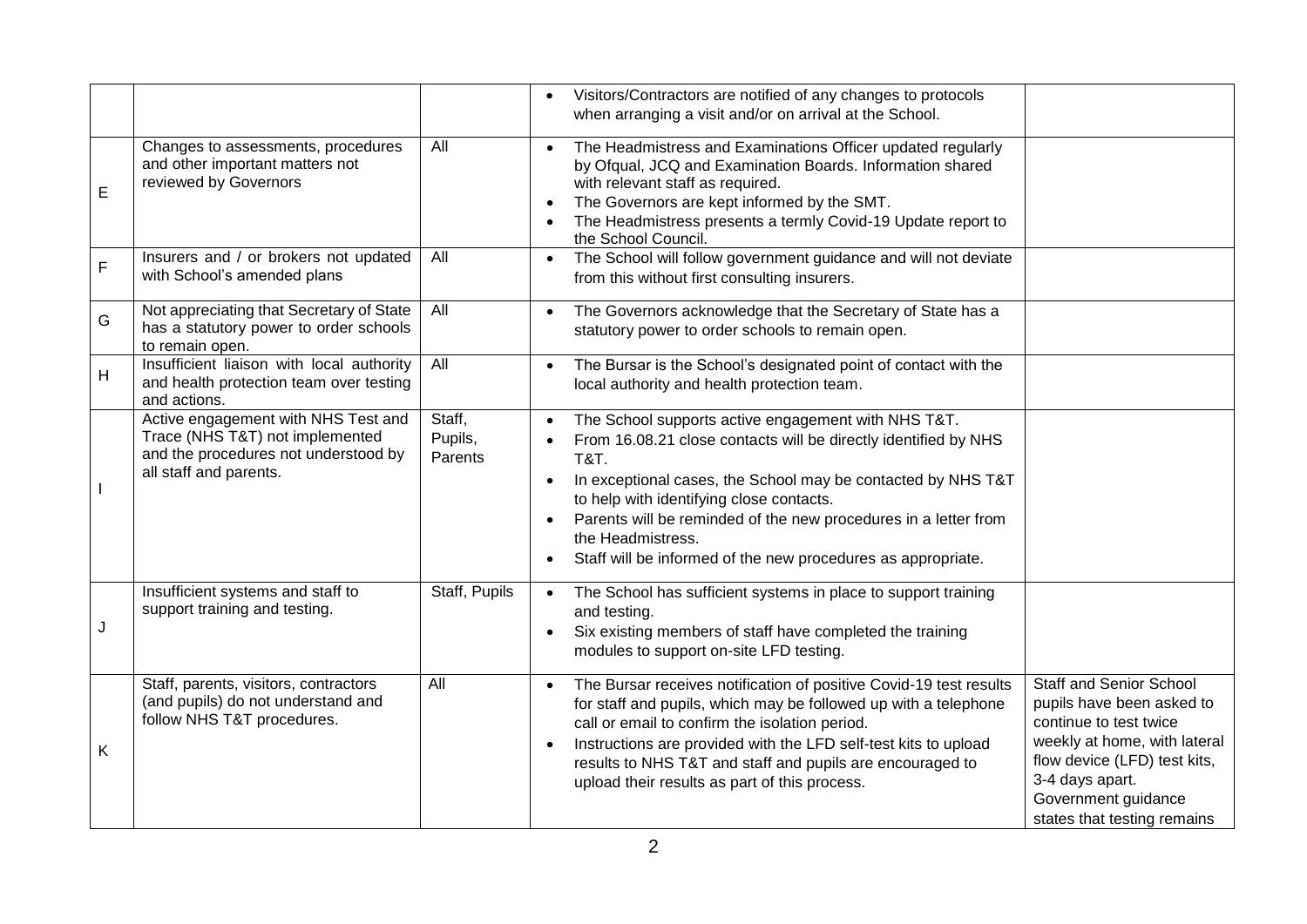|   |                                                                                                       |                         |                                                                                                                                                                                                                                                                                                                                                                                                                                                                                                                                                | voluntary but is strongly<br>encouraged. |
|---|-------------------------------------------------------------------------------------------------------|-------------------------|------------------------------------------------------------------------------------------------------------------------------------------------------------------------------------------------------------------------------------------------------------------------------------------------------------------------------------------------------------------------------------------------------------------------------------------------------------------------------------------------------------------------------------------------|------------------------------------------|
| L | Testing training modules and<br>assessment not completed and<br>recorded for specific roles.          | Pupils                  | All members of staff assisting with the on-site testing<br>$\bullet$<br>programme are required to complete the training modules for<br>their roles and provide a certificate of completion to the Bursar<br>for each module.                                                                                                                                                                                                                                                                                                                   |                                          |
| M | Training and testing activities<br>insufficient to provide reassurance<br>including feedback and Q&A? | Staff, Pupils           | The training completed for the first series of on-site testing of<br>$\bullet$<br>staff and pupils in Spring Term 2021 proved adequate and<br>effective. The testing was completed satisfactorily, providing<br>reassurance to all those involved.<br>The Team Leaders (SMT) will monitor the competency of those<br>$\bullet$<br>working in the ATS.                                                                                                                                                                                          |                                          |
| N | No contingency or outbreak<br>management plan in case of an<br>outbreak in school or local area?      |                         | The School has a contingency plan in place and will follow the<br>$\bullet$<br>principles outlined in the Government's contingency framework.<br>The School will seek initial advice from the DfE Helpline in the<br>$\bullet$<br>event of an outbreak at the School and will follow the measures<br>recommended.<br>Where there is a need to address more widespread issues<br>$\bullet$<br>across an area, the Government will take decisions on an area-<br>by-area basis and the School will follow the advice relevant to<br>our cluster. |                                          |
| O | Those working in the Asymptomatic<br>Testing Site (ATS) not trained and<br>competent to do so?        | Pupils                  | All members of staff assisting with the ATS are required to<br>$\bullet$<br>complete the relevant training modules for their roles and<br>provide a certificate of completion to the Bursar for each<br>module.<br>The Team Leaders (SMT) will monitor the competency of those<br>$\bullet$<br>working in the ATS.                                                                                                                                                                                                                             |                                          |
| P | Are those that are self-testing (at home<br>and in school) trained and competent<br>to do so?         | Staff, Senior<br>Pupils | Senior School pupils were instructed on how to self-swab and<br>$\bullet$<br>were supervised by staff undertaking the role of Testing<br>Assistants during the first tranche of on-site testing held in<br>School in March 2021. This was repeated during the Autumn<br>2021 and Spring 2022 on-site testing.<br>Instructions are provided with the home self-test kits issued to<br>senior pupils and members of staff.                                                                                                                       |                                          |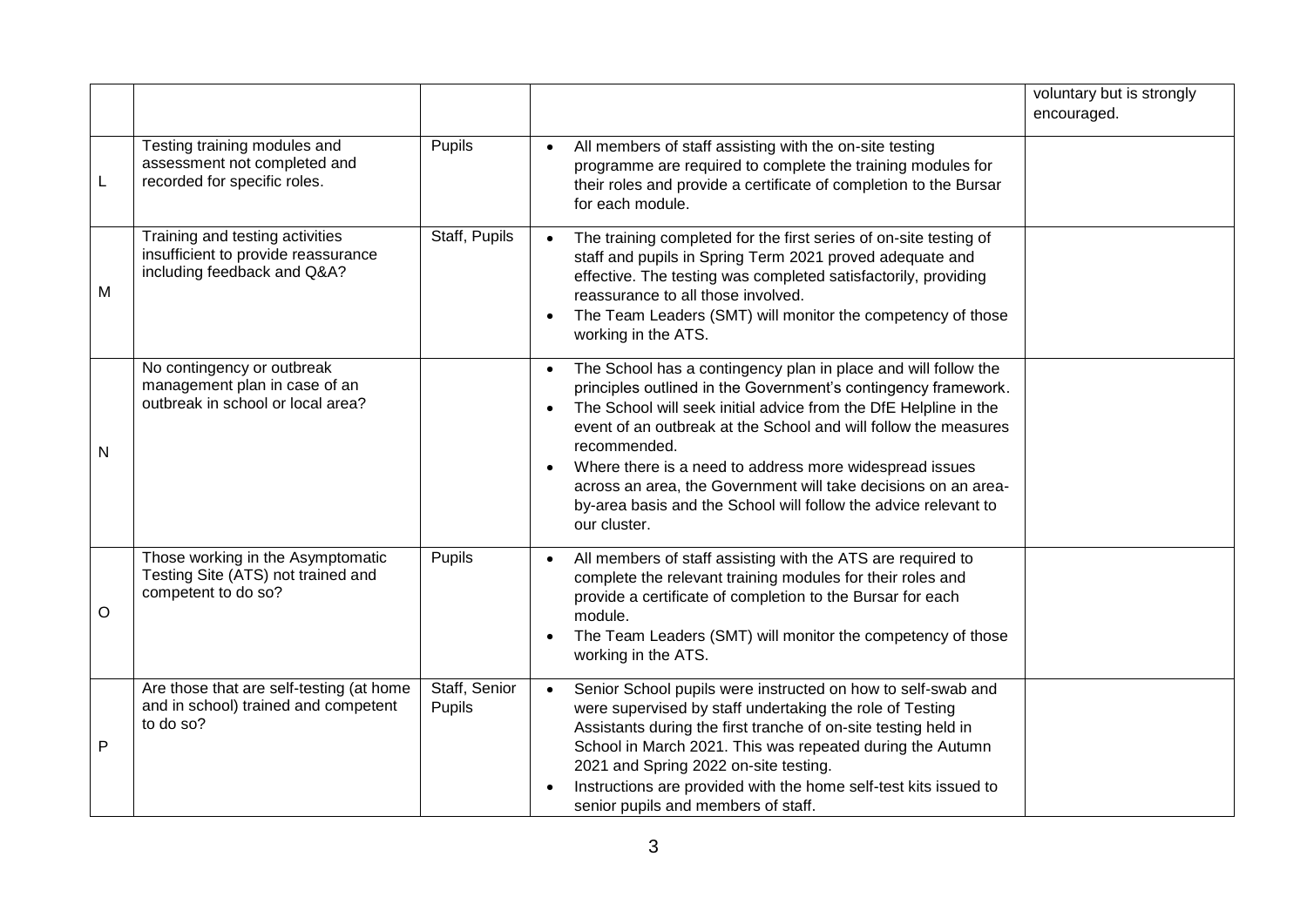|   |                                                                                                     |               | The School has not issued self-test kits to Lower School pupils,<br>nor are these pupils taking part in the on-site testing<br>programme.                                                                                                                                                                                                                                                                                         |  |
|---|-----------------------------------------------------------------------------------------------------|---------------|-----------------------------------------------------------------------------------------------------------------------------------------------------------------------------------------------------------------------------------------------------------------------------------------------------------------------------------------------------------------------------------------------------------------------------------|--|
| Q | Is it understood which pupils may have<br>difficulty to self-swab?                                  | Pupils        | Those pupils who may experience difficulty to self-swab are<br>$\bullet$<br>known to the Testing Assistants.<br>Year 7 2021 undertook their first on-site testing on their<br>$\bullet$<br>Induction Day so that sufficient time could be given to support<br>those who may find the swabbing difficult.                                                                                                                          |  |
| R | Are those unable to self-swab given<br>additional support and reasonable<br>adjustments?            | Pupils        | Those pupils who may have difficulty or unable to self-swab will<br>be given additional support and reasonable adjustments,<br>including extra time or privacy if appropriate.<br>If a pupil is unable to complete the throat swab, they will be<br>$\bullet$<br>required to swab both nostrils.                                                                                                                                  |  |
| S | No contingency plan, if it is necessary,<br>to switch to remote learning for a<br>temporary period. | Pupils        | The School has a contingency plan in place to switch to remote<br>$\bullet$<br>learning for a temporary period if it is necessary to do so.                                                                                                                                                                                                                                                                                       |  |
| Т | If notified by NHS T&T the requirement<br>to self-isolate not complied with or<br>understood.       | All           | The School will follow public health advice on testing, self-<br>$\bullet$<br>isolation and managing confirmed cases of Covid-19.<br>If the School becomes aware that a member of staff or a pupil<br>has been notified by NHS T&T to self-isolate, it will contact that<br>individual to confirm the advice given, it will support the advice<br>of NHS T&T and encourage those concerned to comply.                             |  |
| U | Where appropriate, a record to support<br>NHS T&T close contacts not updated<br>on a regular basis. | Staff, Pupils | If the School is contacted by NHS T&T and requested to do so,<br>$\bullet$<br>SMT will meet as soon as possible to collate information to trace<br>close contacts.<br>Records are updated on a regular basis, which will support the<br>$\bullet$<br>tracing of close contacts.                                                                                                                                                   |  |
| V | Control and hygiene measures not<br>regularly communicated, understood,<br>applied and checked      | All           | The School will continue to promote good hand hygiene.<br>$\bullet$<br>Frequent and thorough hand cleaning should be regular<br>practice.<br>Staff will continue to ensure that pupils clean their hands<br>$\bullet$<br>regularly with soap and water or hand sanitiser.<br>A reminder of hygiene rules was communicated to staff,<br>$\bullet$<br>parents and pupils before they returned to School in the Autumn<br>term 2021. |  |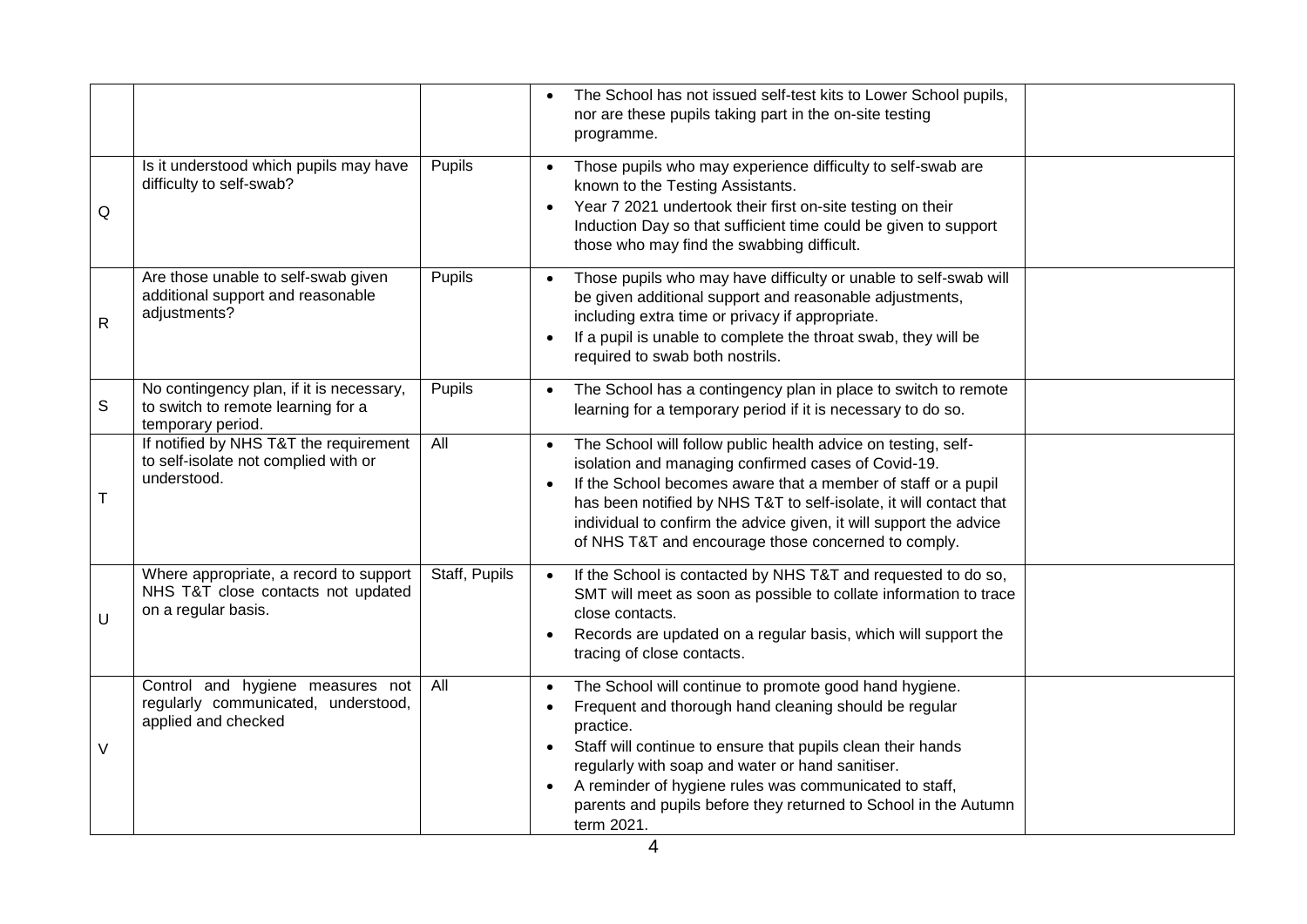|   |                                                                                                                                          |     | Hygiene protocols will be monitored and assessed on a regular<br>$\bullet$<br>basis.                                                                                                                                                                                                                                                                                                                                                                                                                                                                                                                                                                                                                                                                                                                                                                                                                                    |
|---|------------------------------------------------------------------------------------------------------------------------------------------|-----|-------------------------------------------------------------------------------------------------------------------------------------------------------------------------------------------------------------------------------------------------------------------------------------------------------------------------------------------------------------------------------------------------------------------------------------------------------------------------------------------------------------------------------------------------------------------------------------------------------------------------------------------------------------------------------------------------------------------------------------------------------------------------------------------------------------------------------------------------------------------------------------------------------------------------|
| W | No contingency plans for self-isolation<br>of individuals, groups, multiple pupils<br>and or staff if required by NHS T&T.               | All | Contingency plans are in place for self-isolation of individuals or<br>$\bullet$<br>multiple pupils or staff if required by NHS T&T.<br>At the main school, the Medical Wet Room will be used by an<br>$\bullet$<br>individual pupil awaiting collection.<br>At the Nursery, the Office will be used by an individual pupil<br>$\bullet$<br>awaiting collection.<br>If multiple pupils are affected in a class, those pupils will isolate<br>$\bullet$<br>in their classroom/a free classroom and await collection. Pupils<br>will be escorted out of the building individually when parents<br>arrive.<br>Staff required to self-isolate will be asked to leave the building<br>$\bullet$<br>immediately.                                                                                                                                                                                                              |
| X | Insufficient updated information to<br>communicate with parents, carers,<br>staff and pupils if required to self-<br>isolate by NHS T&T. | All | Communication with parents, pupils and staff will be by quickest<br>$\bullet$<br>method possible e.g. telephone, text or email. Contact details<br>are held and regularly updated.                                                                                                                                                                                                                                                                                                                                                                                                                                                                                                                                                                                                                                                                                                                                      |
| Ý | Insufficient consideration to minimise<br>contact and maximise distance - if<br>required for a temporary period.                         | All | Consideration will be given to the temporary re-introduction of<br>$\bullet$<br>social distancing if required and this will form part of the<br>School's contingency plan for a local outbreak.                                                                                                                                                                                                                                                                                                                                                                                                                                                                                                                                                                                                                                                                                                                         |
| Z | Ventilation rules not sufficiently robust,<br>understood, communicated, applied or<br>checked.                                           | All | See HSE guidance on air<br>The importance of the need for all areas within the School to be<br>$\bullet$<br>conditioning and ventilation<br>well ventilated to reduce the transmission of Covid-19 was<br>during the Covid-19<br>explained and communicated to staff and pupils at the start of<br>pandemic.<br>the Autumn term 2021 and again at the start of the Spring term<br>2022.<br>The application of this message will be monitored to ensure<br>$\bullet$<br>occupied spaces are well ventilated and that a comfortable<br>teaching environment is maintained.<br>External windows will be opened to improve natural ventilation<br>and, in addition, internal doors may also assist with creating a<br>throughput of air.<br>External opening doors may also be used e.g. the external<br>doors in the Hall and ESH may be left open when used for<br>larger gatherings such as assemblies and examinations. |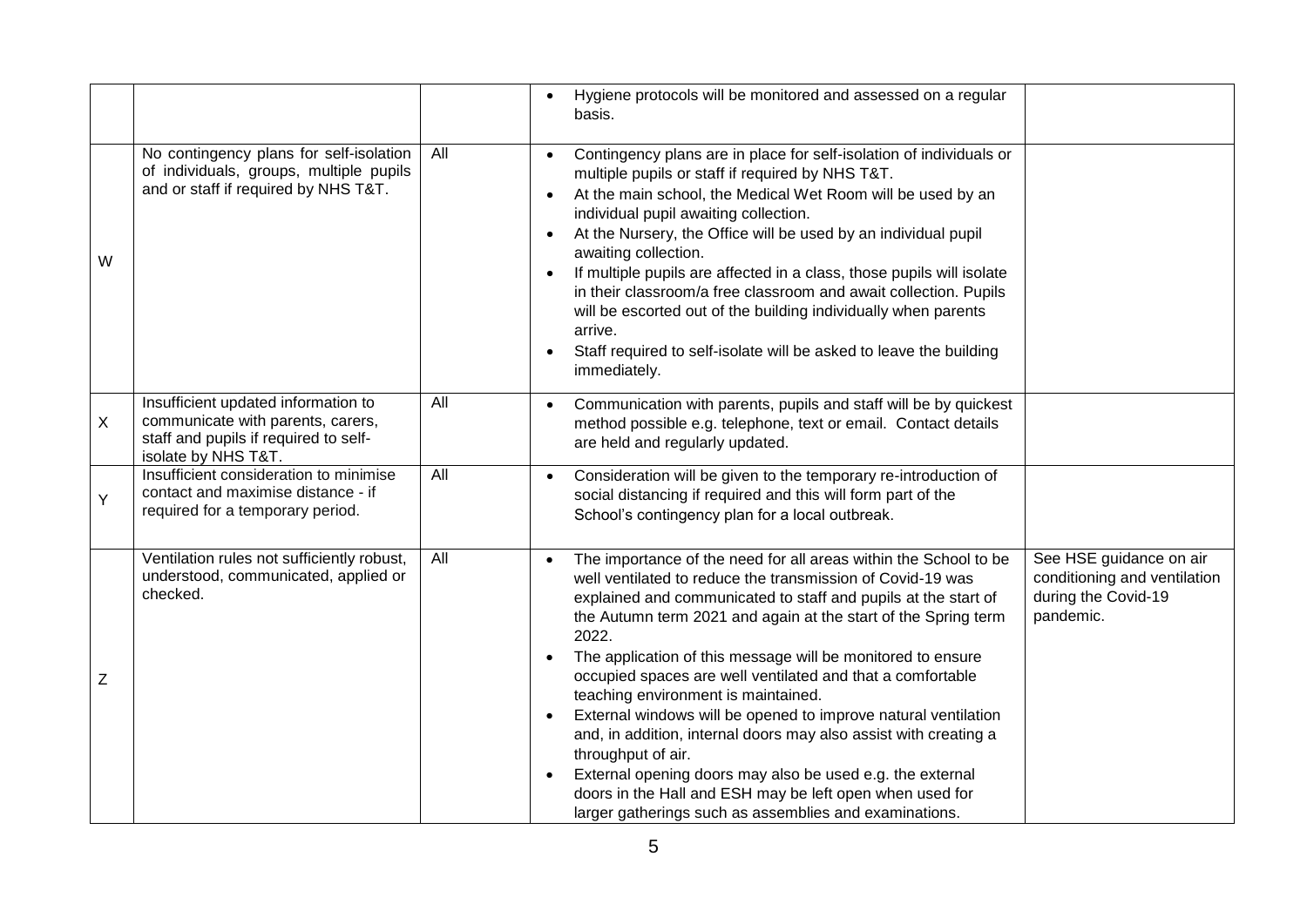|           |                                                                                                                                                                                                          |                                   | Where available, mechanical ventilation systems may be used.                                                                                                                                                                                                                                                                                                                                                                                                                                                                                                                                                                                                                                                                                                                                                                                                                                                                                                                                                                                                                                                           |  |
|-----------|----------------------------------------------------------------------------------------------------------------------------------------------------------------------------------------------------------|-----------------------------------|------------------------------------------------------------------------------------------------------------------------------------------------------------------------------------------------------------------------------------------------------------------------------------------------------------------------------------------------------------------------------------------------------------------------------------------------------------------------------------------------------------------------------------------------------------------------------------------------------------------------------------------------------------------------------------------------------------------------------------------------------------------------------------------------------------------------------------------------------------------------------------------------------------------------------------------------------------------------------------------------------------------------------------------------------------------------------------------------------------------------|--|
| AA        | Unsuitable enhanced cleaning regime,<br>not regularly re-assessed or revised for<br>high-risk areas such as toilets, door<br>handles, keypads, switches, handrails<br>and frequently used hard surfaces. | All                               | The School premises will be thoroughy cleaned by the Cleaning<br>$\bullet$<br>team before staff and pupils return to School.<br>In addition to the normal daily cleaning regime undertaken by<br>the Cleaning Team, extra cleaning will be carried out during the<br>school day with a particular focus on high risk areas.<br>The cleaning regime will be monitored and re-assessed as<br>$\bullet$<br>necessary.                                                                                                                                                                                                                                                                                                                                                                                                                                                                                                                                                                                                                                                                                                     |  |
| BB        | High-risk areas not being regularly<br>monitored for hygiene.                                                                                                                                            | All                               | The Cleaning Supervisor is employed at the main school during<br>the school day to provide extra cleaning of high-risk areas e.g.<br>door handles, handrails, toilets, staff room kitchen.<br>The Nursery staff monitor high-risk areas and carry out extra<br>$\bullet$<br>cleaning as required during the school day. A member of the<br>caretaking team also visits the Nursery regularly and provides<br>additional cleaning support when required.                                                                                                                                                                                                                                                                                                                                                                                                                                                                                                                                                                                                                                                                |  |
| <b>CC</b> | controlled<br>to<br>school<br>not<br>Access<br>effectively and visitors (if allowed)<br>details not recorded.                                                                                            | Staff, Pupils,<br><b>Visitors</b> | Access to School premises is controlled and visitor information<br>recorded.<br>Access to the School buildings during the school day will be<br>$\bullet$<br>restricted to staff and pupils only whenever possible.<br>Essential visitors (and contractors) may be permitted on site<br>$\bullet$<br>during the school day e.g. for staff and pupil recruitment<br>purposes, essential maintenance works.<br>Essential visits will be scheduled before or after the school day<br>$\bullet$<br>where possible to minimise contact with staff and pupils.<br>Parents are not allowed inside the School buildings without an<br>$\bullet$<br>appointment.<br>Members of staff will be on duty at both the electronic gate and<br>$\bullet$<br>the double wooden gates to control access at the start of the<br>school day.<br>The parents of pupils in the Prep and Junior Department will be<br>$\bullet$<br>allowed into the playground at collection times.<br>Clear signage will be affixed to the main entrance door to<br>$\bullet$<br>remind parents that they are not permitted to enter the School<br>building. |  |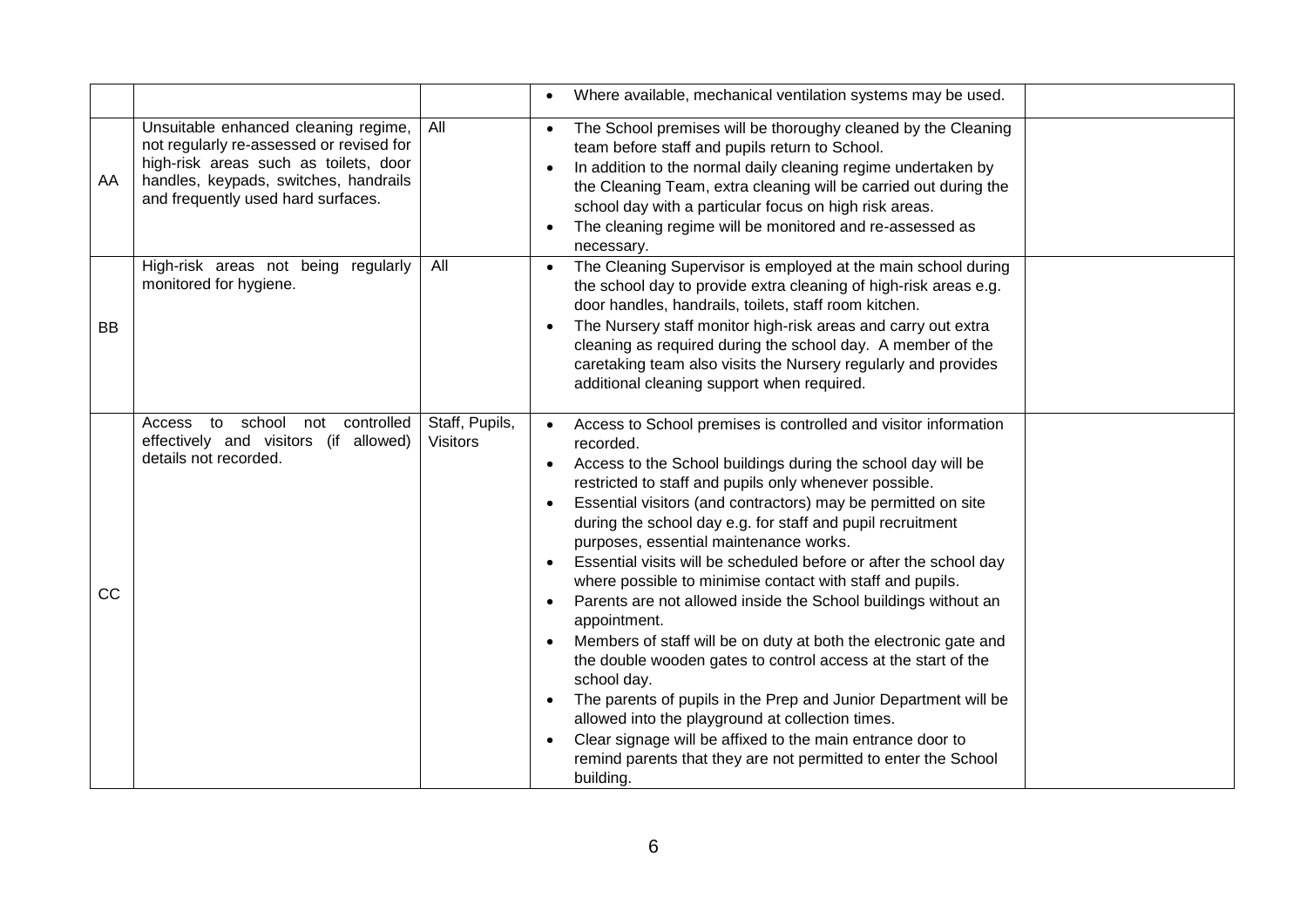| <b>DD</b>     | Insufficient<br>supplies<br>hygiene<br>of<br>materials and not readily available,<br>suitably stored or located.                                                                                 | All           | The School has sufficient supplies of hygiene materials and<br>these are stored under controlled access.<br>Stocks of hygiene materials will be monitored by the Cleaning<br>Supervisor and/or Caretakers and replenished in good time.                                                                                                                                                                                          |
|---------------|--------------------------------------------------------------------------------------------------------------------------------------------------------------------------------------------------|---------------|----------------------------------------------------------------------------------------------------------------------------------------------------------------------------------------------------------------------------------------------------------------------------------------------------------------------------------------------------------------------------------------------------------------------------------|
| EE.           | Inadequate contingency plans for<br>changes to school operation:<br>temporary lockdown, re-closing, loss of<br>catering or teachers?                                                             | All           | A contingency plan is in place.<br>$\bullet$                                                                                                                                                                                                                                                                                                                                                                                     |
| <b>FF</b>     | Insufficient contingency / outbreak<br>management plans in case of medical<br>need for self-isolation of individuals,<br>multiple pupils, staff or local outbreaks?                              | All           | A contingency plan is in place<br>$\bullet$                                                                                                                                                                                                                                                                                                                                                                                      |
| GG            | Risk assessments and protective<br>measures for holiday clubs, after-<br>school clubs, trips, visits and other out-<br>of-school clubs not regularly updated<br>and communicated.                | Staff, Pupils | Full and thorough risk assessments are undertaken for all<br>$\bullet$<br>educational visits and off-site activities.<br>Any public health advice will be taken into consideration, such<br>as hygiene and ventilation requirements.<br>Risk assessments are reviewed and updated as new<br>$\bullet$<br>information is received.                                                                                                |
| <b>HH</b>     | Risk Assessments not regularly<br>reviewed and updated utilising<br>feedback and lessons identified from<br>all those in school including pupils and<br>support staff, visitors and contractors. | Staff, Pupils | Risk assessments are reviewed on a regular basis and updated<br>$\bullet$<br>as necessary.                                                                                                                                                                                                                                                                                                                                       |
| $\mathbf{II}$ | All hazards identified not properly<br>mitigated and regularly re-assessed.                                                                                                                      | Staff, Pupils | Hazards are identified, assessed and mitigated as far as<br>$\bullet$<br>reasonably possible as part of the normal risk assessment<br>process.                                                                                                                                                                                                                                                                                   |
| JJ            | No formal protocol in school to ensure<br>symptom vigilance                                                                                                                                      | All           | Staff and parents are regularly reminded in the weekly<br>$\bullet$<br>Newsletter of the known three common symptoms of Covid-19:<br>a high temperature<br>a new, continuous cough<br>a loss of, or change in, taste or smell (anosmia).<br>A member of staff will notify a member of SMT if they identify a<br>$\bullet$<br>pupil in School presenting any of the Covid-19 symptoms so<br>that appropriate action can be taken. |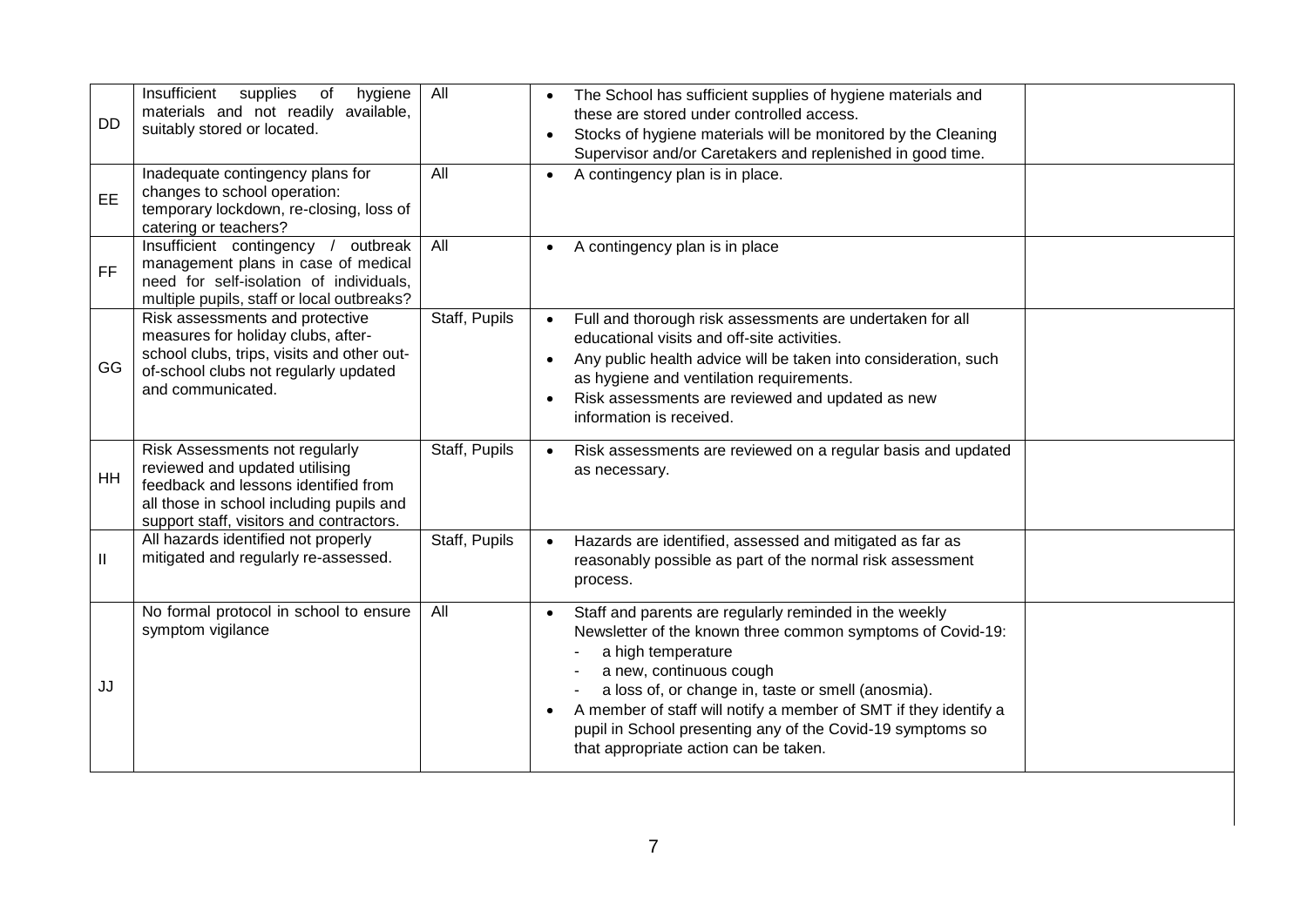#### **Risk Assessment for COVID-19 Test and Trace Process**

|                | <b>Hazard</b>                                                                                                                                                                     | Who may be<br>harmed      | <b>Control measures</b>                                                                                                                                                                                                                                                                                                                                                                                                                                                                                                                                                                                                                                                                                                                                                                         | <b>Remarks/Re-assessment</b>                                                                                                                            |
|----------------|-----------------------------------------------------------------------------------------------------------------------------------------------------------------------------------|---------------------------|-------------------------------------------------------------------------------------------------------------------------------------------------------------------------------------------------------------------------------------------------------------------------------------------------------------------------------------------------------------------------------------------------------------------------------------------------------------------------------------------------------------------------------------------------------------------------------------------------------------------------------------------------------------------------------------------------------------------------------------------------------------------------------------------------|---------------------------------------------------------------------------------------------------------------------------------------------------------|
|                | Explanatory T&T letters / emails not<br>sent to parents / pupils, staff and<br>governors.                                                                                         | $\overline{All}$          | The School is following DfE guidance and offered all senior<br>$\bullet$<br>pupils two LFD tests at School at the start of the new academic<br>year 2021.<br>The first test for Years 8-11 took place on Monday 06.09.21 with<br>$\bullet$<br>their second test completed on Friday 10.09.21.<br>The first test for Year 7 took place on Wednesday 08.09.21 with<br>$\bullet$<br>their second test completed on Monday 13.09.21.<br>The School followed the updated DfE guidance issued on<br>$\bullet$<br>29.11.21 which announced the introduction of new temporary<br>measures as a result of the Omicron variant. PGHS offered all<br>Senior pupils an on-site lateral flow test on Tuesday 04.01.22<br>before the start of term.<br>Explanatory letters were sent to parents.<br>$\bullet$ | DfE guidance followed<br>from: 'Why, Who, What and<br>When' Rapid Testing for<br>Secondary Schools and<br>Colleges from July 2021<br>(the orange guide) |
|                | No school "COVID-19 Testing Privacy<br>statement".                                                                                                                                | Staff, Pupils,<br>Parents | A Covid-19 Testing Privacy Statement is in place using the<br>$\bullet$<br>template provided by the DfE.                                                                                                                                                                                                                                                                                                                                                                                                                                                                                                                                                                                                                                                                                        |                                                                                                                                                         |
| $\overline{2}$ | "COVID-19 Testing Privacy statement"<br>not communicated to staff, parents,<br>pupils and governors.                                                                              | Staff, Pupils,<br>Parents | The PGHS Covid-19 Testing Privacy Statement has been<br>$\bullet$<br>communicated to staff, parents and pupils.                                                                                                                                                                                                                                                                                                                                                                                                                                                                                                                                                                                                                                                                                 |                                                                                                                                                         |
| 3              | Separate school register not kept of<br>those tested to inform next test date,<br>ordering test kits etc.                                                                         | Pupils                    | A separate register is taken detailing those pupils who have<br>been tested on site.                                                                                                                                                                                                                                                                                                                                                                                                                                                                                                                                                                                                                                                                                                            |                                                                                                                                                         |
| 4              | Test data not recorded securely and<br>kept until further guidance is given to<br>delete the information.                                                                         | Pupils                    | Test data is recorded securely and kept until further guidance is<br>$\bullet$<br>given to delete this information.                                                                                                                                                                                                                                                                                                                                                                                                                                                                                                                                                                                                                                                                             |                                                                                                                                                         |
| 5 <sup>5</sup> | 'Test kit log' and 'test results<br>register/log' documents not kept<br>separately for data protection<br>purposes.                                                               | Pupils                    | The test kit log records the pupil name alongside a bar code.<br>The test results are recorded using the bar code.                                                                                                                                                                                                                                                                                                                                                                                                                                                                                                                                                                                                                                                                              |                                                                                                                                                         |
| 6              | Repeated or similar issues (e.g.<br>multiple repeat void tests, unclear<br>results, leaking/damaged tubes etc.)<br>not recorded<br>by the school and reported to DfE<br>Helpline. | Staff, Pupils             | Any problems encountered with the testing programme will be<br>$\bullet$<br>recorded by the School and reported to DfE Helpline.                                                                                                                                                                                                                                                                                                                                                                                                                                                                                                                                                                                                                                                                |                                                                                                                                                         |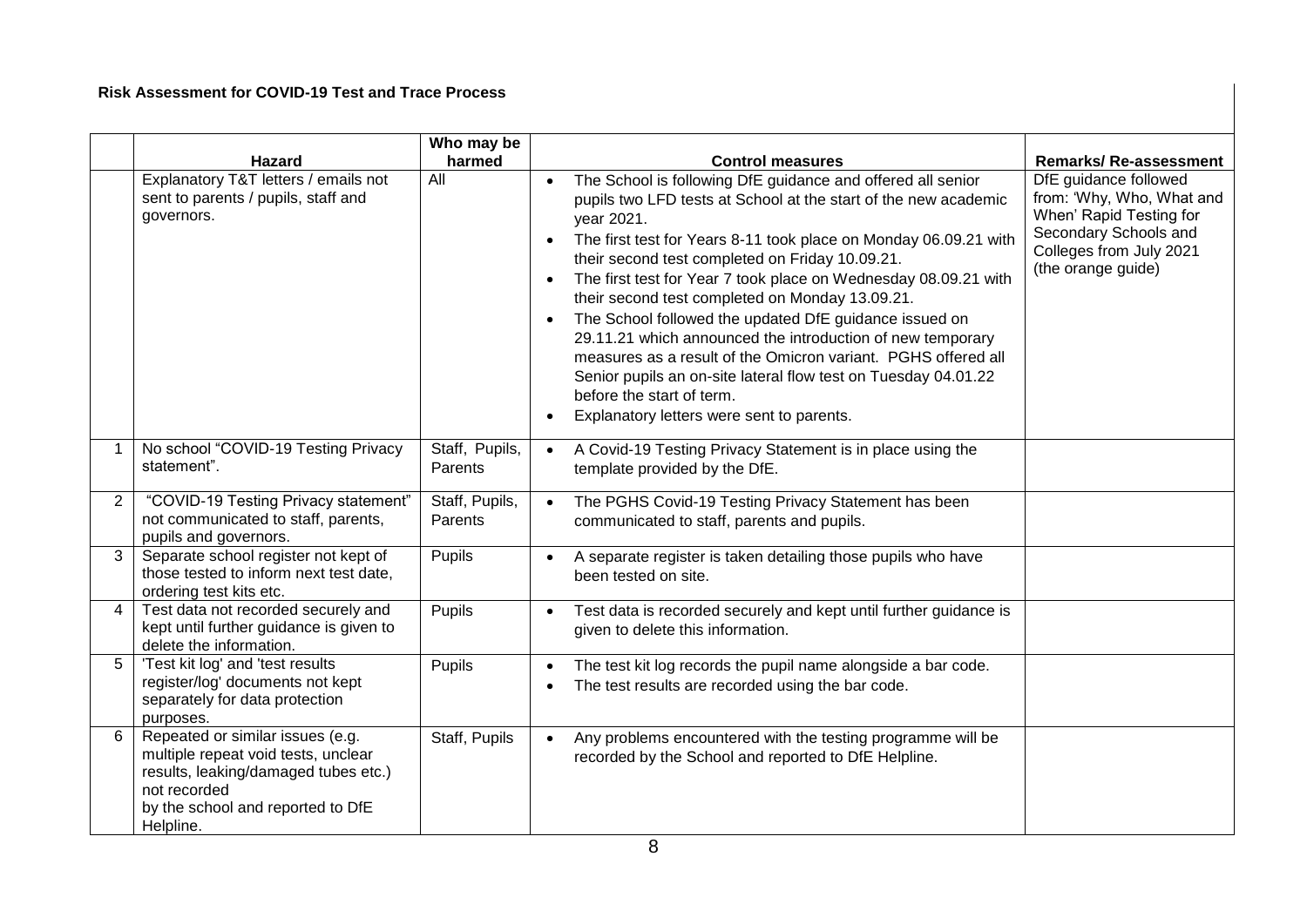|    | Those that have been identified as<br>"close contact" via NHS T&T not self-<br>isolating and following appropriate<br>advice.                                          | Staff, Pupils                   | From 16.08.21, pupils and those staff who are double<br>$\bullet$<br>vaccinated will no longer be required to self-isolate if they are<br>identified as a close contact.<br>From 16.08.21, close contacts will be directly identified by NHS<br>$\bullet$<br><b>T&amp;T.</b><br>Any suspected or confirmed close contacts of the Omicron<br>$\bullet$<br>variant will be contacted directly by NHS T&T and asked to<br>isolate regardless of vaccination status or age.                                                                             |
|----|------------------------------------------------------------------------------------------------------------------------------------------------------------------------|---------------------------------|-----------------------------------------------------------------------------------------------------------------------------------------------------------------------------------------------------------------------------------------------------------------------------------------------------------------------------------------------------------------------------------------------------------------------------------------------------------------------------------------------------------------------------------------------------|
| 8  | Age-appropriate consent statement for<br>testing (under / over 16) not properly<br>completed.                                                                          | Pupils                          | Age-appropriate consent forms have been completed for pupils<br>$\bullet$<br>taking part in the on-site testing.                                                                                                                                                                                                                                                                                                                                                                                                                                    |
| 9  | Test instruction posters, booklets, FAQ<br>and briefings not readily available and<br>apparent.                                                                        | Pupils                          | Posters for test instructions are displayed on each swabbing<br>$\bullet$<br>desk.<br>A trained member(s) of staff will be available to perform the role<br>$\bullet$<br>of Test Assistant(s) during the on-site testing sessions to<br>provide guidance to pupils and to answer any questions or<br>concerns.                                                                                                                                                                                                                                      |
|    | modules<br>10 Testing<br>Training<br>and<br>assessment not<br>completed<br>and<br>recorded for specific roles.                                                         | Pupils                          | All members of staff taking part in the on-site testing programme<br>$\bullet$<br>have completed the training modules appropriate for their role<br>and provided certificates to the Bursar as evidence of their<br>completion.                                                                                                                                                                                                                                                                                                                     |
| 11 | Tests not supervised or conducted by<br>trained staff.                                                                                                                 | Pupils                          | All tests are supervised and conducted by trained members of<br>$\bullet$<br>existing staff.                                                                                                                                                                                                                                                                                                                                                                                                                                                        |
|    | 12 AST area not sufficiently controlled to<br>limit access to testers, those being<br>tested and supervisors                                                           | Pupils                          | Testing will take place in the Hall with authorised access for<br>testing staff and testing subjects only during the testing<br>sessions.                                                                                                                                                                                                                                                                                                                                                                                                           |
|    | 13 AST process not maintaining social<br>distancing where appropriate, good<br>hand and respiratory hygiene or<br>keeping<br>occupied<br>spaces<br>well<br>ventilated. | Pupils,<br><b>Testing Staff</b> | The Bursar will lead on quality assessment to ensure all AST<br>$\bullet$<br>processes are carried out in line with NHS guidance.<br>The AST site will be located in the main Hall where the rear<br>$\bullet$<br>doors will be opened to maintain good ventilation.<br>Tables will be spaced to allow adequate social distancing.<br>$\bullet$<br>Hand sanitiser and disinfectant wipes will be available on each<br>$\bullet$<br>table, and a lidded bin will be positioned in each swabbing bay<br>for the disposal of tissues, wipes and swabs. |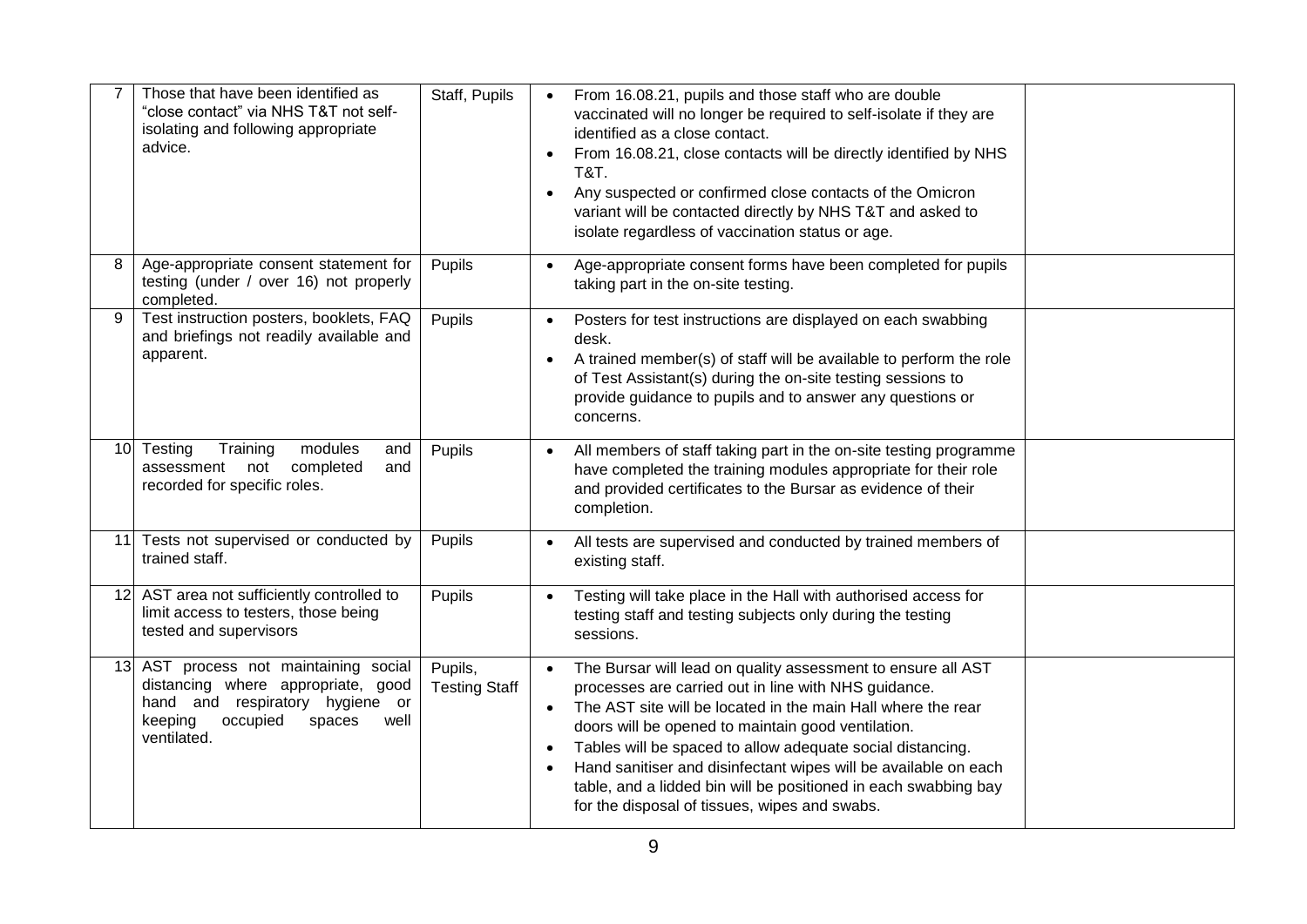| 14              | Social distancing advice between<br>testing staff and those being tested<br>including distances between desks,<br>chairs etc not being observed and<br>supervised. | Pupils,<br><b>Testing Staff</b> | The Bursar will lead on quality assessment to ensure all AST<br>processes are carried out in line with NHS guidance, including<br>the layout of the AST.                                                                                                                                                                                                                                                                                                                                                                                                                                                                                                                   |                                                                                                                                |
|-----------------|--------------------------------------------------------------------------------------------------------------------------------------------------------------------|---------------------------------|----------------------------------------------------------------------------------------------------------------------------------------------------------------------------------------------------------------------------------------------------------------------------------------------------------------------------------------------------------------------------------------------------------------------------------------------------------------------------------------------------------------------------------------------------------------------------------------------------------------------------------------------------------------------------|--------------------------------------------------------------------------------------------------------------------------------|
| 15 <sup>1</sup> | Staff assisting<br>taking<br>with<br>and<br>processing<br>swabs<br>not<br>wearing<br>appropriated PPE.                                                             | Pupils,<br><b>Testing Staff</b> | Test Processors handling and processing swabs must wear<br>$\bullet$<br>PPE including, fluid resistant surgical mask (sessional use),<br>face visor (sessional use), disposable apron (sessional use) and<br>gloves (single use).<br>Test Assistant(s) must wear a fluid resistant surgical mask<br>(sessional use) as minimum protection.<br>Test Recorder(s) must wear a fluid resistant surgical mask<br>$\bullet$<br>(sessional use) and gloves (single use) if required to intervene<br>and handle a device.<br>Fresh PPE is used at the start of each session.<br>PPE should be changed if protective properties are<br>compromised or contaminated from secretions. |                                                                                                                                |
|                 | 16 Process of swabbing not following<br>training and / or updated guidance.                                                                                        | Pupils                          | Test Processors have completed appropriate training.<br>$\bullet$<br>If updated guidance is received this will be communicated to the<br>rest of the team by the Team Leader(s).                                                                                                                                                                                                                                                                                                                                                                                                                                                                                           | NHS Test and Trace 'How<br>to Guide' Rapid Testing on-<br>site (ATS) in Secondary<br>Schools and Colleges (the<br>green guide) |
|                 | 17 Tested sample incorrectly handled<br>safely during the process including<br>disposal.                                                                           | Pupils,<br><b>Testing Staff</b> | Test Processors have completed relevant training.<br>$\bullet$<br>Appropriate PPE must be worn when carrying out testing<br>$\bullet$<br>including disposable gloves, which should be changed after<br>each sample.<br>Care must be taken when transferred samples from swabbing<br>desk to processing desk, and from processing desk to recording<br>desk.<br>All waste products including used samples to be carefully<br>disposed of in bin provided for AST waste. Waste to be<br>transferred to external general waste bin by Test Processor at<br>the end of the testing session.                                                                                    |                                                                                                                                |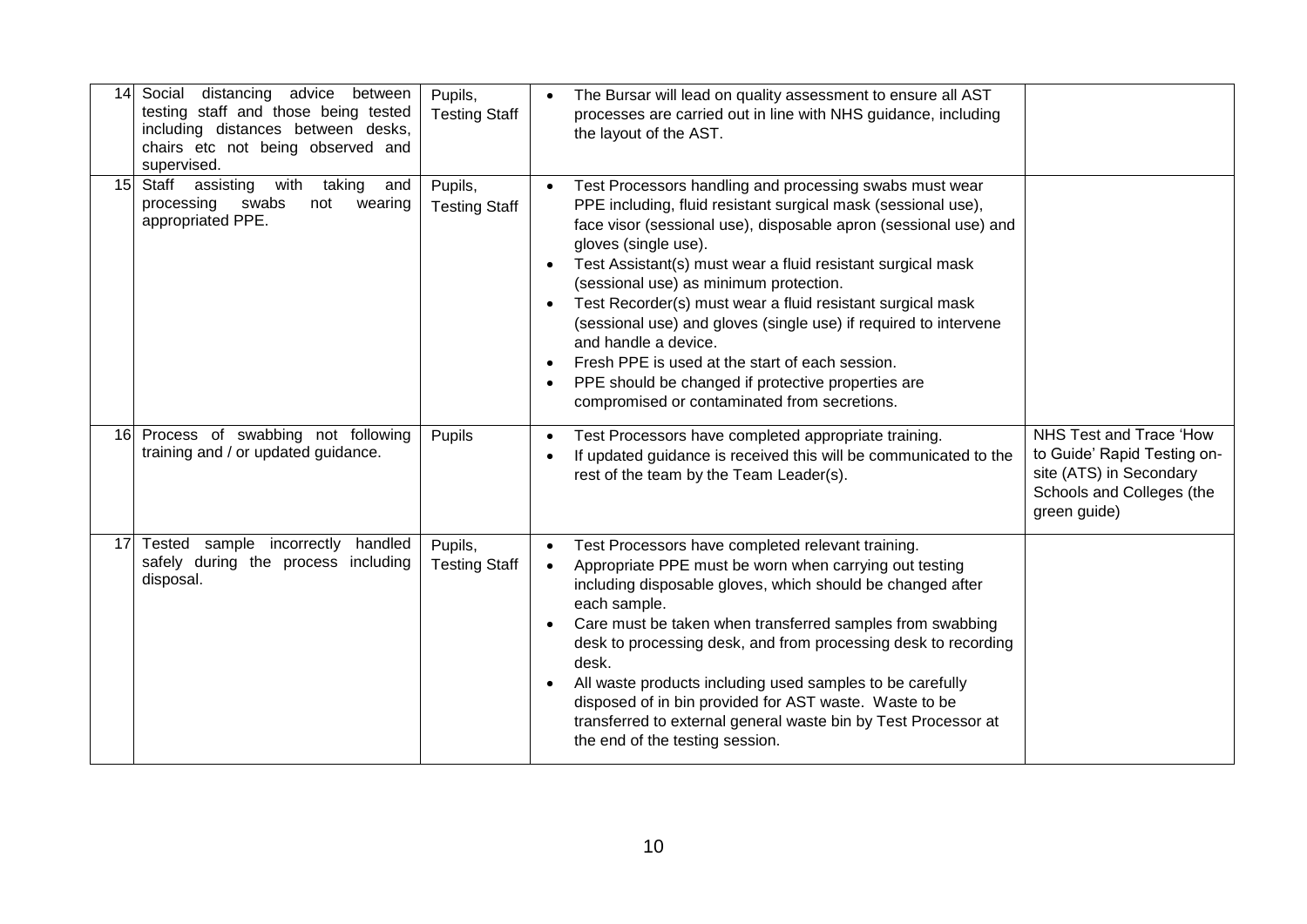| 18 <sup>l</sup> | Process for informing parents / pupils /<br>staff not understood and implemented.                                                    | Pupils,<br><b>Parents Staff</b> | Parents of pupils taking part in the on-site testing programme<br>$\bullet$<br>have received communication from School explaining the<br>process to be undertaken.                                                                                                                                                                                                                                                                                                                                                                                                                                               |
|-----------------|--------------------------------------------------------------------------------------------------------------------------------------|---------------------------------|------------------------------------------------------------------------------------------------------------------------------------------------------------------------------------------------------------------------------------------------------------------------------------------------------------------------------------------------------------------------------------------------------------------------------------------------------------------------------------------------------------------------------------------------------------------------------------------------------------------|
|                 | 19 The process of barcoding, recording<br>and communicating test results is not<br>accurate and supervised.                          | Pupils                          | The members of staff delegated with responsibility for the<br>$\bullet$<br>barcoding, recording and communicating test results will be<br>given clear instructions to carry out the process.<br>The School will use the bulk upload service to register and<br>$\bullet$<br>record test results.                                                                                                                                                                                                                                                                                                                 |
| <b>20</b>       | Inadequate supervision / checking to<br>ensure equipment handled correctly<br>and not shared.                                        | Pupils                          | Each swabbing bay will have a supply of hand sanitiser, tissues,<br>$\bullet$<br>disposable hand wipes and a hand mirror. No equipment will be<br>shared between swabbing bays.<br>Pupils will be supervised by trained Test Assistants.<br>$\bullet$<br>Each processing desk will have a supply of hand sanitiser,<br>disposable gloves, disposable hand wipes, supply of test kits,<br>cleaning detergent/cleaning tissue and a permanent marker. No<br>equipment will be shared between processing desks.<br>Team Leader(s) will be present during all testing sessions to<br>$\bullet$<br>supervise process. |
| 21              | Process of lost LFD, failed scans or<br>damaged barcodes not understood or<br>properly implemented.                                  | Pupils                          | Any problems or difficulties experienced during the on-site<br>$\bullet$<br>testing process should be reported to one of the Team Leaders<br>$(SMT)$ .<br>The Bursar will keep a log of any defective or lost equipment, or<br>$\bullet$<br>failed scans, and take appropriate action.                                                                                                                                                                                                                                                                                                                           |
| 22              | The training does not reflect hazards<br>identified with testing and these are not<br>communicated to testing and cleaning<br>staff? | Staff                           | The majority of the team of testing staff have previous testing<br>$\bullet$<br>experience and the training undertaken has proved adequate<br>and fit for purpose. No unforeseen hazards were identified<br>during the previous testing sessions, which gives reassurance<br>for the forthcoming sessions.<br>If any additional hazards are identified they will be reported to a<br>$\bullet$<br>Team Leader (SMT), who will take appropriate action and<br>communicate with the rest of the team.                                                                                                              |
|                 | 23 Those tested positive with LFD not   All<br>confirming the positive result with a<br>Polymerase Chain Reaction (PCR) test         |                                 | Confirmatory PCR testing following a positive result on a lateral<br>$\bullet$<br>flow device (LFD) has been temporarily suspended from<br>11.01.22. Pupils and staff who have tested (either at home or                                                                                                                                                                                                                                                                                                                                                                                                         |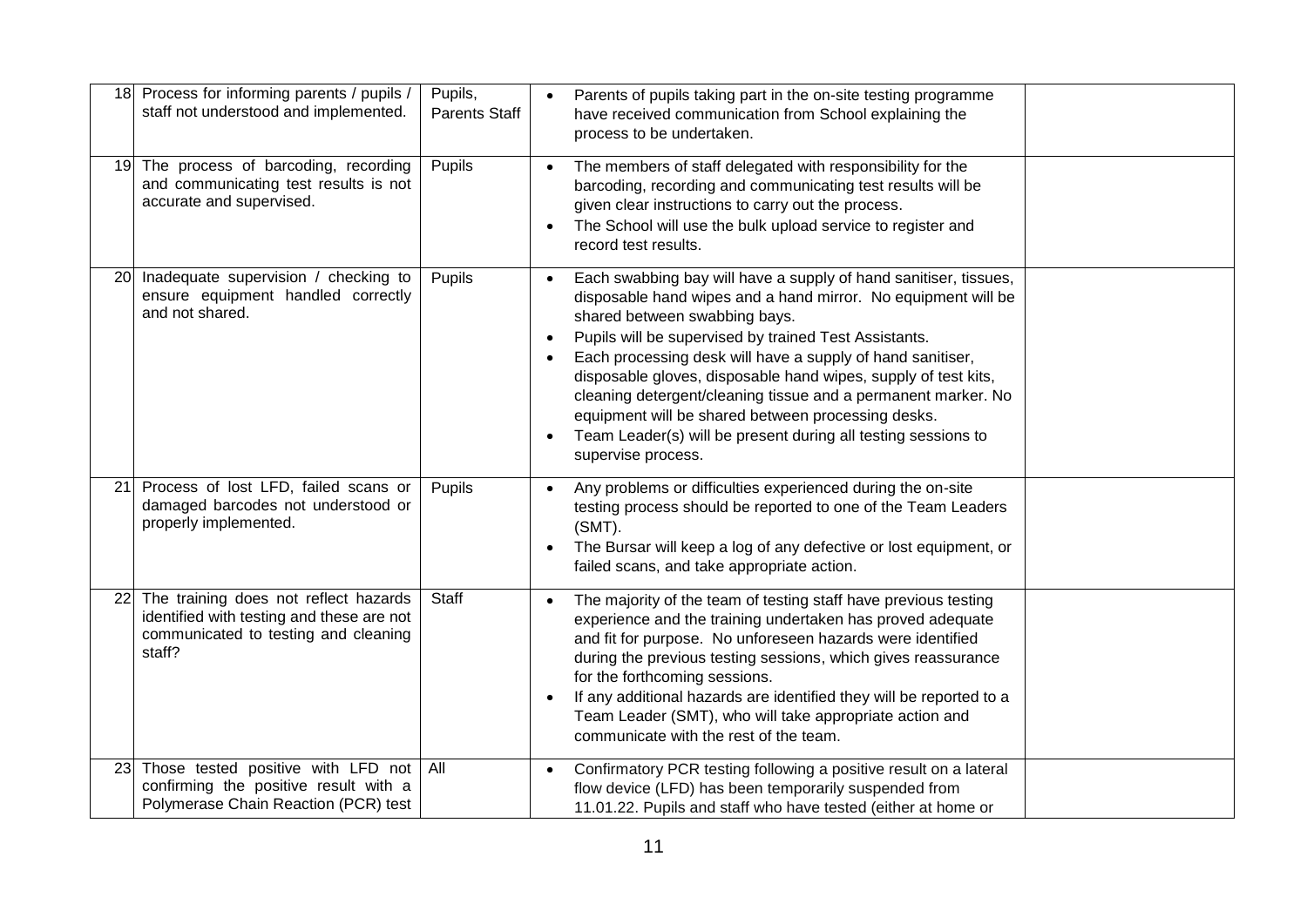| and failing to<br>self-isolate<br>pending<br>confirmation.                                  |               | through ATS) and reported a positive LFD result will no longer<br>be advised to get a confirmatory PCR test unless they have<br>Covid symptoms.<br>Pupils and staff will be requested to self-isolate for 10 full days<br>following receipt of a positive LFD result. From 17th January<br>2022, the isolation may be reduced by receiving two negative<br>LFD test results on consecutive days, 24 hours apart, the<br>earliest of which must not be taken before Day 5. Pupils may<br>return to School on Day 6 following the second negative LFD<br>test if they are feeling well and do not have a temperature. |                                                                                                                                |
|---------------------------------------------------------------------------------------------|---------------|---------------------------------------------------------------------------------------------------------------------------------------------------------------------------------------------------------------------------------------------------------------------------------------------------------------------------------------------------------------------------------------------------------------------------------------------------------------------------------------------------------------------------------------------------------------------------------------------------------------------|--------------------------------------------------------------------------------------------------------------------------------|
| 24 Key layout requirements including staff<br>(see next grid below) not being fully<br>met. | Staff, Pupils | The School has followed the guidance provided for the setting<br>up of an AST issued by the NHS Test and Trace.                                                                                                                                                                                                                                                                                                                                                                                                                                                                                                     | NHS Test and Trace 'How<br>to Guide' Rapid Testing on-<br>site (ATS) in Secondary<br>Schools and Colleges (the<br>green guide) |

#### **Risk Assessment for COVID-19 AST Sites**

|    | <b>Hazard</b>                                                                                                                                                                     | Who may<br>be harmed | <b>Control measures</b>                                                                                                                                                                                                                                                                                                                                                                                                                             | Remarks/Re-assessment |
|----|-----------------------------------------------------------------------------------------------------------------------------------------------------------------------------------|----------------------|-----------------------------------------------------------------------------------------------------------------------------------------------------------------------------------------------------------------------------------------------------------------------------------------------------------------------------------------------------------------------------------------------------------------------------------------------------|-----------------------|
| 25 | Insufficient staff available (depending<br>on throughput: Team Leader, Test<br>Assistant, Processor, Coordinator,<br><b>Registration Assistant, Results</b><br>Recorder, Cleaner) | <b>Pupils</b>        | PGHS have a team of existing staff who will assist with the on-<br>site pupil testing programme.<br>The three members of SMT can each perform the role of Team<br>Leader.<br>Each member of the team has completed the appropriate<br>training modules in order to be able to carry out the role of Test<br>Assistant, Test Processor, Registration Assistant, and Results<br>Recorder.<br>Staff are trained to perform multiple roles if required. |                       |
| 26 | Training time and content inadequate<br>(3 hrs with introduction video, on-line<br>training and assessment plus<br>rehearsal.)                                                    | <b>Pupils</b>        | Members of staff have been given adequate time to undertake<br>the training, or refresh their training, prior to the first day of<br>testing.                                                                                                                                                                                                                                                                                                       |                       |
| 27 | Consent forms are not available and<br>properly completed?                                                                                                                        | Pupils               | The School Office administrative staff are co-ordinating the<br>issue and return of consent forms and only pupils for whom                                                                                                                                                                                                                                                                                                                          |                       |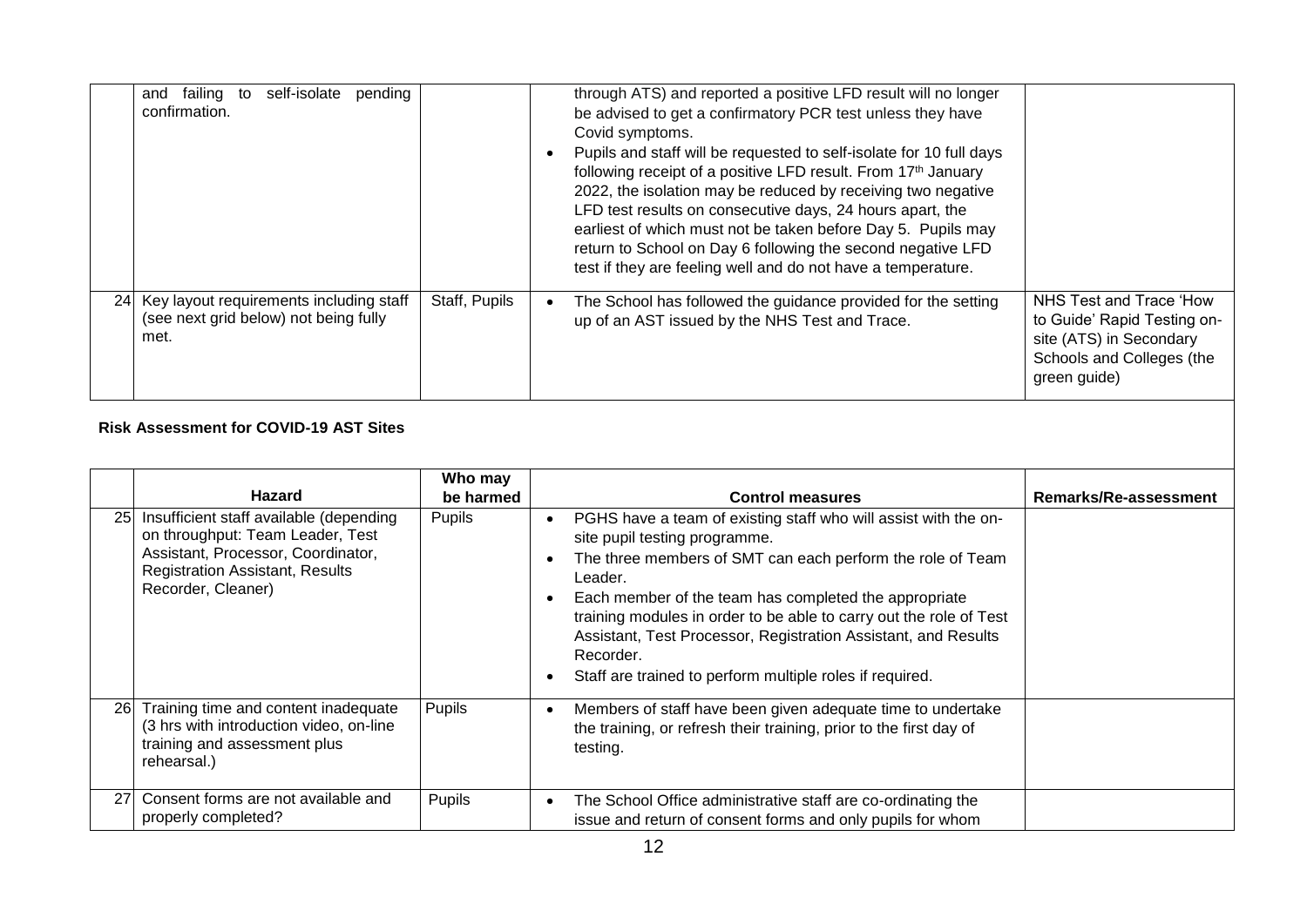|           |                                                                                                                           |                                 | consent forms have been received will be permitted to take part<br>in the testing at School.                                                                                                                                                                                                                                                                                                                                                                                            |
|-----------|---------------------------------------------------------------------------------------------------------------------------|---------------------------------|-----------------------------------------------------------------------------------------------------------------------------------------------------------------------------------------------------------------------------------------------------------------------------------------------------------------------------------------------------------------------------------------------------------------------------------------------------------------------------------------|
|           | 28 Test site not kept separate from other<br>activities (where space allows)?                                             | Pupils                          | The test site will be set up in the Hall and other activities and/or<br>lessons will be relocated where necessary.                                                                                                                                                                                                                                                                                                                                                                      |
| <b>29</b> | Test site flooring is not non-porous.                                                                                     | All                             | The ATS will be located in the Hall where the floor is non-<br>$\bullet$<br>porous.                                                                                                                                                                                                                                                                                                                                                                                                     |
|           | 30 Test site is not well lit with a good<br>airflow                                                                       | Pupils                          | The Hall has adequate lighting and is well ventilated. The two<br>$\bullet$<br>rear double doors will remain open during the testing sessions<br>to allow a good natural airflow.                                                                                                                                                                                                                                                                                                       |
| 31        | Test site Registration, Swabbing,<br>Recording and Processing Desks and<br>waiting areas not on a one-way<br>system.      | Pupils                          | Pupils will be directed on arrival from the playground to the main<br>$\bullet$<br>reception and through to the Hall where a one-way system will<br>be in operation.<br>The pupils will be guided to a vacant swabbing desk by the Test<br>$\bullet$<br>Assistants. Once they have completed their self-swab and<br>wiped down the swabbing desk, pupils will be directed via a<br>one-way system to exit the Hall and leave the building directly<br>through the south stairwell exit. |
| 32        | Test chair in swabbing bay not a<br>minimum of 2m apart.                                                                  | Pupils                          | The swabbing desks will be set up a minimum of 2m apart and<br>$\bullet$<br>floor tape will be used to mark the individual bays.<br>Testing will be conducted in a standing position so chairs are<br>$\bullet$<br>not required (a chair will be available nearby for exceptional use<br>in the event that a pupil begins to feel unwell and needs to sit<br>down).                                                                                                                     |
| 33        | Each swabbing desk and associated<br>processing desk not more than 1m<br>away and Recording desk not located<br>close by. | Pupils,<br><b>Testing Staff</b> | The layout of the ATS will ensure that each of the swabbing<br>$\bullet$<br>desks and associated processing desks are positioned not more<br>than 1m away from each other.<br>Separate recording desks will be located at a suitable distance<br>$\bullet$<br>from the processing desks to the rear of the test site.                                                                                                                                                                   |
| 34        | No clear division and demarcation<br>between swabbing and processing<br>area.                                             | Pupils,<br><b>Testing Staff</b> | The swabbing desk provides a clear division and demarcation<br>$\bullet$<br>between the swabbing and processing areas. The Test<br>Assistant and pupils must stay at the front of the swabbing area                                                                                                                                                                                                                                                                                     |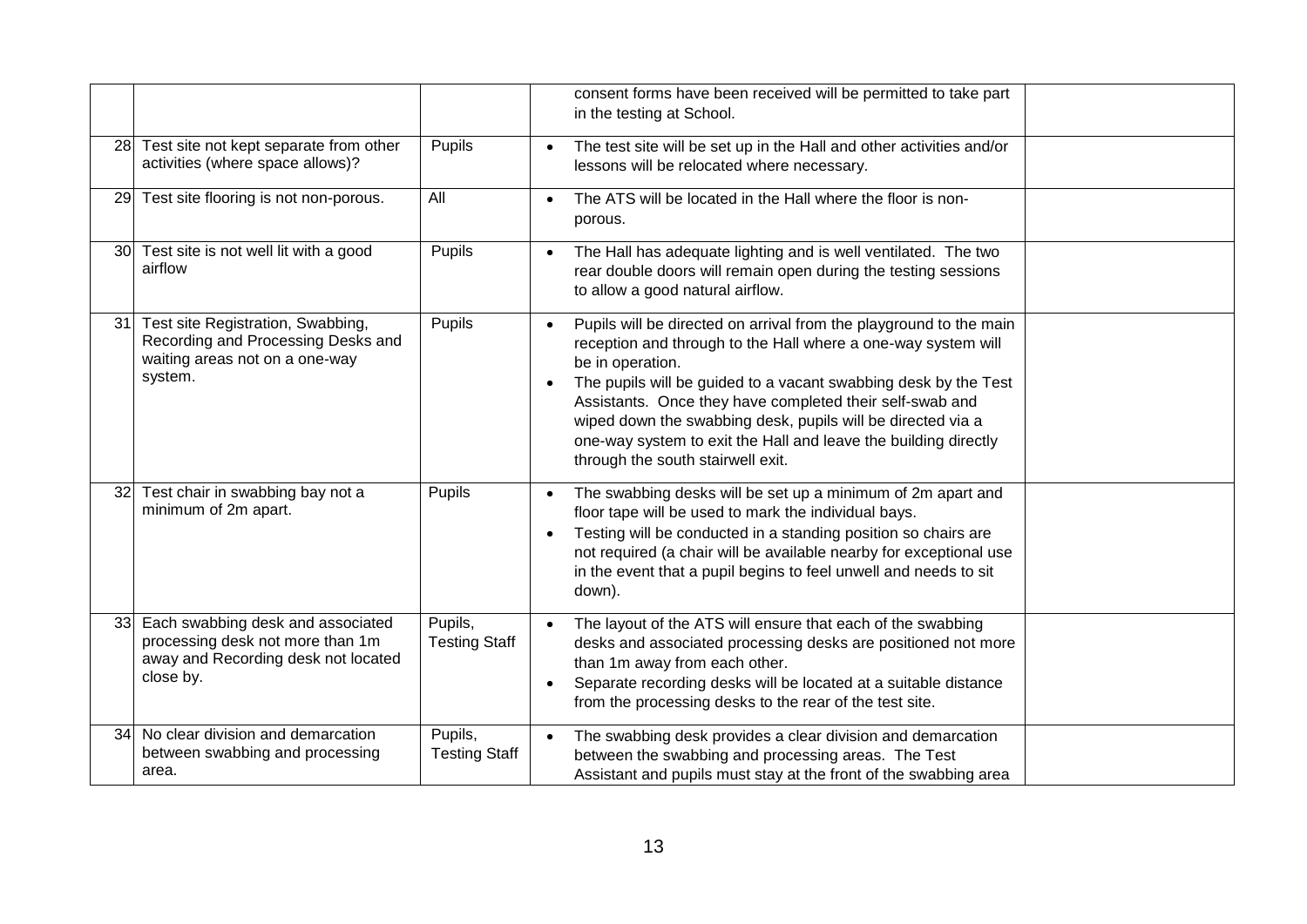|           |                                                                                                                                  |                                    | and only the Test Processor is permitted in the processing area<br>behind the swabbing desk.                                                                                                                                                                                                                                                                                                                                      |
|-----------|----------------------------------------------------------------------------------------------------------------------------------|------------------------------------|-----------------------------------------------------------------------------------------------------------------------------------------------------------------------------------------------------------------------------------------------------------------------------------------------------------------------------------------------------------------------------------------------------------------------------------|
|           | 35 Non-authorised people and test<br>subjects able to enter the processing<br>area                                               | Pupils,<br>Testing<br><b>Staff</b> | Once the testing session commences, each Test Processor is<br>$\bullet$<br>responsible for ensuring their processing area is kept secure<br>and free from unauthorised personnel to avoid contamination of<br>samples.                                                                                                                                                                                                            |
| <b>36</b> | Inadequate evidence of quality<br>assurance, guidance and supervision.                                                           | Pupils,<br>Testing<br>Staff        | Quality assurance, guidance and supervision will be undertaken<br>$\bullet$<br>by the Team Leaders.                                                                                                                                                                                                                                                                                                                               |
| 37        | Processing bays not properly cleaned,<br>and waste (including clinical waste) is<br>not properly disposed.                       | All                                | At the beginning, during and at the end of each testing session,<br>$\bullet$<br>the Test Processor will be responsible for ensuring that their<br>processing area is properly cleaned and all waste properly<br>disposed of in the bins provided.<br>At the end of the session, the waste bin bags should be<br>$\bullet$<br>collected and sealed and taken to the external general waste<br>bins by one of the Test Processors. |
| 38        | Disorderly entry, processing, social<br>distancing and exit movement.                                                            | All                                | The Test Assistants will supervise the pupils and will ensure<br>$\bullet$<br>orderly entry, processing, social distancing and exit movement.<br>Extra assistance will be provided where necessary by the<br>$\bullet$<br>administrative support staff.                                                                                                                                                                           |
| 39 I      | Manual handling of testing kits, pallets,<br>boxes, packages and waste not<br>considered in terms of bulk, weight and<br>access. | <b>Staff</b>                       | The manual handling of the testing equipment must be<br>$\bullet$<br>considered and risk assessed by the individual moving these<br>items. Large boxes of equipment may need to be opened and<br>the contents removed in smaller quantities to allow safer<br>handling and to avoid the risk of injury.                                                                                                                           |
| 40        | Testing kits not stored at 2 - 30°C and<br>tests not given in the appropriate<br>ambient temperature of 15 - 30°C.               | Pupils                             | All testing kits for the ATS have been stored in the Archive<br>$\bullet$<br>Room.<br>The wall heaters in the Hall may be switched on if necessary to<br>$\bullet$<br>ensure that the testing kits will be used in the appropriate<br>ambient temperature of between 15-30 degrees.                                                                                                                                               |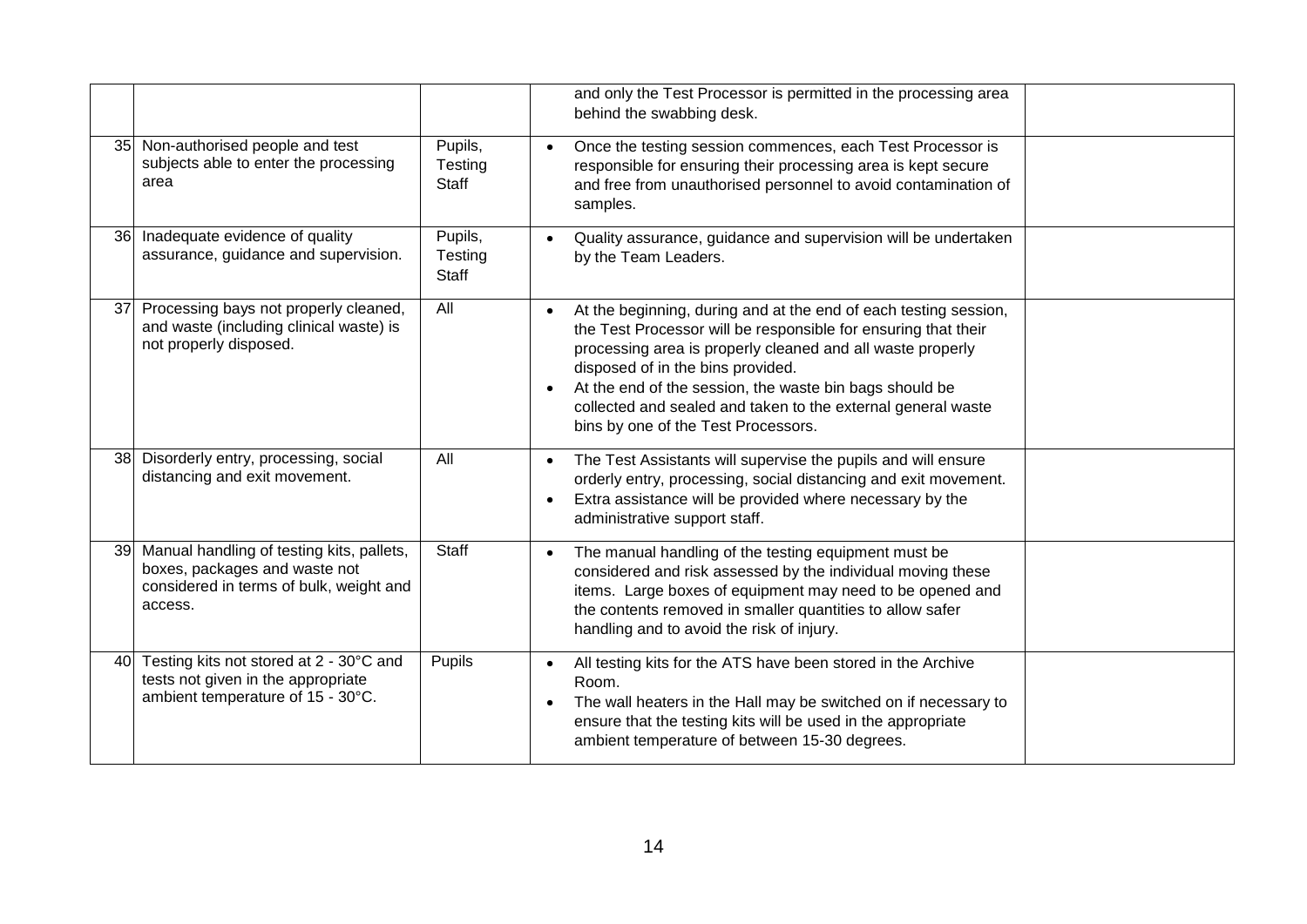| 41 Inadequate provision of a quiet space<br>Pupils<br>to talk with the pupil mindful of the<br>need for social distancing / PPE /<br>wellbeing. | There is adequate space in the Hall to provide a quiet area to<br>talk with a pupil who may require additional needs or<br>adjustments. |  |
|-------------------------------------------------------------------------------------------------------------------------------------------------|-----------------------------------------------------------------------------------------------------------------------------------------|--|
|-------------------------------------------------------------------------------------------------------------------------------------------------|-----------------------------------------------------------------------------------------------------------------------------------------|--|

## **Risk Assessment for COVID-19 on site Self-Testing**

|    | <b>Hazard</b>                                                                                 | Who may be<br>harmed | <b>Control Measures</b>                                                                                                                                                                                                                                                                                                                                                                                                                                                                                                                                                                  | Remarks/Re-assessment                                                                                                                             |
|----|-----------------------------------------------------------------------------------------------|----------------------|------------------------------------------------------------------------------------------------------------------------------------------------------------------------------------------------------------------------------------------------------------------------------------------------------------------------------------------------------------------------------------------------------------------------------------------------------------------------------------------------------------------------------------------------------------------------------------------|---------------------------------------------------------------------------------------------------------------------------------------------------|
| 42 | LFD kits not supplied and distributed in<br>time or safely                                    | Staff, Pupils        | The School monitors the guidance received from the DfE and<br>$\bullet$<br>has access to the schools and colleges sharing portal which<br>provides notification of automatic deliveries and/or ordering<br>information.<br>The Bursar monitors the stocks held and will ensure that orders<br>are placed in good time to ensure continuity of supply.<br>The Bursar keeps a log of the test kits issued to staff and pupils<br>and a calendar of distribution.<br>Distribution is controlled by SMT and staff and pupils are<br>$\bullet$<br>required to sign for receipt of their kits. | PGHS has an adequate<br>supply of test kits and PPE<br>ready to set up an<br>asymptomatic testing site<br>(ATS) as and when notified<br>to do so. |
| 43 | Test kit not stored at room temperature<br>$(2^0C - 30^0C)$ or in a cool dry place.           | Staff, Pupils        | The test kits are stored in a cool dry place in the Archive Room<br>$\bullet$<br>and will be delivered to the Hall when the ATS is set up ready<br>for use.<br>A small readily available supply of home test kits for staff and<br>senior pupil use are stored in the Bursar's office within the<br>recommended temperate range.                                                                                                                                                                                                                                                         |                                                                                                                                                   |
| 44 | LFD Testing kits not properly managed<br>and tracked                                          | Staff, Pupils        | SMT manage the distribution of test kits to staff and pupils.<br>$\bullet$<br>Records are kept showing details of the test kits distributed,<br>$\bullet$<br>including lot number, expiry date, and the date of issue.                                                                                                                                                                                                                                                                                                                                                                   |                                                                                                                                                   |
| 45 | Test kit not kept away from children<br>until needed.                                         | Pupils               | Test kits are stored away from children under controlled access.                                                                                                                                                                                                                                                                                                                                                                                                                                                                                                                         |                                                                                                                                                   |
| 46 | Self-testing not conducted in<br>accordance with guidelines and<br>supervised where required. | Staff, Pupils        | The School has conducted all self-testing in School in<br>accordance with guidelines issued by the DfE.<br>The self-test kits issued to senior pupils for home use are<br>supplied with a set of written instructions.                                                                                                                                                                                                                                                                                                                                                                   |                                                                                                                                                   |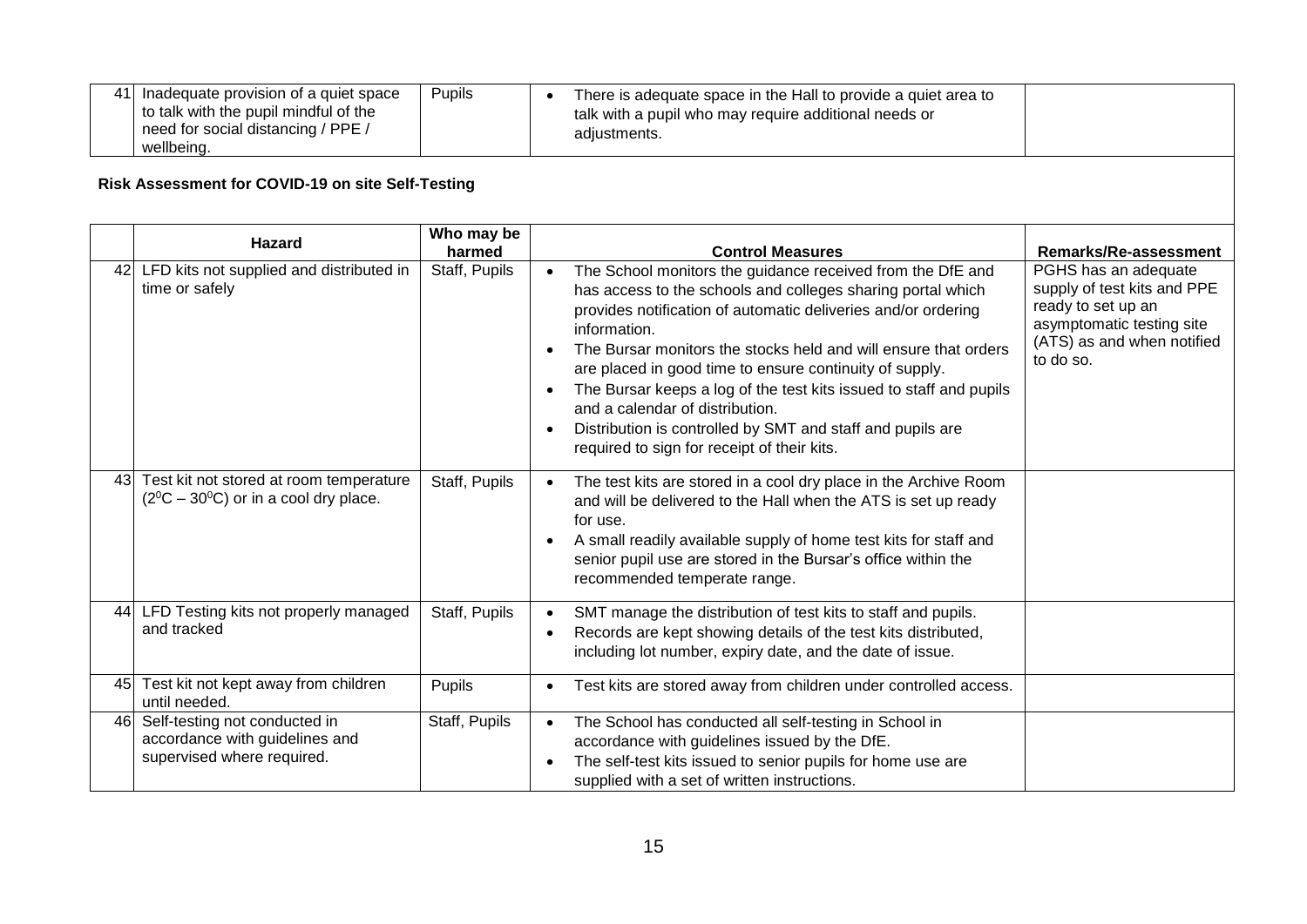|    |                                                                                                                          |        | Senior pupils have received instructions from the supervising<br>$\bullet$<br>members of staff as part of the on-site testing sessions at<br>School, which has prepared them for home testing.<br>Staff have access to the written instructions supplied with their<br>$\bullet$<br>self-test kit.                                                     |
|----|--------------------------------------------------------------------------------------------------------------------------|--------|--------------------------------------------------------------------------------------------------------------------------------------------------------------------------------------------------------------------------------------------------------------------------------------------------------------------------------------------------------|
| 47 | Positive results not reported.                                                                                           | All    | The School encourages parents and pupils to follow the NHS<br>$\bullet$<br>T&T guidelines and to report positive results both to the NHS.<br>The School relies on the co-operation of the whole school<br>$\bullet$<br>community to adhere to the reporting guidelines in order to<br>contain the transmission of the virus and to keep everyone safe. |
| 48 | Those utilising LFD unaware that PCR<br>test may be taken (within 2 days of the<br>positive LFD) and overrides LFD test. | All    | The member of SMT who liaises with the parents of a pupil in<br>$\bullet$<br>receipt of a positive LFD test result, will explain that a PCR test<br>will override the LFD test.                                                                                                                                                                        |
| 49 | All results not reported, collated and<br>recorded by the individual and the<br>school.                                  | All    | A member of SMT (normally the Bursar) will oversee the<br>$\bullet$<br>reporting, collating and recording of results notified to the<br>School.<br>The School relies on the co-operation of the School community<br>$\bullet$<br>to report positive test results.                                                                                      |
| 50 | Incidents not reported to School or<br>reported to DfE / DHSC (to help<br>identify emerging issues).                     | Pupils | Any incidents reported to the School will be forwarded to the<br>$\bullet$<br>DfE/DHSC if appropriate.                                                                                                                                                                                                                                                 |
| 51 | Incident protocols and feedback loop<br>not understood and / or implemented.                                             | Pupils | Parents and staff have been issued with the School's Covid-19<br>$\bullet$<br>out of hours telephone number (07903 014314) to use in need<br>and they are regularly reminded of this number. The number is<br>monitored and a member of SMT will return the call as soon as<br>possible.                                                               |
|    | 52 If appropriate test and report on<br>children under 12 not tested by<br>confident adult.                              | Pupils | PGHS is following the DfE guidelines to issue test kits to our<br>$\bullet$<br>Senior School pupils only.                                                                                                                                                                                                                                              |
| 53 | Are those unable to self-swab given<br>additional support and reasonable<br>adjustments?                                 | Pupils | Any pupil experiencing difficulty in self-swabbing are able to<br>$\bullet$<br>seek additional support from a member of SMT. The Test<br>Assistant supervising the pupils during the testing sessions in<br>School are on hand to offer guidance and support.                                                                                          |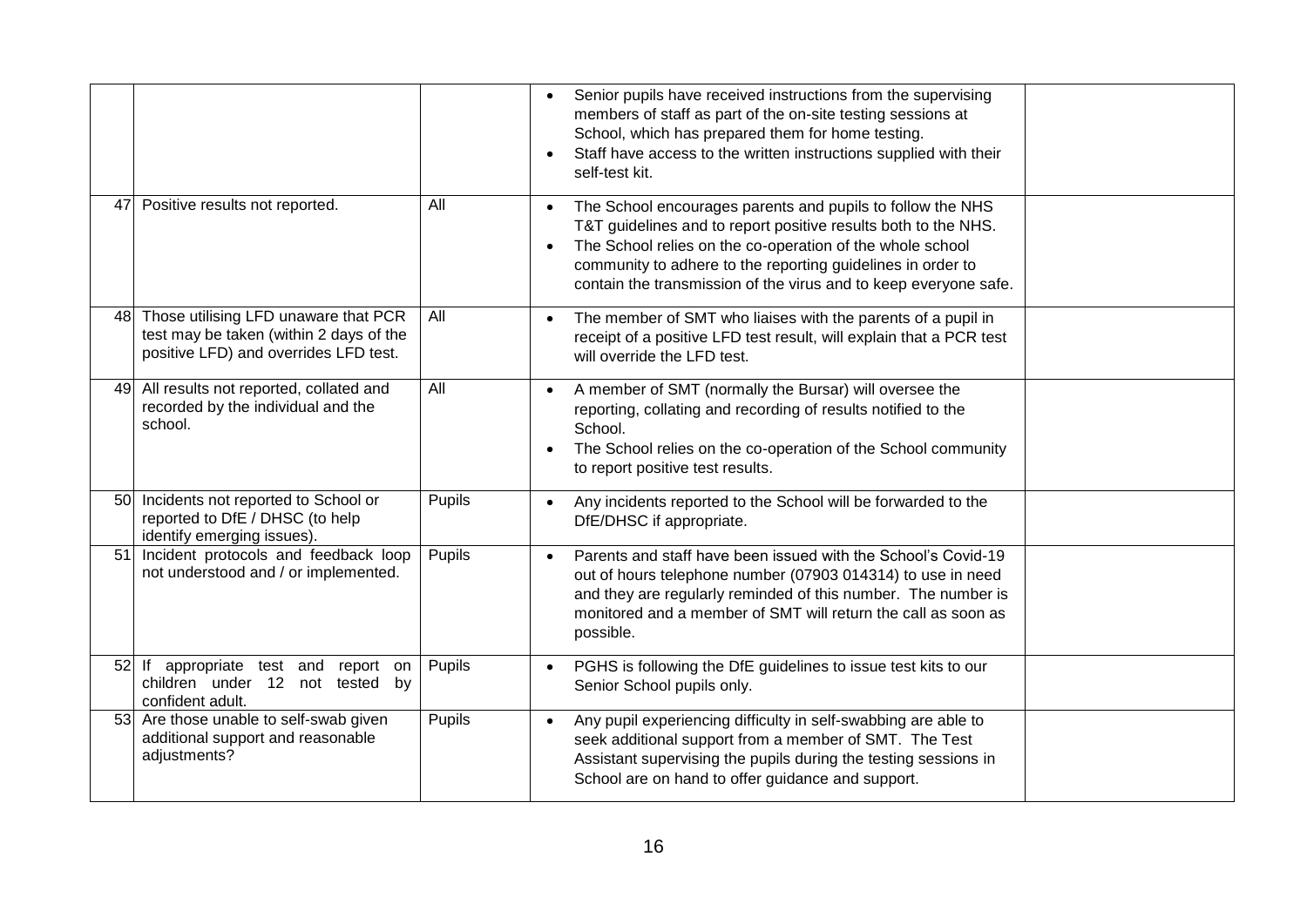| 54 | Are there measures in place to reduce<br>anxiety over testing and coping with a<br>positive result?                                                                                                         | Staff, Pupils,<br>Parents | A member of SMT is always available to offer guidance and<br>$\bullet$<br>support to pupils or staff who may be anxious about testing.<br>In the event of a positive result, a member of SMT will be<br>$\bullet$<br>available to offer support to pupils and their parents, and will<br>keep in contact with pupils who are at home in self-isolation. |  |
|----|-------------------------------------------------------------------------------------------------------------------------------------------------------------------------------------------------------------|---------------------------|---------------------------------------------------------------------------------------------------------------------------------------------------------------------------------------------------------------------------------------------------------------------------------------------------------------------------------------------------------|--|
| 55 | Clinical incident which has potential to<br>harm not reported to<br>https://coronavirusyellowcard.mhra.<br>gov.uk and School.                                                                               | Pupils, Staff             | If the School becomes aware of a clinical incident which has the<br>$\bullet$<br>potential to cause ham, the incident will be reported to the<br>appropriate authorities by a member of SMT.                                                                                                                                                            |  |
|    | 56 Non-clinical incidents occurring at<br>home (something damaged, or missing<br>or difficult to use in the kit, unable to<br>log result etc) not reported to 119.                                          | Pupils, Staff             | Non-clinical incidents reported to the School involving the home-<br>$\bullet$<br>test kits issued by the School should be reported to the Bursar,<br>who will log the incident and take appropriate action.                                                                                                                                            |  |
| 57 | Video on how to take the swab test:<br>www.gov.uk/covid19-self-test-help not<br>referred to before testing.                                                                                                 | Pupils, Staff             | The video on how to take the swab test is referred to in the<br>$\bullet$<br>instruction manual issued with the test kits and also in the letter<br>sent to the parents from the Headmistress.                                                                                                                                                          |  |
| 58 | Surface and hands not cleaned before<br>test or after test (if more than one test).                                                                                                                         | Pupils, Staff             | A supply of disposable disinfectant wipes is available on each of<br>$\bullet$<br>the swabbing desks to allow the testing subject to wipe the<br>surfaces clean, including mirror, before and after use.<br>Hand sanitiser is available on each of the swabbing desks for<br>$\bullet$<br>use by the testing subject before and after testing.          |  |
|    | 59 Test kit not checked for damage or<br>expiry date.                                                                                                                                                       | Pupils, Staff             | The Testing Processor is responsible for checking the test kits<br>$\bullet$<br>used for damage and the expiry date.                                                                                                                                                                                                                                    |  |
| 60 | Testing process not followed correctly<br>for self / child including rubbing fabric<br>tip of swab 4 x over both tonsils (or<br>where they would have been) and then<br>10 complete circles of one nostril. | Pupils, Staff             | A poster displaying instructions for self-swabbing is available on<br>$\bullet$<br>each swabbing desk.<br>The Testing Assistant is available to supervise pupils and<br>$\bullet$<br>reminding them of the correct swabbing procedure.<br>Written instructions are included with home test-kits.<br>٠                                                   |  |
| 61 | Processing of the swab not completed<br>in-line with guidance including<br>transferring the sample into the liquid<br>and the liquid then on to the well on<br>the test strip.                              | Pupils, Staff             | The testing subject places the used swab in the prepared<br>$\bullet$<br>testing tube on the swabbing desk, where it is collected by the<br>Testing Processor and brought to the processing desk for<br>testing.<br>Written instructions are included with home test kits.                                                                              |  |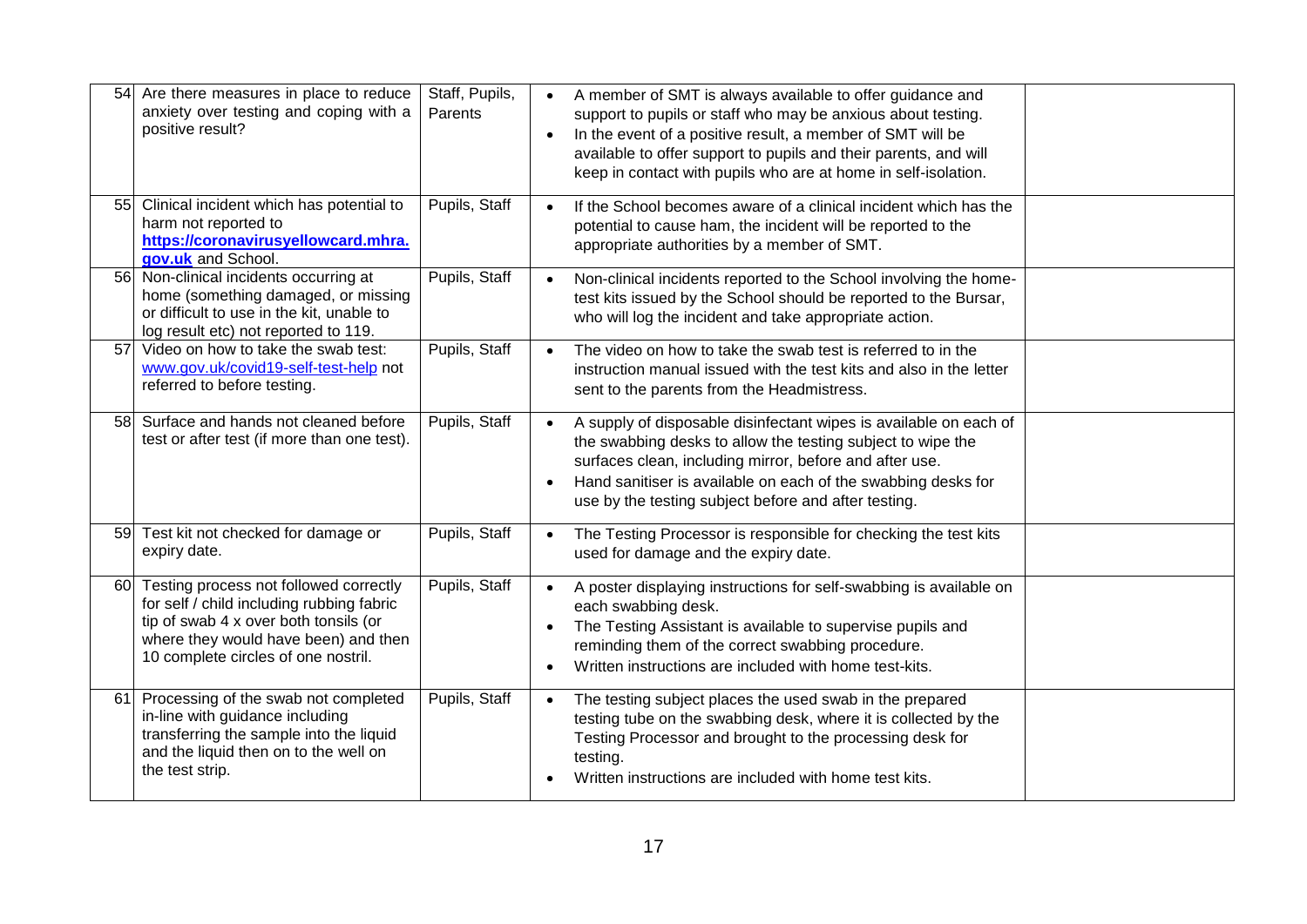| 62  | Not waiting 30 minutes, recording the<br>result correctly with NHS and then<br>taking the appropriate action if positive. | Pupils, Staff | The Testing Processor will record the time of the test on the<br>$\bullet$<br>LFD and the accompanying registration card.<br>The Test Recorder will monitor the LFD and record the result<br>$\bullet$<br>after 30 minutes.<br>Instructions are provided with home test-kits.<br>$\bullet$                                                                           |
|-----|---------------------------------------------------------------------------------------------------------------------------|---------------|----------------------------------------------------------------------------------------------------------------------------------------------------------------------------------------------------------------------------------------------------------------------------------------------------------------------------------------------------------------------|
| 63  | Fabric tip of swab touches tongue,<br>teeth, cheeks, gums, or any other<br>surfaces.                                      | Pupils, Staff | The contaminated swab is to be discarded and a fresh swab to<br>$\bullet$<br>be used.                                                                                                                                                                                                                                                                                |
| 64I | Test kit not properly disposed of in<br>waste bag provided and placed in<br>general household waste.                      | Pupils, Staff | All waste generated by the on-site testing is placed in the<br>$\bullet$<br>designated testing waste bins within the testing site. The bags<br>are collected and sealed at the end of session and disposed of<br>in the external general waste bins.<br>Waste bags are provided with the home test kits and should be<br>$\bullet$<br>placed in the household waste. |
| 65  | Test on children under 12 continued<br>despite child feeling pain.                                                        | Pupils        | No testing is to be continued on a child who is experiencing<br>$\bullet$<br>pain, whatever their age. The reason for the pain should be<br>investigated and the parents informed.                                                                                                                                                                                   |
| 661 | Test kit and each item in the test kit<br>used more than once.                                                            | Pupils, Staff | Items in test kits should not be re-used and each person's result<br>$\bullet$<br>must be reported.                                                                                                                                                                                                                                                                  |
| 67  | Problems with hands or vision.                                                                                            | Pupils, Staff | Testing subjects requiring additional assistance to undertake<br>$\bullet$<br>swabbing should seek advice or support.                                                                                                                                                                                                                                                |
| 681 | Nosebleed within the last 24 hours.                                                                                       | Pupils, Staff | Swab other nostril or wait 24 hours.<br>$\bullet$                                                                                                                                                                                                                                                                                                                    |
| 691 | Unable to take a throat swab.                                                                                             | Pupils, Staff | Swab both nostrils.<br>$\bullet$                                                                                                                                                                                                                                                                                                                                     |

## **Pupils, Parent and Staff Risk Assessment in the COVID-19 Environment**

| Hazard                                                  | Who may be<br>harmed | <b>Control Measures</b>                                                                                               | Remarks/Re-assessment |
|---------------------------------------------------------|----------------------|-----------------------------------------------------------------------------------------------------------------------|-----------------------|
| Communication channels not working<br>and not reviewed. | All                  | Communication channels are continuing to work effectively by<br>email, School telephones and through Microsoft Teams. |                       |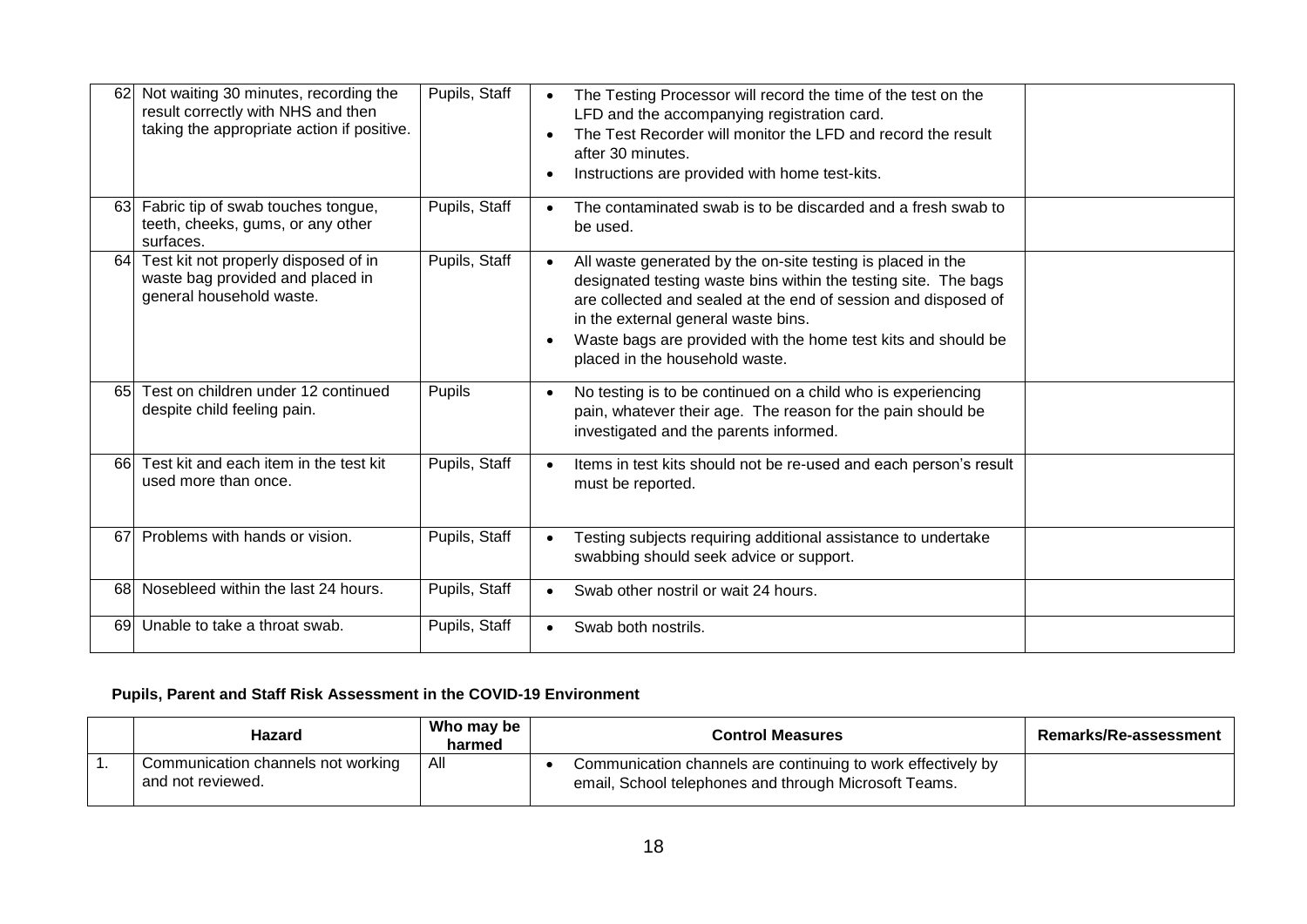| 2. | New staff, parents and pupils joining<br>School not provided or updated with<br>full induction process or aware of<br>changes and potential hazards.      | Pupils,<br>Parents,<br><b>Staff</b>        | The School has reverted to usual processes.<br>New staff will complete a full induction at the point of joining.<br>$\bullet$<br>All staff will be updated with current procedures before/during<br>the INSET at start of new academic year/their first term at the<br>School.<br>New pupils are informed of the current measures in place.<br>$\bullet$<br>Consent for on-site testing, remote and blended learning is<br>$\bullet$<br>requested from parents of new pupils.                                                                                                                                         |
|----|-----------------------------------------------------------------------------------------------------------------------------------------------------------|--------------------------------------------|-----------------------------------------------------------------------------------------------------------------------------------------------------------------------------------------------------------------------------------------------------------------------------------------------------------------------------------------------------------------------------------------------------------------------------------------------------------------------------------------------------------------------------------------------------------------------------------------------------------------------|
| 3. | Lack of a robust feedback and reply<br>system to ensure best practice and<br>two-way communications for pupils,<br>parents, staff and governors           | Pupils,<br>Parents,<br>Staff,<br>Governors | Governor communication is arranged through the Clerk to the<br>$\bullet$<br>Governors.<br>Parent/Headmistress communication is by email using the<br>$\bullet$<br>office@pghs.co.uk email address and by telephoning in/out from<br>School phones.<br>Parents may meet with SMT/ teaching staff by appointment.<br>$\bullet$<br>Pupil/Teacher communication will revert to normal practices.<br>$\bullet$<br>Teacher/SMT communication will revert to normal practices.<br>$\bullet$<br>Microsoft Forms is being used to complete staff and parent<br>$\bullet$<br>surveys.<br>Staff Consultative Committee in place. |
| 4. | No Governor and/or SMT member<br>responsible for COVID-19 matters.<br>Governor/SMT members' contact<br>details not known and not on call.                 | All                                        | Members of SMT work together to continue to update the<br>$\bullet$<br>School's response to COVID-19 matters, reporting to the full<br>Governing Body.<br>SMT telephone numbers are known to all staff.<br>$\bullet$<br>Parents can contact SMT by telephoning or emailing the School<br>Office.                                                                                                                                                                                                                                                                                                                      |
| 5. | No School representative identified to<br>liaise with local authorities and local<br>health protection team.                                              | All                                        | A member of SMT (usually the Bursar) will liaise with local<br>$\bullet$<br>authorities and the local health protection team.                                                                                                                                                                                                                                                                                                                                                                                                                                                                                         |
| 6. | No plan to inform local health<br>protection team if two or more<br>confirmed cases within 10 days or<br>there is an overall rise in sickness<br>absence. | All                                        | The Bursar will monitor the log of reported positive Covid-19 test<br>$\bullet$<br>results and will contact the DfE Helpline for guidance if the level<br>of confirmed cases begin to rise significantly or there is an<br>overall rise in sickness absence.                                                                                                                                                                                                                                                                                                                                                          |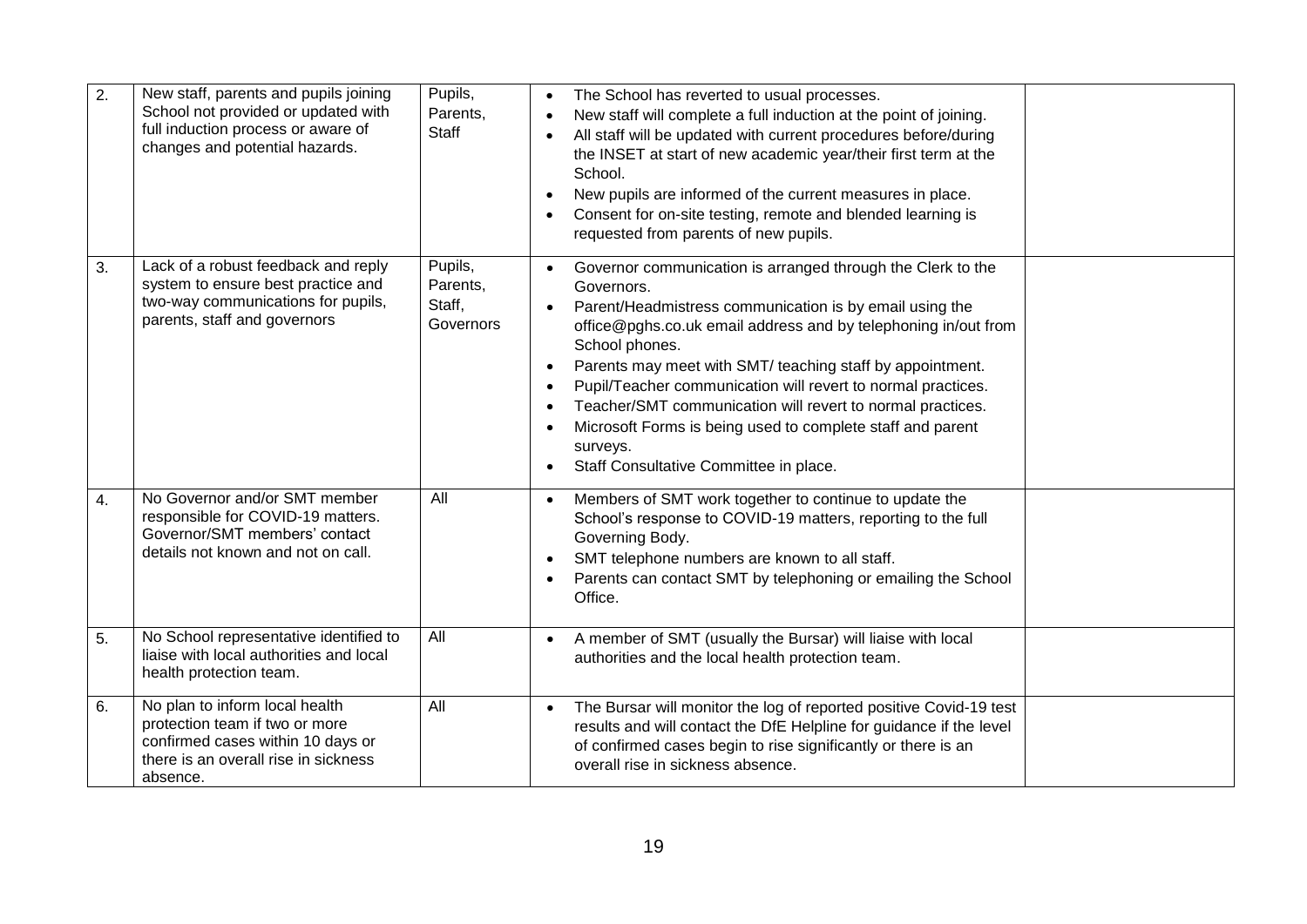|     |                                                                                                                                                                                          |                                   | The DfE Operational Guidance will be followed as to the<br>$\bullet$<br>threshold number of cases to be reached before reporting<br>further is required.                                                                                                                                                                                                                                                                                                                                                                                                                                                                                                                                                                       |
|-----|------------------------------------------------------------------------------------------------------------------------------------------------------------------------------------------|-----------------------------------|--------------------------------------------------------------------------------------------------------------------------------------------------------------------------------------------------------------------------------------------------------------------------------------------------------------------------------------------------------------------------------------------------------------------------------------------------------------------------------------------------------------------------------------------------------------------------------------------------------------------------------------------------------------------------------------------------------------------------------|
| 7.  | No system to communicate with staff<br>who are unable or have not returned to<br>School for fear of infection.                                                                           | Staff                             | Conversations will take place with staff as required and at a<br>$\bullet$<br>relevant time point.<br>Normal staff absence protocols will be followed. Teacher and<br>$\bullet$<br>Teaching Assistants should report absences to the Deputy<br>Head. Non-teaching staff should report absences to the Bursar.                                                                                                                                                                                                                                                                                                                                                                                                                  |
| 8.  | Lack of mechanism for parents of<br>pupils with significant risk factors to<br>discuss concerns and provide<br>reassurance of the measures put in<br>place to reduce the risk in school. | Pupils,<br>Parents                | SMT are available to discuss concerns and provide reassurance<br>$\bullet$<br>to parents of pupils with significant risk factors.<br>Risk assessments are completed for children considered to be<br>$\bullet$<br>extremely critically vulnerable.                                                                                                                                                                                                                                                                                                                                                                                                                                                                             |
| 9.  | If required by NHS T&T insufficient<br>information on where pupils, staff and<br>visitors have been located in school                                                                    | Pupils, Staff,<br><b>Visitors</b> | Timetables are available for teaching staff and pupils.<br>$\bullet$<br>Visitors are required to sign in on arrival and are chaperoned<br>$\bullet$<br>whilst in School by a member of staff at all times. Details of the<br>visit are recorded on the Visitor Request Form at the time of<br>booking the visit.                                                                                                                                                                                                                                                                                                                                                                                                               |
| 10. | Staff, parents and pupils not self-<br>isolating after holiday and work visits<br>abroad - as for government guidance                                                                    | Pupils, Staff                     | Staff are requested to notify the School if they are going to be<br>$\bullet$<br>absent due to the requirement to self-isolate in line with<br>government guidance following a return from abroad.<br>Parents must notify the School if a pupil is going to be absent<br>$\bullet$<br>due to the requirement to self-isolate in line with government<br>guidance following a return from abroad.                                                                                                                                                                                                                                                                                                                               |
| 11. | Lack of robust rules for hygiene<br>standards for staff and pupils - and<br>failure to adequately enforce standards                                                                      | All                               | Staff, parents and pupils are all made aware of the best practice<br>$\bullet$<br>to prevent the spread of the virus.<br>Staff will promote good hygiene with pupils in School.<br>$\bullet$<br>Hands should be washed regularly with running water and soap<br>$\bullet$<br>for 20 seconds and dried thoroughly or hand sanitiser may be<br>used.<br>Hands should be cleaned when using changing rooms, after<br>using the toilet facilities, when returning to class after breaks<br>and before and after eating.<br>Hand sanitiser is provided in each classroom (younger children<br>$\bullet$<br>are not left unsupervised in classrooms and would only have<br>access to hand sanitiser under the supervision of staff). |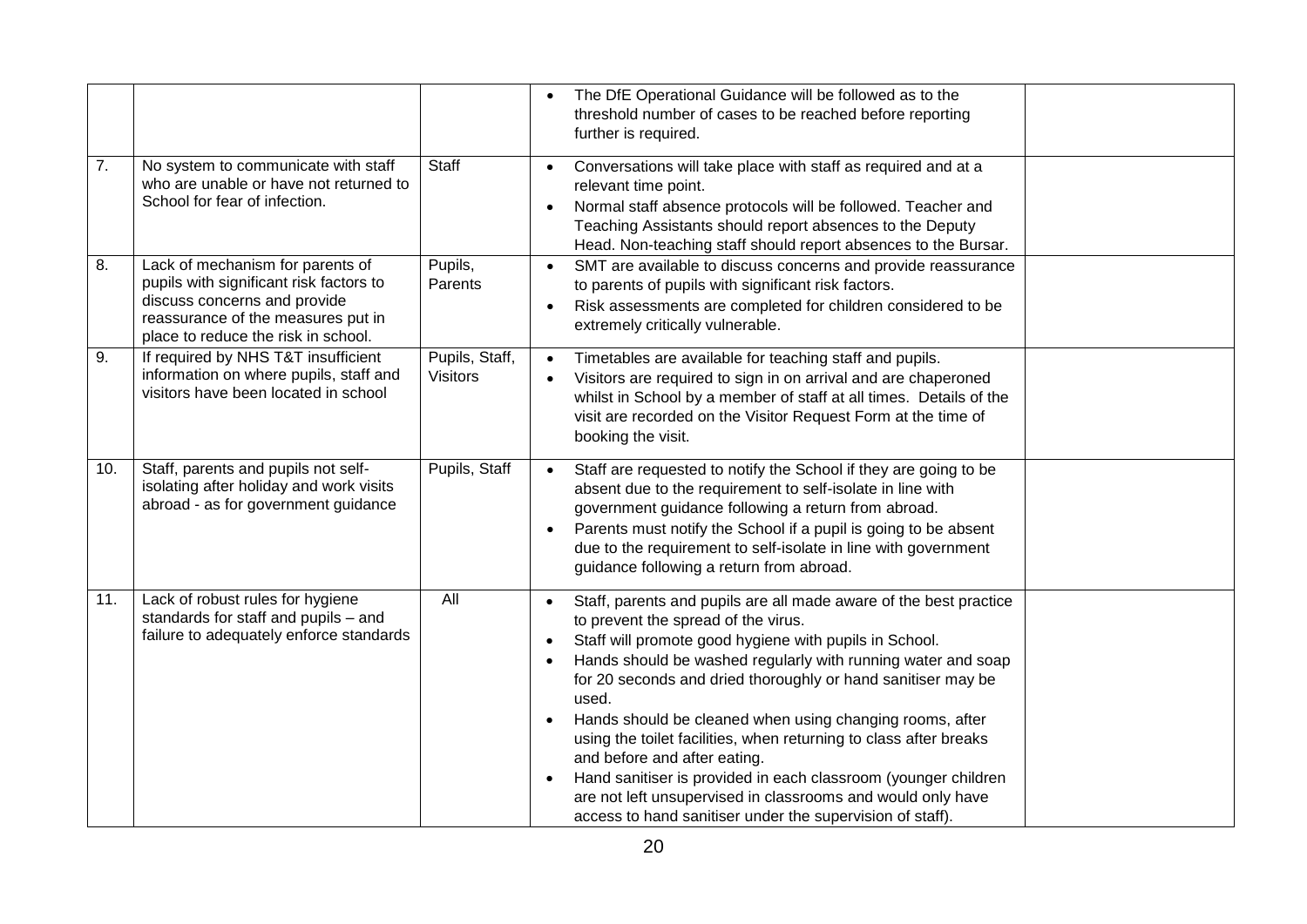|     |                                                                                                          | Good respiratory hygiene will be promoted. A tissue or elbow<br>should be used to catch a cough or sneeze and lidded bins<br>should be used for the disposal of tissue waste ('catch it, bin it,<br>kill it'). Boxes of tissues are provided in each classroom.<br>All are expected to avoid touching mouth, eyes and nose.<br>The hygiene protocols will be explained to visitors (and<br>contractors) by the School Office staff on arrival and hand<br>sanitiser or hand-washing facilities will be made available for<br>their use.                                                                                                                                                                                                                                                                                                                                                                                                                                                                                                               |  |
|-----|----------------------------------------------------------------------------------------------------------|-------------------------------------------------------------------------------------------------------------------------------------------------------------------------------------------------------------------------------------------------------------------------------------------------------------------------------------------------------------------------------------------------------------------------------------------------------------------------------------------------------------------------------------------------------------------------------------------------------------------------------------------------------------------------------------------------------------------------------------------------------------------------------------------------------------------------------------------------------------------------------------------------------------------------------------------------------------------------------------------------------------------------------------------------------|--|
| 12. | Class and activity rooms not properly<br>and regularly ventilated with fresh air.                        | Windows and doors will be opened to facilitate the free flow of<br>fresh air.<br>Where available, mechanical ventilation systems may also be<br>$\bullet$<br>used.                                                                                                                                                                                                                                                                                                                                                                                                                                                                                                                                                                                                                                                                                                                                                                                                                                                                                    |  |
| 13. | Staff not trained or regularly updated in<br>COVID-19 symptoms and how these<br>rules apply to teaching? | Staff have been issued with the latest guidance from the DfE<br>and have been asked to read the information.                                                                                                                                                                                                                                                                                                                                                                                                                                                                                                                                                                                                                                                                                                                                                                                                                                                                                                                                          |  |
| 14. | At drop-off and pick-up parents not<br>complying with School policy outside<br>gates and entrances.      | Main School<br>The electronic gate and wooden gate will be opened at 8.20am<br>each morning and staff will supervise access.<br>Parents of Prep and Junior Department pupils only will be<br>$\bullet$<br>allowed into the playground at collection times via the main<br>gate.<br>Pupils in the Prep Department must enter through the wooden<br>gate and line up.<br>Pupils in the Junior Department may enter through either gate<br>and wait in the playground.<br>Senior pupils will enter through either gate and may go straight<br>into School.<br><b>Nursery</b><br>Parents/Carers have been asked to line up in the Nursery<br>$\bullet$<br>grounds. They will be asked to bring their child to the bottom of<br>the ramp where they will be greeted by the Teacher/Teaching<br>Assistant who will lead them into the Nursery.<br>On collection, the pupils will wait inside the Nursery building with<br>their Teacher/Teaching Assistant. Parents/Carers are to line up<br>in the Nursery grounds and the Teacher/Teaching Assistant will |  |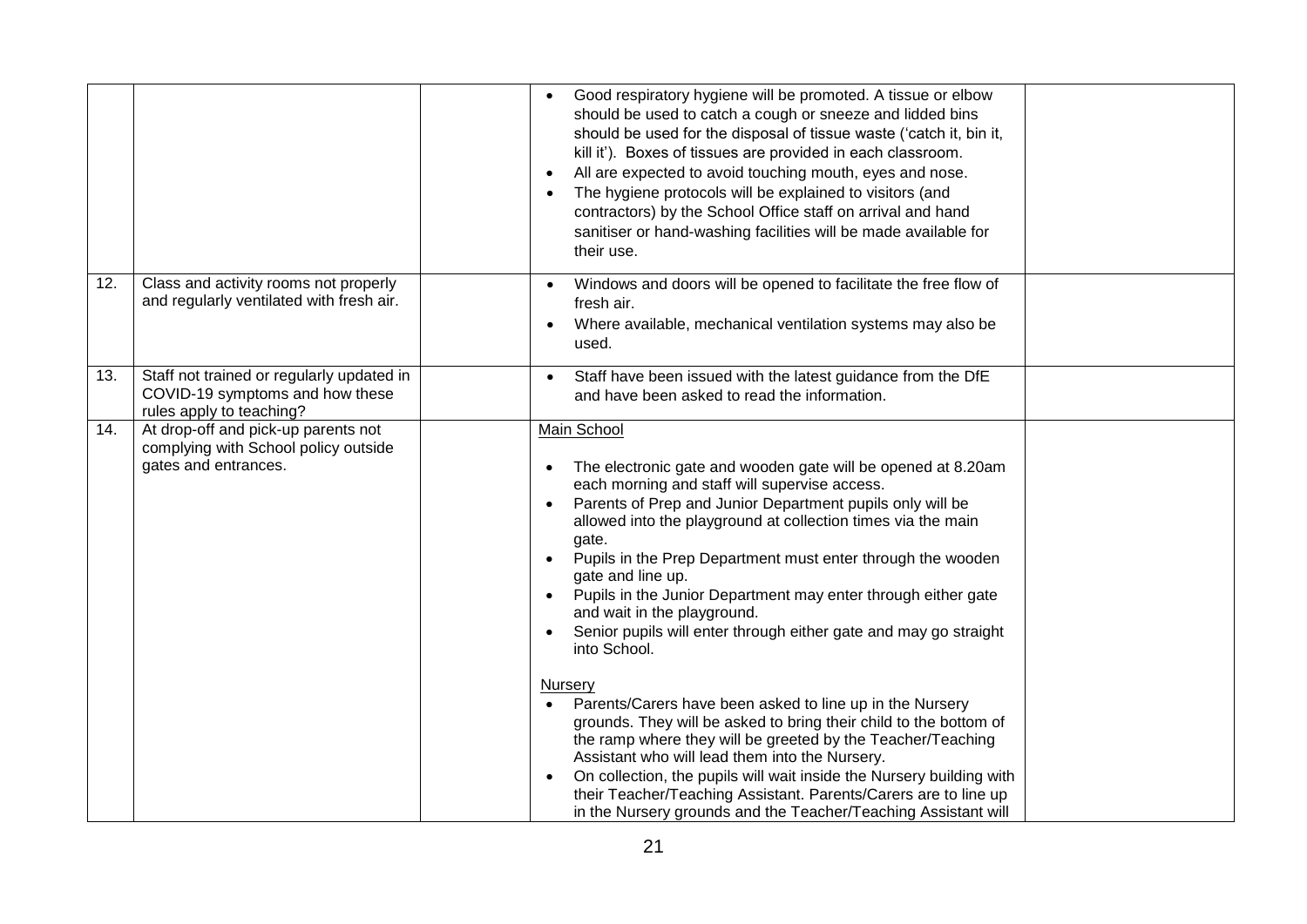|     |                                                                                                                                                                                        |        | bring the pupils out one by one to be met by their Parent/Carer<br>at the bottom of the ramp.<br>Parents/Carers will not be allowed into the School or Nursery<br>buildings. Parents should contact the School Office by email<br>office@pghs.co.uk or telephone (020) 8886 1135.                       |
|-----|----------------------------------------------------------------------------------------------------------------------------------------------------------------------------------------|--------|---------------------------------------------------------------------------------------------------------------------------------------------------------------------------------------------------------------------------------------------------------------------------------------------------------|
| 15. | No system in place to deal with<br>bereavements, trauma, anxiety, stress,<br>behavioural and sleep issues.                                                                             | Pupils | Pastoral care is readily available to pupils provided, in the main,<br>by their Class/Form tutors and the Senior Management Team<br>(SMT). However, pupils know that they can talk to any member<br>of staff about their concerns.<br>Pastoral support is available from the SMT for staff and parents. |
| 16. | Strategy to keep children safe online<br>not re-assessed and insufficient<br>consideration of supervising access to<br>the internet, checking apps, websites<br>and search results etc | Pupils | On-line safety is taught to all year groups through ICT, PSHEE,<br>Class/Form time activities and assemblies.<br>Protocols for remote working have been written and shared with<br>staff, pupils and parents.                                                                                           |

## **Pupil and Staff - Safety Risk Assessment in the COVID-19 Environment**

|   | <b>Hazard</b>                                                                                                               | Who may be<br>harmed | <b>Control Measures</b>                                                                                                                                                                                                                                                                                                                                                                                                                   | Remarks/Re-assessment |
|---|-----------------------------------------------------------------------------------------------------------------------------|----------------------|-------------------------------------------------------------------------------------------------------------------------------------------------------------------------------------------------------------------------------------------------------------------------------------------------------------------------------------------------------------------------------------------------------------------------------------------|-----------------------|
|   | Lack of review, update or sharing of<br>safeguarding, code or practice, and staff<br>handbook policies.                     | Pupils,<br>Staff     | An addendum to the safeguarding policy in the event of School<br>closure has been written and shared with staff and placed on<br>the website.<br>Protocols for remote working have been written and shared with<br>staff, pupils and parents.<br>All policies have been reviewed and updated.<br>Updates will be made in a timely manner as required during the<br>academic year and will reflect the most recent government<br>guidance. |                       |
| 2 | Inset does / did not reflect required<br>training for COVID-19 related<br>procedures, safeguarding, H&S, well-<br>being etc | <b>Staff</b>         | Staff received an update before and during the whole School<br>$\bullet$<br>INSET at the start of the new academic year in September and<br>again at the start of the Spring term 2022.                                                                                                                                                                                                                                                   |                       |
| 3 | Staff have insufficient instruction and<br>training on identifying and supporting                                           | Staff                | The School has a robust pastoral structure and highly skilled<br>pastoral teams in place to support all pupils and parents.                                                                                                                                                                                                                                                                                                               |                       |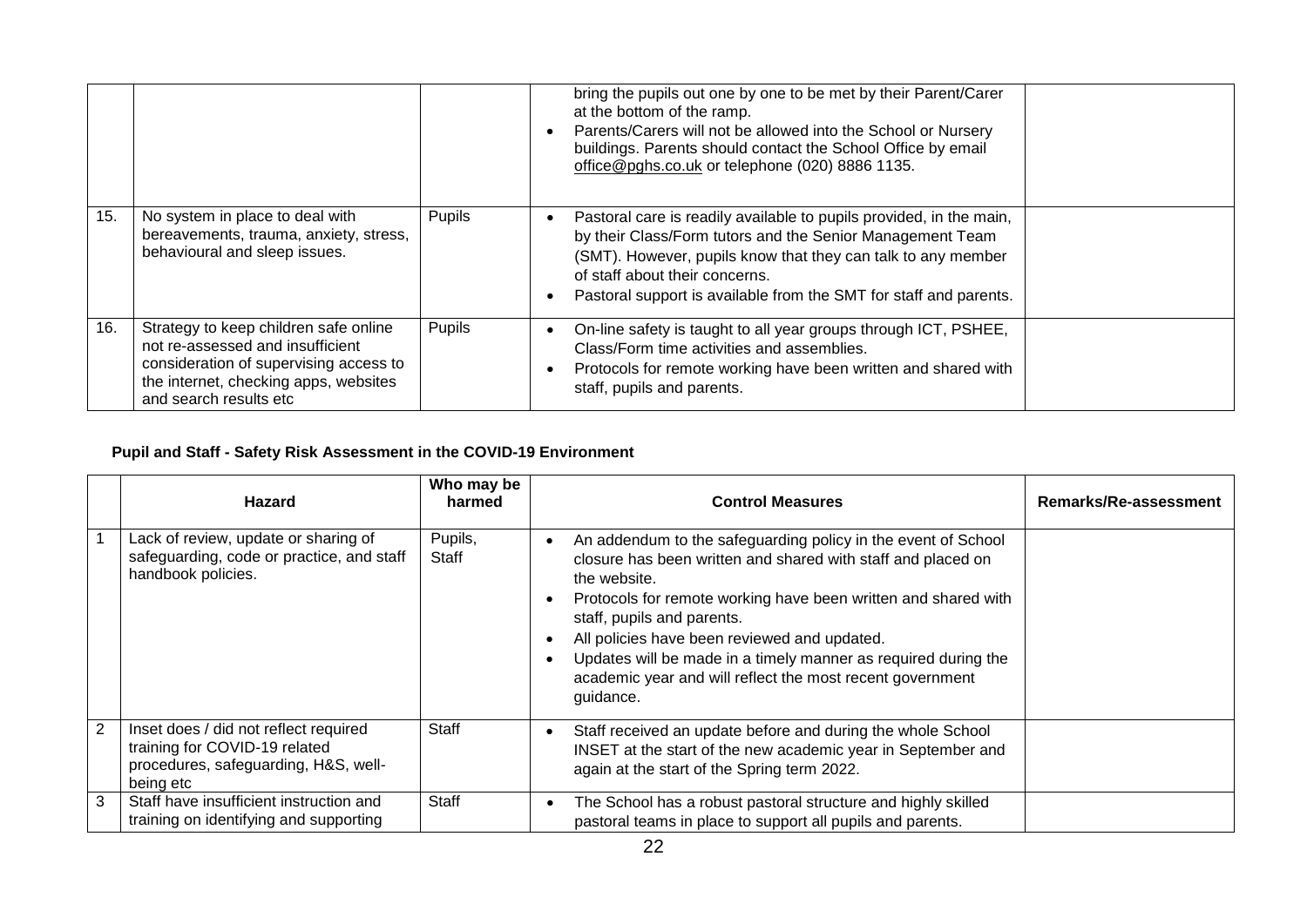|                | vulnerable pupils, parents and other<br>staff.                                                                                         |                                                                      | SMT are available to support staff.<br>$\bullet$                                                                                                                                                                                                                                                                                                                                                                                                                                                                                                                                                                                                                                                                         |  |
|----------------|----------------------------------------------------------------------------------------------------------------------------------------|----------------------------------------------------------------------|--------------------------------------------------------------------------------------------------------------------------------------------------------------------------------------------------------------------------------------------------------------------------------------------------------------------------------------------------------------------------------------------------------------------------------------------------------------------------------------------------------------------------------------------------------------------------------------------------------------------------------------------------------------------------------------------------------------------------|--|
| $\overline{4}$ | Control measures (see explanation<br>above) not understood and / or properly<br>implemented.                                           | $\bullet$<br>$\bullet$<br>$\bullet$                                  | SMT monitor the Covid-19 situation at all times and make<br>adjustments as required.<br>SMT contact parents with reminders of control measures when<br>it is clear that they are not being followed by all.<br>SMT liaise with staff if it is clear that control measures are not<br>being followed.                                                                                                                                                                                                                                                                                                                                                                                                                     |  |
| 5              | DSL and ADSL not easily contacted and<br>their contact information not known to all.                                                   | $\bullet$                                                            | Members of the Designated Safeguarding team are easily<br>contacted and their contact information is known to all.                                                                                                                                                                                                                                                                                                                                                                                                                                                                                                                                                                                                       |  |
| 6              | COVID-19 specific policy not updated to<br>reflect medical responses, teaching,<br>socialising, feeding, hydration, well-being<br>etc. | $\bullet$<br>$\bullet$<br>$\bullet$                                  | Headmistress communicates regularly with parents through<br>letters and the Newsletter to update information.<br>Staff Briefing is used to inform staff of any updates.                                                                                                                                                                                                                                                                                                                                                                                                                                                                                                                                                  |  |
| $\overline{7}$ | Revised fire drills, registers, routes and<br>assembly points not updated or<br>rehearsed                                              | $\bullet$<br>$\bullet$<br>$\bullet$                                  | All normal fire and emergency procedures remain in place and<br>regular checks maintained.<br>As the need for keep pupils in consistent 'bubbles' has been<br>removed, normal procedures for emergency evacuation<br>practices are to resume.                                                                                                                                                                                                                                                                                                                                                                                                                                                                            |  |
| 8              | Needs of each age group and class not<br>considered discretely in terms of<br>support, activities and facilities.                      | $\bullet$                                                            | SMT very aware of the needs of different age groups and<br>implement strategies in an age appropriate way.                                                                                                                                                                                                                                                                                                                                                                                                                                                                                                                                                                                                               |  |
| 9              | Staff and pupils (where and if applicable)<br>not wearing face coverings when and<br>where recommended or appropriate.                 | Staff,<br>$\bullet$<br>Pupils<br>$\bullet$<br>$\bullet$<br>$\bullet$ | The DfE has updated guidance to reflect a temporary change in<br>measures in response to the Omicron variant of Covid-19. Face<br>coverings have been reintroduced for Senior pupils, staff and<br>visitors when moving around the School, such as in corridors<br>and communal areas.<br>From the start of the Spring Term 2022, as an additional<br>temporary measure, Senior pupils are required to wear face<br>coverings in the classroom.<br>Face coverings may be removed by pupils when taking<br>examinations/assessments.<br>Pupils and staff travelling to and from off-site lessons/activities<br>by coach will be required to wear a face covering.<br>Face coverings are not required to be worn outdoors. |  |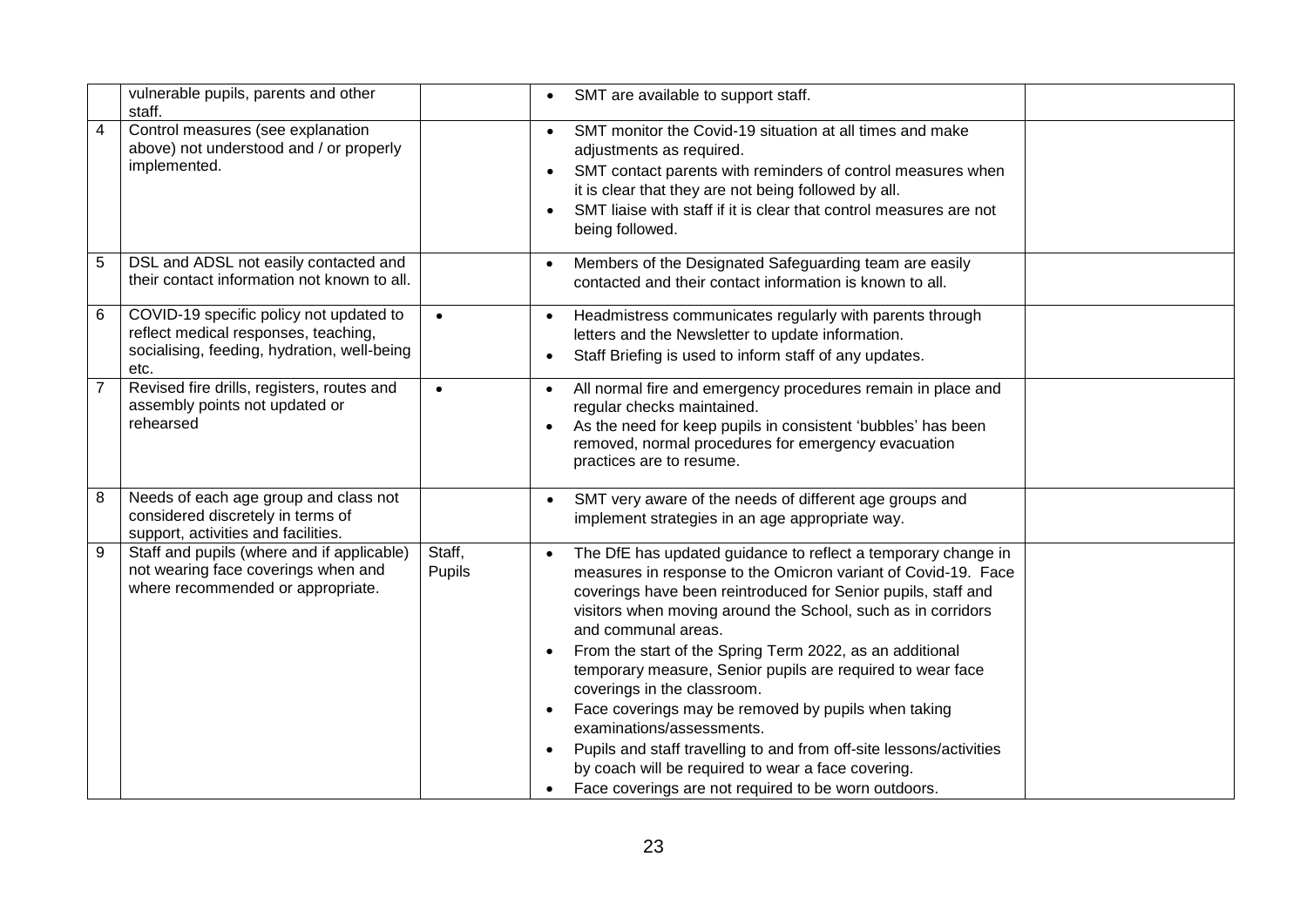|                 |                                                                                                                                                         |                         | If there is a substantial increase in the number of positive cases<br>$\bullet$<br>in our School, the wearing of face coverings may again become<br>a requirement in classrooms.<br>No pupil should be denied education on the grounds of whether<br>$\bullet$<br>or not they are, or are not, wearing a face covering. |
|-----------------|---------------------------------------------------------------------------------------------------------------------------------------------------------|-------------------------|-------------------------------------------------------------------------------------------------------------------------------------------------------------------------------------------------------------------------------------------------------------------------------------------------------------------------|
| 10              | Supply, peripatetic and temporary staff<br>not observing control and hygiene<br>measures.                                                               | All                     | All members of staff are expected to observe control and<br>hygiene measures and this will form part of the induction<br>process for any new supply, peripatetic and temporary staff.                                                                                                                                   |
| 11              | Roles conducive to home working not<br>identified.                                                                                                      | Staff                   | Whilst the School is fully open to pupils, all members of staff are<br>$\bullet$<br>expected to work on site.<br>The School has a Flexible Working Policy and will consider<br>$\bullet$<br>requests on an individual basis.                                                                                            |
| 12 <sup>2</sup> | In the event of a positive case, difficult to<br>identify those who may need to self-<br>isolate by NHS T&T.                                            | Staff,<br>Pupils        | In the event that the School is contacted by NHS T&T to assist<br>$\bullet$<br>in identifying close contacts, SMT will meet to review timetables<br>and other records held.                                                                                                                                             |
| 13 <sup>2</sup> | New control measures and safety<br>precautions not understood or<br>implemented.                                                                        | All                     | New control measures will be communicated to staff, parents<br>$\bullet$<br>and pupils as they are introduced.                                                                                                                                                                                                          |
| 14              | No specific help and preparation for the<br>changes to routine for pupils<br>with SEND (whether education, health<br>and care plans or on SEN support). | Pupils                  | Pupils with special educational needs will be given additional<br>$\bullet$<br>support to prepare for any changes to normal procedures if<br>required.                                                                                                                                                                  |
| 15              | Volunteers not checked, left<br>unsupervised, allowed to work in<br>regulated activity or supported.                                                    | Pupils                  | All volunteers engaged by the School are either supervised at all<br>$\bullet$<br>times by a member of staff or have completed full recruitment<br>checks.                                                                                                                                                              |
| 16              | Recruitment process and pre-<br>appointment checks not following legal<br>requirements.                                                                 | Pupils                  | All usual recruitment processes are in operation and all pre-<br>$\bullet$<br>employment checks are being completed.                                                                                                                                                                                                    |
| 17              | New staff and pupil registration and<br>induction processes not adapted or<br>compliant.                                                                | Pupils,<br><b>Staff</b> | Inductions for staff and pupils proceeding as normal.<br>$\bullet$                                                                                                                                                                                                                                                      |
| 18              | Support staff and TAs in regulated<br>activity do not have the appropriate<br>checks.                                                                   | Pupils                  | The appropriate recruitment checks have been completed for all<br>$\bullet$<br>members of staff.                                                                                                                                                                                                                        |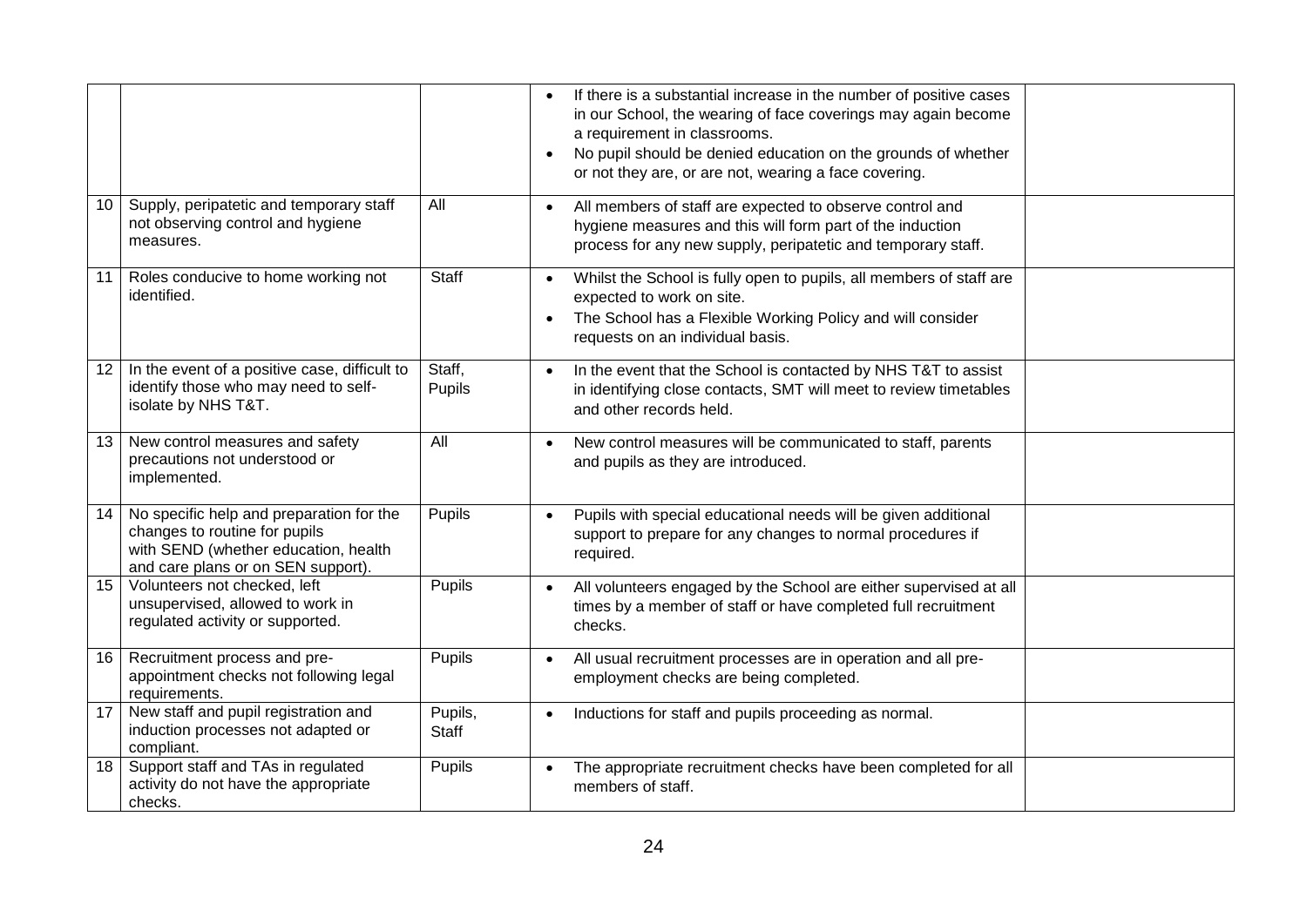| 19 | SCR not updated with DBS related<br>issues and required documents not<br>properly verified or recorded.                                     | <b>Pupils</b>           | $\bullet$<br>$\bullet$                           | The SCR is kept up to date and regularly checked.<br>All pre-employment checks recorded and supporting<br>documentation in personnel files.                                                                                       |                                                                                                                                                                                                                              |
|----|---------------------------------------------------------------------------------------------------------------------------------------------|-------------------------|--------------------------------------------------|-----------------------------------------------------------------------------------------------------------------------------------------------------------------------------------------------------------------------------------|------------------------------------------------------------------------------------------------------------------------------------------------------------------------------------------------------------------------------|
| 20 | External coaches, clubs and<br>organisations for curricular activities not<br>risk assessed, or systems of control<br>measures implemented. | Pupils                  | $\bullet$<br>$\bullet$                           | External coaches, clubs and organisations providing curricular<br>and extracurricular activities are risk assessed.<br>DBS clearance has been updated for external coaches due to<br>gap in service due to Covid-19 restrictions. |                                                                                                                                                                                                                              |
| 21 | New control measures for sport,<br>adventure play, Forest School,<br>gardening etc not regulated or<br>considered                           | Pupils                  | $\bullet$                                        | Risk assessments are completed for all activities.                                                                                                                                                                                |                                                                                                                                                                                                                              |
| 22 | Physical education, sport and activities<br>not following new control measures in<br>their sport guidance                                   | Pupils,<br>Staff        |                                                  | The PE Department access appropriate guidance from sporting<br>bodies.                                                                                                                                                            | Guidance on grassroot<br>sports for public and sport<br>providers, safe<br>provision and facilities, and<br>guidance from Sport<br><b>England, Association for</b><br><b>Physical Education and</b><br>the Youth Sport Trust |
| 23 | Indoor sports and activity areas not<br>sufficiently well and regularly ventilated<br>with fresh air.                                       | Pupils,<br><b>Staff</b> | $\bullet$                                        | The Hall is well ventilated by means of a mechanical ventilation<br>system and/or by opening one or both sets of external double<br>doors and/or the Velux windows to allow a free flow of fresh air.                             |                                                                                                                                                                                                                              |
| 24 | Sports equipment not sufficiently<br>cleaned as for hygiene and control<br>measures                                                         | Pupils                  | $\bullet$                                        | Sports equipment is cleaned on a regular basis by the PE<br>Department.                                                                                                                                                           |                                                                                                                                                                                                                              |
| 25 | Added risk of infection where there is<br>singing, chanting, playing wind or brass<br>instruments not reviewed.                             |                         | $\bullet$<br>$\bullet$<br>$\bullet$<br>$\bullet$ | Music department staff all aware of the risks of transmission<br>through droplets.<br>Social distancing in place.<br>Small groups only singing/playing wind and brass.<br>No whole School singing currently.                      |                                                                                                                                                                                                                              |
| 26 | Staff schedules do not build in the need<br>to avoid increases in unnecessary and<br>unmanageable workload burdens.                         |                         | $\bullet$                                        | From September 2021, the School will be operating as close to<br>normal as possible so workloads will be as expected.                                                                                                             |                                                                                                                                                                                                                              |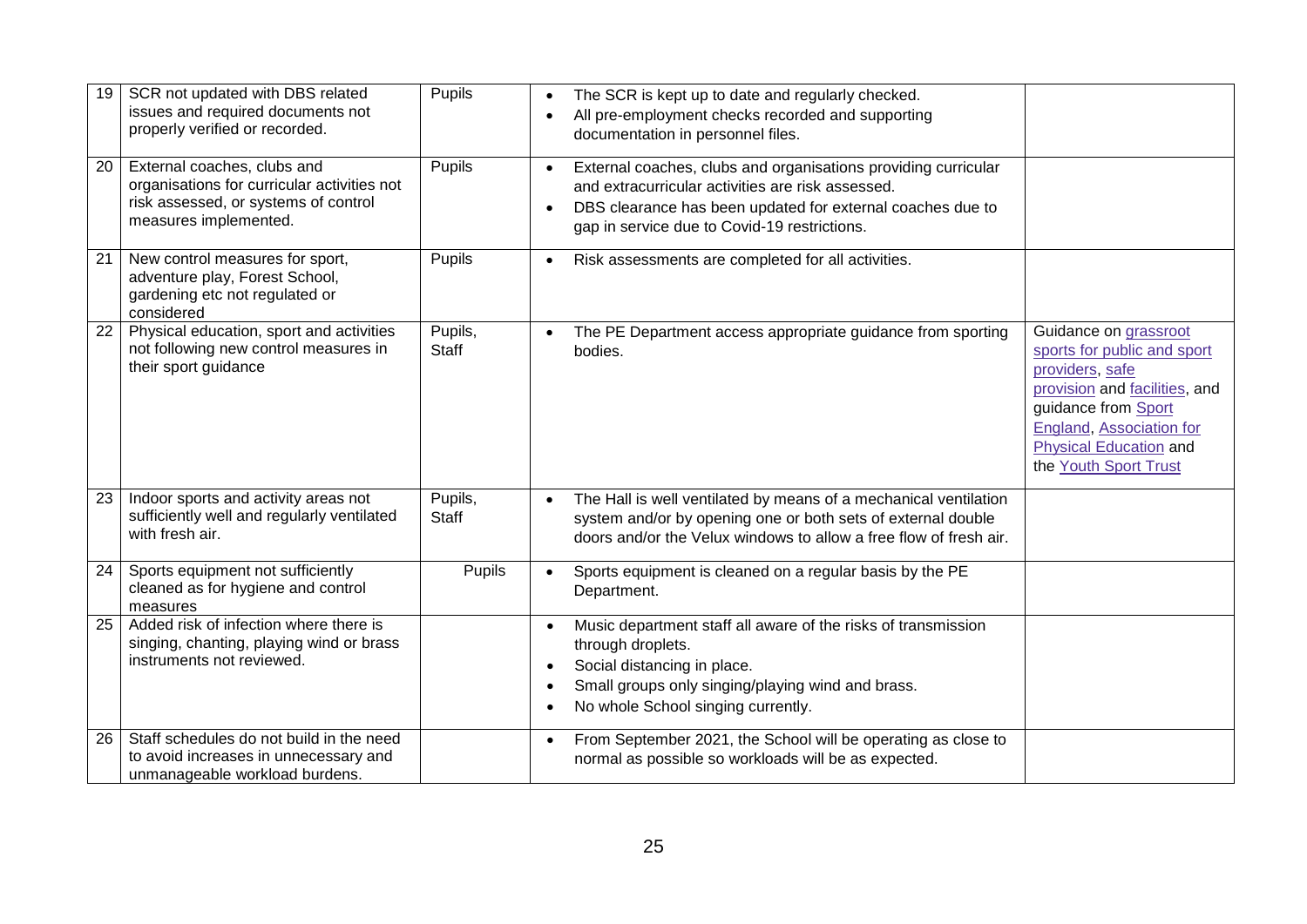| 27 | Staff unable to manage the provision of<br>both in school and remote learning.                                                                                               |                  | Staff deliver in school OR remote learning and not both<br>$\bullet$<br>simultaneously.                                                                                                                                                                                                                                                                                                                                                                                                                                        |
|----|------------------------------------------------------------------------------------------------------------------------------------------------------------------------------|------------------|--------------------------------------------------------------------------------------------------------------------------------------------------------------------------------------------------------------------------------------------------------------------------------------------------------------------------------------------------------------------------------------------------------------------------------------------------------------------------------------------------------------------------------|
| 28 | Appropriate safety measures not in place<br>for wraparound childcare for both indoor<br>and outdoor provision.                                                               | Pupils           | Breakfast Club, including the provision of food, resumed from<br>the start of the new academic year and is located in the Dining<br>Room. Following the lifting of restrictions on the mixing of<br>bubbles, pupils from different year groups are able to attend<br>together.<br>The Waiter's Service is available to provide supervision for<br>$\bullet$<br>pupils at the end of the school day. Following the lifting of<br>restrictions on the mixing of bubbles, all pupils are supervised<br>together in one classroom. |
| 29 | Hand washing not part of school culture<br>or routine e.g. no regular breaks for hand<br>washing during the school day.                                                      | Pupils,<br>Staff | The School will continue to promote good hand hygiene.<br>$\bullet$<br>Frequent and thorough hand cleaning should be regular<br>$\bullet$<br>practice.<br>Staff will continue to ensure that pupils clean their hands<br>$\bullet$<br>regularly with soap and water or hand sanitiser.                                                                                                                                                                                                                                         |
| 30 | Insufficient hygiene stations at<br>entrances, exits, toilets, classrooms, play<br>areas, staff areas etc                                                                    | All              | Hand sanitiser is available at strategic points throughout the<br>School including the main reception desk, in all classrooms,<br>staff rooms, dining room, print room, offices and in the minibus.<br>Anti-bacterial spray is available for use at strategic points<br>throughout the School, including all classrooms and learning<br>spaces.                                                                                                                                                                                |
| 31 | Classroom based resources, such as<br>books and games and all frequently<br>touched surfaces, which are used and<br>shared not regularly cleaned.                            | Pupils,<br>Staff | The Cleaning team clean all surfaces daily and additional<br>$\bullet$<br>cleaning of frequently-touched surfaces takes place during the<br>school day, undertaken by the Cleaning Supervisor, Caretaker<br>or the classroom staff.<br>Shared resources which can be washed receive regular<br>$\bullet$<br>cleaning by the classroom staff or the Caretaker.                                                                                                                                                                  |
| 32 | Pupils not limiting the amount of<br>equipment brought into school daily to<br>essentials such as bags, lunch boxes,<br>hats, coats, books, stationery and mobile<br>phones. | Pupils,<br>Staff | Pupils have been requested to bring in essentials only.<br>$\bullet$                                                                                                                                                                                                                                                                                                                                                                                                                                                           |
| 33 | Outdoor playground equipment not<br>frequently cleaned.                                                                                                                      | Pupils           | The outdoor playground equipment at the main school is<br>cleaned regularly by the classroom staff, playground supervisor<br>or Caretaker.                                                                                                                                                                                                                                                                                                                                                                                     |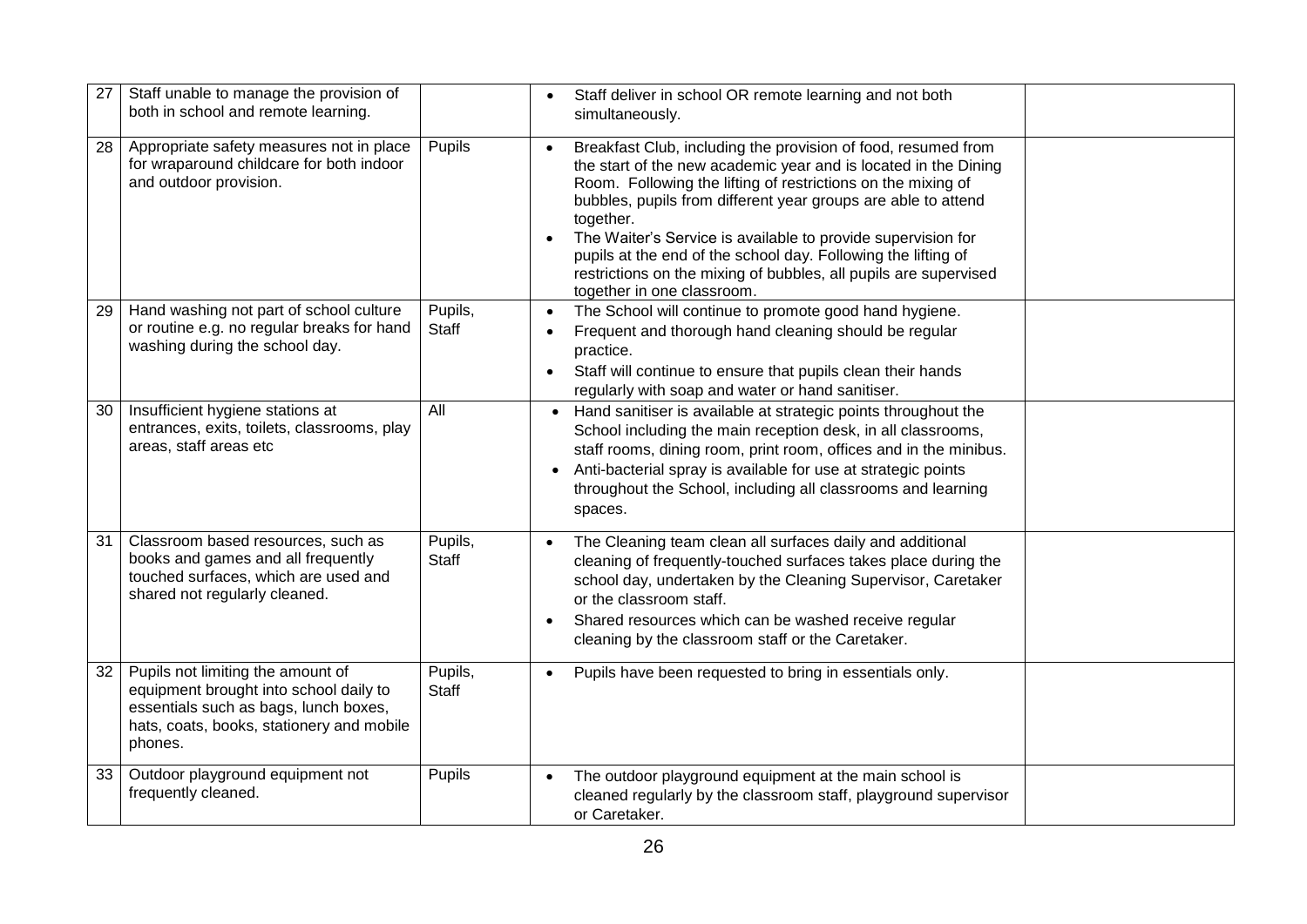|    |                                                                                                                                          |                  | The outdoor playground equipment at the Nursery is cleaned<br>$\bullet$<br>regularly by the classroom staff or the Caretaker.                                                                                                                                                                    |
|----|------------------------------------------------------------------------------------------------------------------------------------------|------------------|--------------------------------------------------------------------------------------------------------------------------------------------------------------------------------------------------------------------------------------------------------------------------------------------------|
| 34 | Overnight educational visits not<br>organised in line with school policy and<br>control measures                                         | Pupils           | Full risk assessments are undertaken for all residential<br>$\bullet$<br>educational visits, which take into consideration school policy<br>and control measures.                                                                                                                                |
| 35 | Catering staff rota not configured to<br>avoid all catering staff having to self-<br>isolate in case of infection and kitchen<br>closing | Pupils,<br>Staff | The catering team from Harrisons Catering do not work to a<br>rota.<br>Agency staff will be used to provide continuity of service in<br>$\bullet$<br>need.                                                                                                                                       |
| 36 | Pupil and staff mental health and<br>wellbeing not considered with individual<br>needs not identified or supported.                      | Pupils,<br>Staff | The School has a robust pastoral structure and highly skilled<br>$\bullet$<br>pastoral teams in place to support all pupils and parents.<br>SMT are available to support staff.<br>$\bullet$                                                                                                     |
| 37 | Insufficient pastoral and extra-curricular<br>support for pupils to rebuild friendships<br>and social engagement.                        | Pupils           | The School has a robust pastoral structure and highly skilled<br>pastoral teams in place to support all pupils.<br>The Hub will be opening to all Senior pupils from September<br>$\bullet$<br>2021.<br>Extra-curricular clubs and surgeries are restarting from<br>$\bullet$<br>September 2021. |
| 38 | Insufficient support to address and equip<br>pupils to respond to COVID-19 related<br>issues.                                            | Pupils           | The School has a robust pastoral structure and highly skilled<br>$\bullet$<br>pastoral teams in place to support all pupils.<br>Weekly pastoral meetings are held with Headmistress/Deputy<br>$\bullet$<br>Head and pastoral staff/Class teachers to discuss all pupils.                         |
| 39 | Plans, briefing and statistics for ISI /<br>Ofsted visit / inspection do not reflect<br>new KCSiE or ISI Commentary                      | Pupils,<br>Staff | SMT access the latest versions of ISI commentary and KCSIE<br>$\bullet$<br>when updating documentation and policies.                                                                                                                                                                             |

## **Trip Risk Assessment in the Step 4 COVID-19 Environment**

| Hazard                                                                                                                            | Who may be<br>harmed | <b>Control Measures</b>                                                                         | Remarks /<br>Re-assessment |
|-----------------------------------------------------------------------------------------------------------------------------------|----------------------|-------------------------------------------------------------------------------------------------|----------------------------|
| School not undertaken full and thorough<br>risk assessments for all educational visits<br>to ensure they can be undertaken safely | Pupils,<br>Staff     | The School undertakes full and thorough written risk<br>assessments for all educational visits. |                            |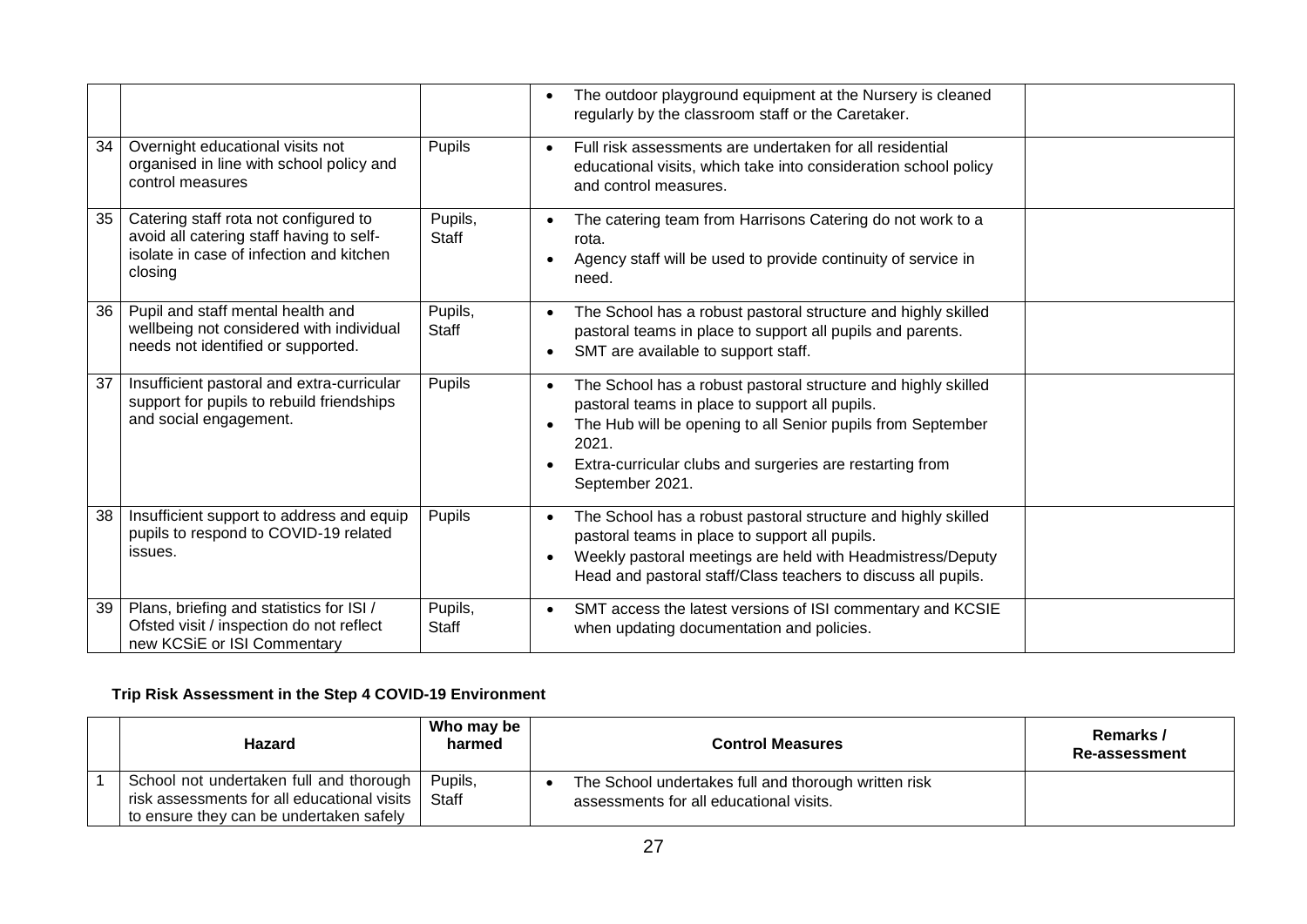| $\overline{2}$ | Insufficient information<br>detailed<br>and<br>pupils<br>itinerary for<br>parents,<br>and<br>accompanying staff.            | Pupils,<br>Staff        | $\bullet$ | Parents, pupils and accompanying staff receive sufficient<br>information and a detailed itinerary for all educational visits.                                                                                                                                                                                                                                                                            |                                                                                                                                            |
|----------------|-----------------------------------------------------------------------------------------------------------------------------|-------------------------|-----------|----------------------------------------------------------------------------------------------------------------------------------------------------------------------------------------------------------------------------------------------------------------------------------------------------------------------------------------------------------------------------------------------------------|--------------------------------------------------------------------------------------------------------------------------------------------|
| 3              | Children and staff do not understand or<br>not implementing new control measures<br>during visit or at their destination.   | Pupils,<br>Staff        | $\bullet$ | Control measures are considered by the Trip Leader and<br>discussed with SMT as part of the risk assessment process.<br>The Trip Leader will share information and the risk assessment<br>with the accompanying staff. All participating pupils will receive<br>instructions and supervision by the accompanying staff.                                                                                  |                                                                                                                                            |
| 4              | Insufficient transport details including<br>seating, queuing, boarding, ventilation<br>and cleaning regime                  | Pupils,<br>Staff        | $\bullet$ | Details for transportation procedures will be included in the risk<br>assessment and shared with accompanying staff and pupils.                                                                                                                                                                                                                                                                          |                                                                                                                                            |
| 5              | School risk assessment does not<br>consider what control measures required<br>or follow wider advice on visiting venues.    | Pupils,<br><b>Staff</b> | $\bullet$ | The School will consult government advice for educational visits<br>before deciding to proceed with any trip. In addition to the<br>School's own risk assessment, the Trip Leader will obtain a<br>copy of the risk assessment produced by the venue to the<br>visited.                                                                                                                                  |                                                                                                                                            |
| 6              | School not consulted the health and<br>safety guidance on educational<br>visits when considering visits.                    | Pupils,<br><b>Staff</b> |           | When preparing the risk assessment for each trip, the School<br>will consult government health and safety guidance on<br>educational visits.                                                                                                                                                                                                                                                             | https://www.gov.uk/govern<br>ment/publications/health-<br>and-safety-on-educational-<br>visits/health-and-safety-on-<br>educational-visits |
|                | If required or appropriate overnight<br>sleeping arrangements not properly<br>considered with regard to control<br>measures | Pupils,<br><b>Staff</b> | $\bullet$ | The control measures for overnight sleeping arrangements will<br>be considered as part of the overall risk assessment for all<br>residential trips.                                                                                                                                                                                                                                                      |                                                                                                                                            |
| 8              | If required or appropriate adults not<br>accommodated (ideally) in their own<br>separate rooms.                             | Pupils,<br>Staff        | $\bullet$ | Accompanying staff on residential trips are accommodated in<br>separate rooms to pupils.                                                                                                                                                                                                                                                                                                                 |                                                                                                                                            |
| 9              | Shared facilities (bathrooms, kitchens<br>etc) not effectively and frequently<br>cleaned                                    | Pupils,<br><b>Staff</b> | $\bullet$ | The Trip Leader will obtain a copy of the venue risk assessment<br>prior to visit to check the cleaning regimes for shared facilities<br>are considered adequate. The accompanying staff will<br>undertake a dynamic risk assessment on arrival to ensure<br>facilities are satisfactory. Any issues should be reported to the<br>venue management immediately and also to the contact<br>member of SMT. |                                                                                                                                            |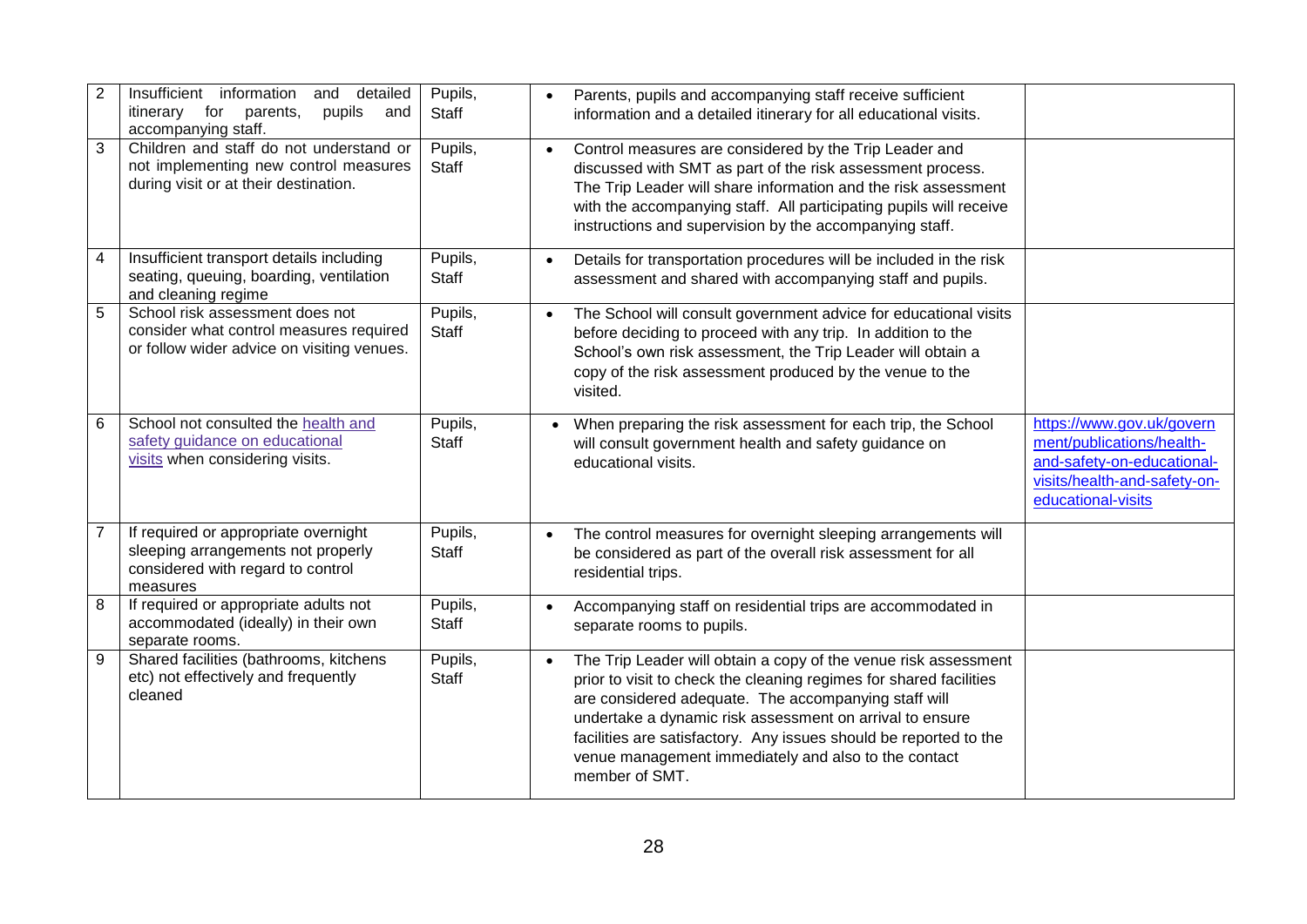| 10 | No contingency plans and rapid<br>response protocols for those developing<br>symptoms and needing to self-isolate                                                 | Pupils,<br>Staff | Contingency plans will be covered as part of the overall trip risk<br>assessment.                                                                                                                                                                                                                                                                                                |  |
|----|-------------------------------------------------------------------------------------------------------------------------------------------------------------------|------------------|----------------------------------------------------------------------------------------------------------------------------------------------------------------------------------------------------------------------------------------------------------------------------------------------------------------------------------------------------------------------------------|--|
| 11 | Drivers (and escorts) insufficiently<br>briefed on implementing control and<br>hygiene measures (PPE, cleaning<br>materials etc).                                 | Pupils,<br>Staff | The Trip Leader will obtain a copy of the risk assessment<br>produced by the transportation company prior to visit and this<br>will form a part of the School's overall trip risk assessment.                                                                                                                                                                                    |  |
| 12 | Accommodation providers (where<br>appropriate) not compliant with control<br>measures and school requirement e.g.<br>hygiene and HSE standards on<br>ventilation. | Pupils,<br>Staff | The Trip Leader will obtain a copy of the venue's Covid-19 risk<br>assessment prior to visit. The accompanying staff will<br>undertake a dynamic risk assessment on arrival to ensure<br>facilities are satisfactory. Any issues should be reported to the<br>venue management immediately and also to the contact<br>member of SMT.                                             |  |
| 13 | Insufficient COVID-19 cancellation,<br>travel insurance and adequate financial<br>protection.                                                                     | Pupils,<br>Staff | The Trip Leader and SMT will take all reasonable steps to<br>ensure that the School has adequate financial protection before<br>proceeding with a trip. The Trip Leader will need to obtain<br>Terms and Conditions, Cancellation Policy, any other<br>assurances or codes of practices available at time of booking.<br>The School's insurance brokers should also be informed. |  |

#### **Medical Risk Assessment in the COVID-19 Environment**

|    | <b>Hazard</b>                                                                                                                                          | Who may be<br>harmed | <b>Control Measures</b>                                                                                                                                                                                                                                                                                                                                      | Remarks /<br>Re-assessment |
|----|--------------------------------------------------------------------------------------------------------------------------------------------------------|----------------------|--------------------------------------------------------------------------------------------------------------------------------------------------------------------------------------------------------------------------------------------------------------------------------------------------------------------------------------------------------------|----------------------------|
| 14 | Sickness management rules and the<br>"don't come to work if you are ill" not<br>understood or observed.                                                | Pupils,<br>Staff     | Staff reminded of procedures at the start of the Autumn term<br>2021 and again at the start of the Spring term 2022.<br>SMT will monitor and speak to individuals who are in School but<br>appear unwell.                                                                                                                                                    |                            |
| 15 | Staff and pupils who are ill or tested<br>positive in the last 6 or 10 day period (as<br>appropriate) do not know or are unwilling<br>to stay at home. | Pupils,<br>Staff     | Staff reminded of procedures at the start of the Autumn term<br>$\bullet$<br>2021 and the changes from the start of the Spring term 2022.<br>Letter sent to parents before start of term reminding them that<br>pupils who are unwell should be kept at home and those testing<br>positive for Covid-19 are required to isolate at home (as<br>appropriate). |                            |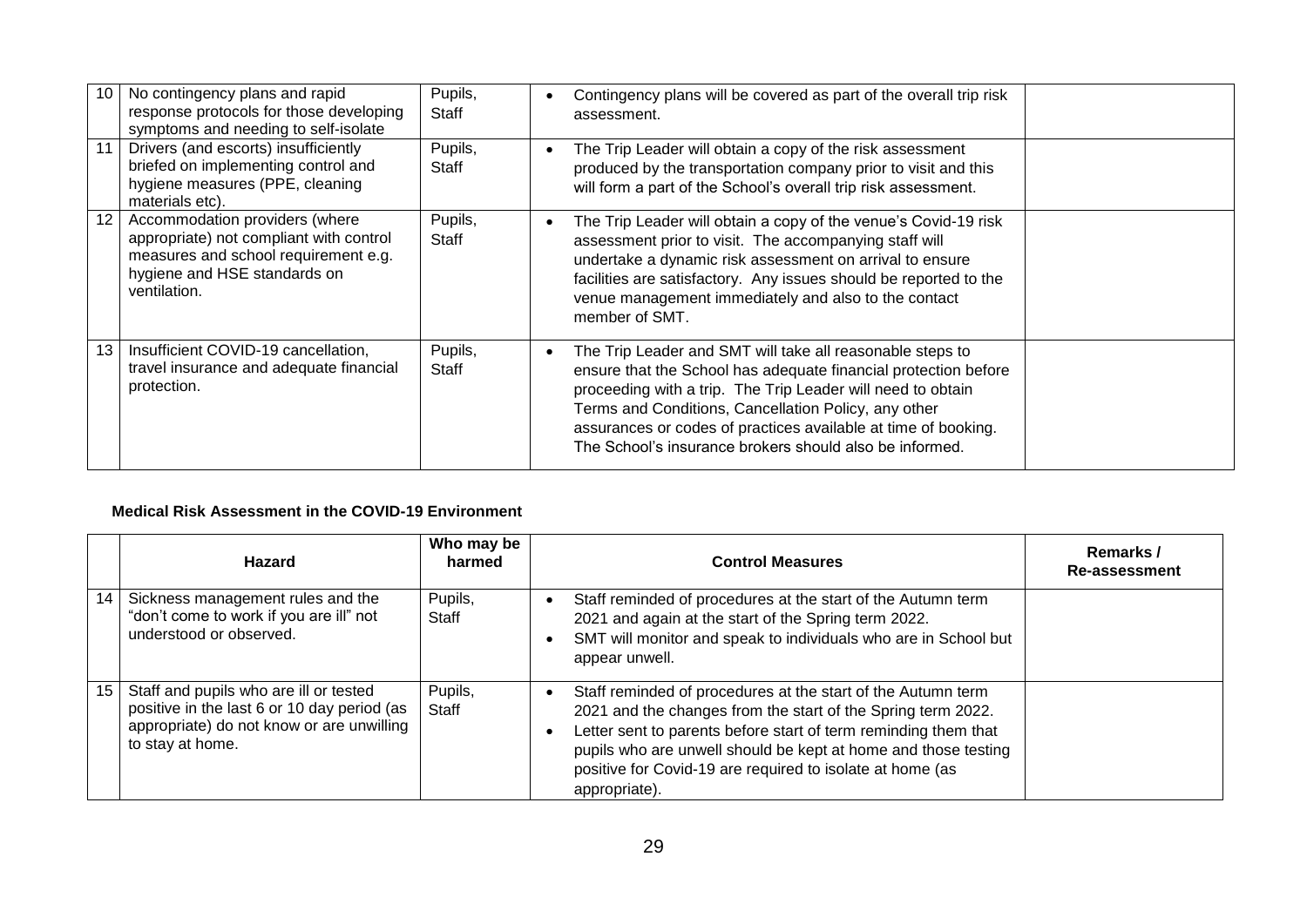|      |                                                                                                                                                                                                                                                                                                                                                  |                         | The new self-isolation guidance valid from 17th January 2022<br>has also been communicated to staff and parents.<br>A record is kept of those pupils and staff who have tested<br>$\bullet$<br>positive for Covid-19 and this is monitored by SMT to ensure the<br>full isolation period is completed before they return to School.                                                                                                                                                                                                                                                                                                                                                                                                                                                                                                                                                                                                                                                                                                                                                                                                                                                                                    |  |
|------|--------------------------------------------------------------------------------------------------------------------------------------------------------------------------------------------------------------------------------------------------------------------------------------------------------------------------------------------------|-------------------------|------------------------------------------------------------------------------------------------------------------------------------------------------------------------------------------------------------------------------------------------------------------------------------------------------------------------------------------------------------------------------------------------------------------------------------------------------------------------------------------------------------------------------------------------------------------------------------------------------------------------------------------------------------------------------------------------------------------------------------------------------------------------------------------------------------------------------------------------------------------------------------------------------------------------------------------------------------------------------------------------------------------------------------------------------------------------------------------------------------------------------------------------------------------------------------------------------------------------|--|
| 16   | Staff and pupils not aware that fully<br>vaccinated or aged between 5 and 18<br>years and 6 months, identified as a close<br>contact of someone with Covid-19,<br>should take an LFD test every day for<br>seven days and continue to attend<br>School as normal, unless they have a<br>positive test result or develop symptoms<br>at any time. | Pupils,<br><b>Staff</b> | Staff reminded of new procedures at the start of the Autumn<br>$\bullet$<br>term 2021 and again at the start of the Spring term 2022.<br>Letter sent to parents before the start of each term explaining<br>new procedures.                                                                                                                                                                                                                                                                                                                                                                                                                                                                                                                                                                                                                                                                                                                                                                                                                                                                                                                                                                                            |  |
| 17   | Staff and pupils not aware that close<br>contacts of a positive case will be<br>contacted by NHS Test and Trace and<br>that self-isolation will continue for those<br>who have tested positive for COVID-19.                                                                                                                                     | Pupils,<br>Staff        | Staff reminded of new procedures at the start of the Autumn<br>$\bullet$<br>term 2021 and again at the start of the Spring term 2022.<br>Letter sent to parents before the start of each term explaining<br>$\bullet$<br>new procedures.                                                                                                                                                                                                                                                                                                                                                                                                                                                                                                                                                                                                                                                                                                                                                                                                                                                                                                                                                                               |  |
| 18 I | No isolation room and separate<br>bathroom available for those waiting<br>collection and no access to PPE for<br>those attending to unwell staff and<br>pupils.                                                                                                                                                                                  | Pupils,<br>Staff        | At the main school, the Medical Room will remain in use for<br>pupils and staff who are unwell or are seeking medical attention<br>in cases which are not COVID-19 related i.e. they are not<br>presenting the symptoms of the virus.<br>If symptoms are displayed by a child in School, they should be<br>$\bullet$<br>taken to the isolation unit. The School will contact the child's<br>parents and the child will be looked after in a location away from<br>other staff and pupils until collected.<br>At the main School, the Medical Wet Room will be used as an<br>isolation and holding bay for pupils who become unwell with<br>symptoms of COVID-19 awaiting collection by a family member<br>and the toilet facilities in the ESH should be used if required.<br>If the Medical Wet Room is being used for isolation purposes, a<br>$\bullet$<br>No Entry sign will be placed on the ESH toilet door and the door<br>leading to the Medical Room to indicate no entry.<br>At the Nursery, the Office will be used for isolating a pupil and<br>$\bullet$<br>the staff toilet facilities will be used.<br>Isolation areas are to be cleaned and disinfected after each use<br>following Government advice. |  |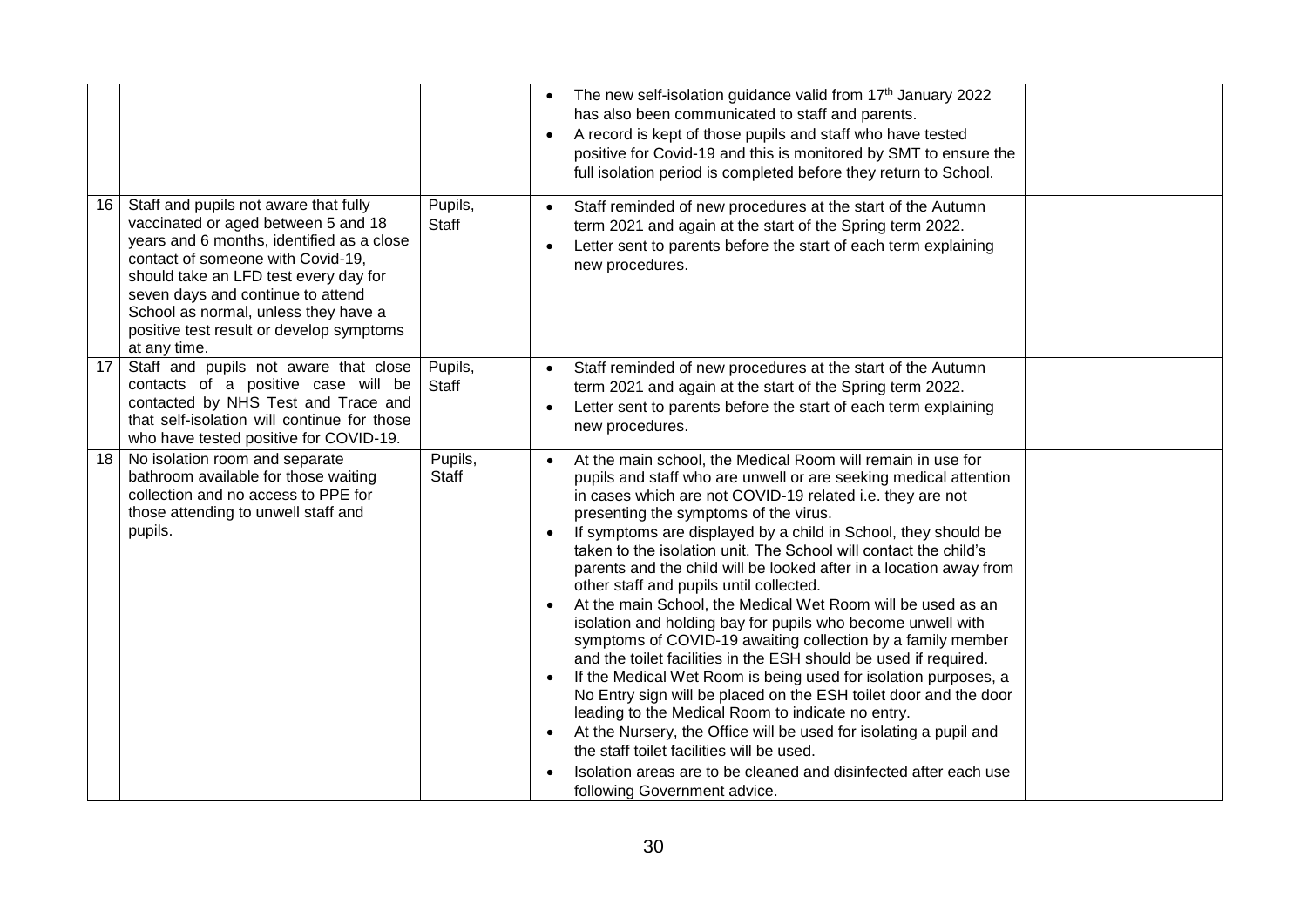|    |                                                                                                                                                                                                     |                         | Isolation areas will be equipped with appropriate PPE, hand<br>sanitiser and a lidded pedal bin for waste disposal.                                                                                                                                                                                                                                                                                                                                                  |  |
|----|-----------------------------------------------------------------------------------------------------------------------------------------------------------------------------------------------------|-------------------------|----------------------------------------------------------------------------------------------------------------------------------------------------------------------------------------------------------------------------------------------------------------------------------------------------------------------------------------------------------------------------------------------------------------------------------------------------------------------|--|
| 19 | Procedure is not clear for those Staff<br>who are not double vaccinated and have<br>helped someone with symptoms or been<br>in "close contact".                                                     | <b>Staff</b>            | Staff reminded of new procedures at the start of the Autumn<br>$\bullet$<br>term 2021 and again at the start of the Spring term 2022.<br>Staff have been reminded to arrange a meeting with the Bursar<br>if they have particular characteristics or underlying health<br>concerns and consider themselves to be at an increased Covid-<br>19 risk.                                                                                                                  |  |
| 20 | Those that have been identified as "close<br>contact" via NHS T&T and are not<br>vaccinated do not know they are advised<br>to take a PCR test and self-isolate if<br>tested positive for COVID-19. | <b>Staff</b>            | Staff reminded of new procedures at the start of the Autumn<br>$\bullet$<br>term 2021 and again at the start of the Spring term 2022.<br>Letter sent to parents before the start of each term explaining<br>new procedures.                                                                                                                                                                                                                                          |  |
| 21 | Those requiring and awaiting a<br>confirmatory PCR result do not know to<br>self-isolate.                                                                                                           | <b>Staff</b>            | Staff reminded of new procedures at the start of the Autumn<br>$\bullet$<br>term 2021 and again at the start of the Spring term 2022.                                                                                                                                                                                                                                                                                                                                |  |
| 22 | Procedures for reporting COVID-19<br>instances to external authorities not<br>known or applied.                                                                                                     | Pupils,<br><b>Staff</b> | SMT are aware of procedures for liaising with external<br>authorities, which will be applied when necessary.                                                                                                                                                                                                                                                                                                                                                         |  |
| 23 | Procedure for washing hands thoroughly<br>for 20 seconds with soap and running<br>water or using hand sanitiser after any<br>contact with someone who is unwell is<br>not understood or applied.    | Pupils,<br><b>Staff</b> | Staff are promoting good hygiene with pupils in School and<br>signage/posters will be displayed in strategic areas.<br>Hand sanitiser will be available in each classroom.<br>First Aid Officers are fully trained and aware of the need for<br>good hand hygiene when dealing with someone who is unwell.                                                                                                                                                           |  |
| 24 | Procedure for cleaning, with normal<br>household detergent, the area around a<br>person with symptoms after they have<br>left (to reduce the risk of infection) is not<br>understood or applied.    | Pupils,<br>Staff        | Pupils who have displayed symptoms of Covid-19 are taken to<br>$\bullet$<br>the isolation area while awaiting collection where they are<br>supervised by a First Aid Officer or a member of SMT.<br>The supervising First Aid Officer or member of SMT will arrange<br>$\bullet$<br>for the isolation area to be thoroughly cleaned after each use.<br>The classroom desk/table which the pupil has vacated will also<br>$\bullet$<br>be cleaned on their departure. |  |
| 25 | Insufficient medical staff to deal with<br>isolating and monitoring suspect COVID-<br>19 cases and normal medical issues.                                                                           | Pupils,<br><b>Staff</b> | All Teaching Assistants are first aid trained. In addition, a<br>number of other staff also have first aid training, including the<br>Headmistress and Deputy Head.<br>If a child at the Nursery requires isolation, a member of SMT will<br>go to the Nursery if it is necessary to maintain staff ratios.                                                                                                                                                          |  |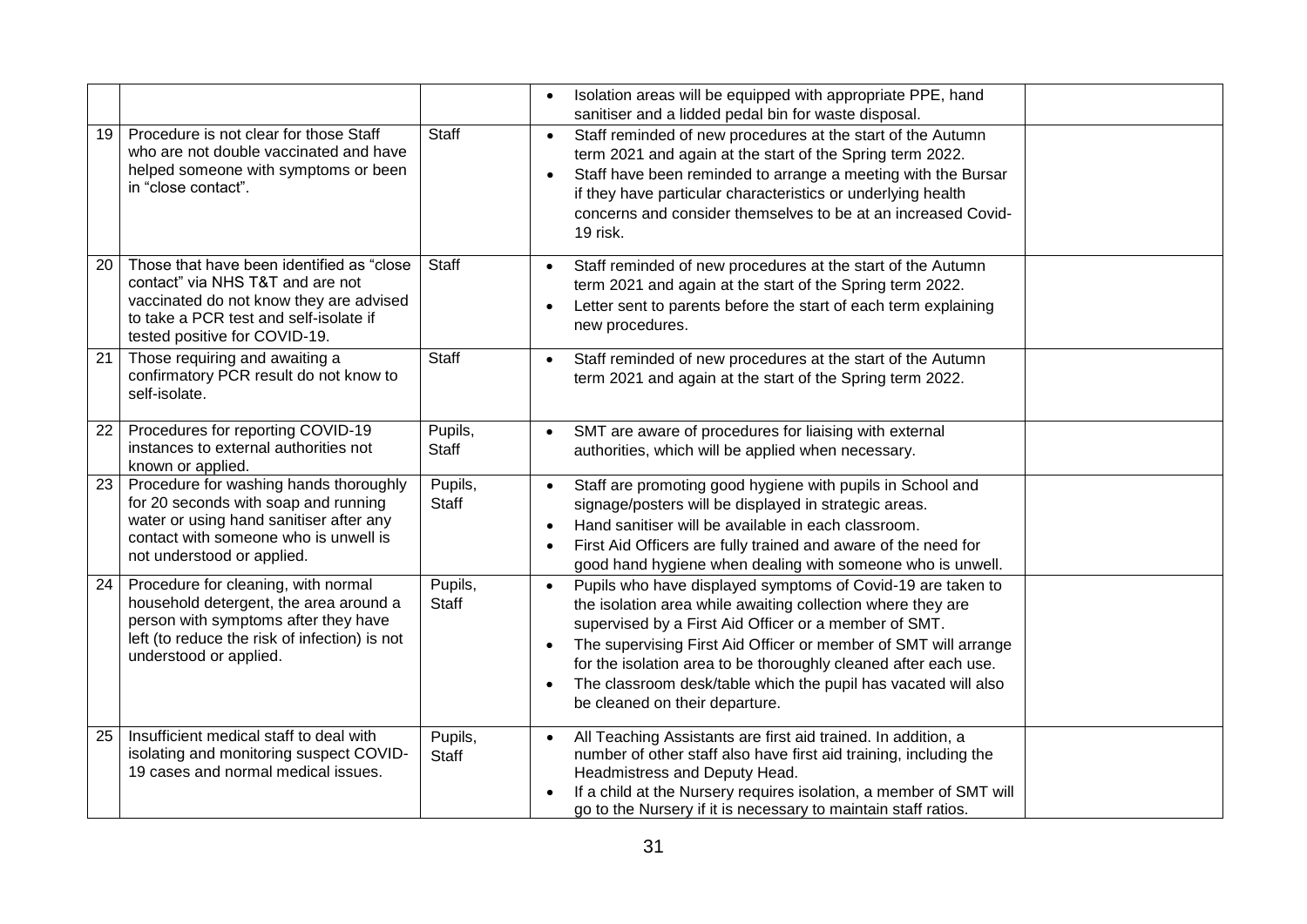| 26 | Medical staff have insufficient or<br>unsuitable PPE, cleaning materials and<br>training for tasks.                                                                                                                      | Pupils,<br><b>Staff</b>              | First Aiders have received training.<br>Cleaning materials and appropriate PPE are available.<br>PPE will be available for staff supervising pupils in isolation if 2<br>metre social distancing cannot be maintained. Instructions for<br>donning and doffing PPE are available in the isolation areas.                                                              |  |
|----|--------------------------------------------------------------------------------------------------------------------------------------------------------------------------------------------------------------------------|--------------------------------------|-----------------------------------------------------------------------------------------------------------------------------------------------------------------------------------------------------------------------------------------------------------------------------------------------------------------------------------------------------------------------|--|
| 27 | Insufficient registration, induction,<br>supervision of contractors working on<br>site.                                                                                                                                  | All                                  | All visitors and contractors are required to report to the School<br>Office reception desk where they will be met by a member of<br>staff who will explain the School's Covid-19 protocols.<br>All visitors and contractors are supervised on site during term<br>time.                                                                                               |  |
| 28 | Young children not supervised using<br>hand sanitiser (risk of ingestion).                                                                                                                                               | Pupils                               | Young pupils are supervised when using hand sanitiser.<br>$\bullet$                                                                                                                                                                                                                                                                                                   |  |
| 29 | Young children and those with complex<br>needs not supported in understanding<br>importance of hygiene rules.                                                                                                            | Pupils                               | Class teachers and teaching assistants support pupils in<br>$\bullet$<br>understanding the importance of hygiene rules and reinforce this<br>when supervising the cleaning of hands in School.                                                                                                                                                                        |  |
| 30 | Lack of information on control measures<br>e.g. how to react to coughing and<br>sneezing using tissues (and their<br>disposal), crock of arm and immediately<br>cleaning hands with soap and water or<br>hand sanitiser. | Pupils                               | Hands should be cleaned regularly through the day, before and<br>$\bullet$<br>after eating, after using the toilet facilities and after sneezing or<br>coughing. A tissue or elbow should be used to catch a cough or<br>sneeze and tissues should be thrown away after use.<br>Lidded bins are available in each classroom for disposing of<br>$\bullet$<br>tissues. |  |
| 31 | Hygiene rules not effective. "catch it, bin<br>it, kill it" not re-publicised or applied.                                                                                                                                | Pupils,<br><b>Staff</b>              | Posters reminding pupils to 'catch it, bin it, kill it' are displayed in<br>strategic areas.<br>Message reinforced by teaching staff.                                                                                                                                                                                                                                 |  |
| 32 | Insufficient or no procedure for<br>summoning emergency services, lack of<br>safe RV and cleared routes in and out.                                                                                                      | Pupils,<br>Staff,<br><b>Visitors</b> | No special arrangements will be necessary in the event that<br>$\bullet$<br>emergency services are required and normal procedures will be<br>followed.                                                                                                                                                                                                                |  |
| 33 | No early liaison with local health<br>protection teams and Local Authorities<br>who provide advice (and may<br>recommend large groups self-isolate or<br>school closure)                                                 | All                                  | SMT are aware of the protocols to follow in respect of liaison<br>$\bullet$<br>with local health protection team.                                                                                                                                                                                                                                                     |  |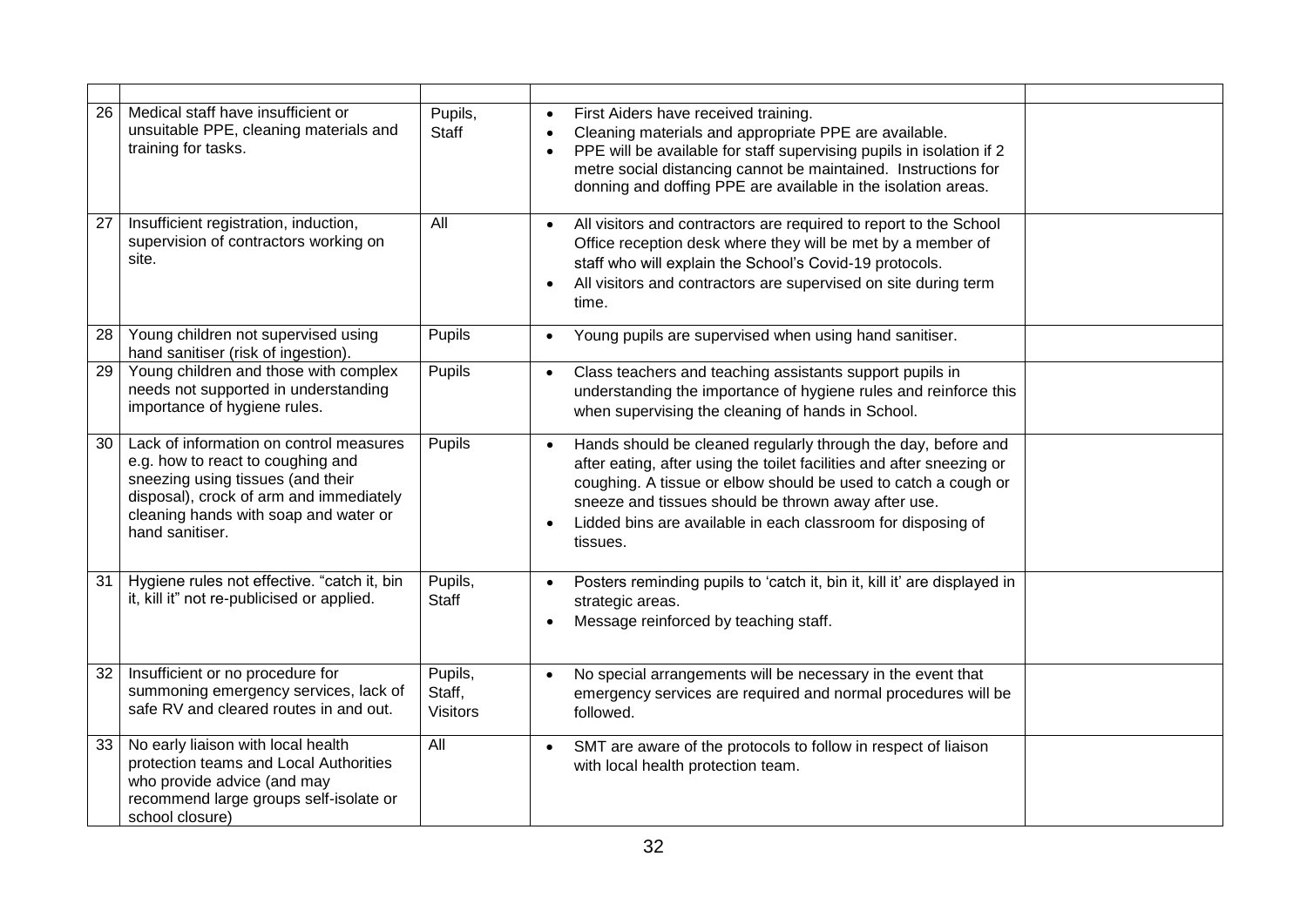| 34<br>35 | Insufficient First Aid trained personnel<br>(ratio) for pupils in school and on<br>activities and sport.<br>Actions for using first aid on those with        | Pupils<br>All           | All Teaching Assistants are first aid trained. In addition, a<br>$\bullet$<br>number of other staff also have first aid training, including PE<br>staff and the Headmistress and Deputy Head.<br>Normal first aid procedures will be applied.<br>$\bullet$                                                                                                                                                                                                                                                                                                                                                                                                                               |                                                                                                                                                                                      |
|----------|--------------------------------------------------------------------------------------------------------------------------------------------------------------|-------------------------|------------------------------------------------------------------------------------------------------------------------------------------------------------------------------------------------------------------------------------------------------------------------------------------------------------------------------------------------------------------------------------------------------------------------------------------------------------------------------------------------------------------------------------------------------------------------------------------------------------------------------------------------------------------------------------------|--------------------------------------------------------------------------------------------------------------------------------------------------------------------------------------|
|          | no COVID-19 symptoms unclear and not<br>briefed.                                                                                                             |                         |                                                                                                                                                                                                                                                                                                                                                                                                                                                                                                                                                                                                                                                                                          |                                                                                                                                                                                      |
| 36       | Not compliant with requirements for<br>EYFS and PFA certification.                                                                                           | <b>Pupils</b>           | Requirements for EYFS and PFA certification are compliant.<br>$\bullet$                                                                                                                                                                                                                                                                                                                                                                                                                                                                                                                                                                                                                  |                                                                                                                                                                                      |
| 37       | Medical policy, procedures and<br>appropriate response to spectrum of<br>medical issues not revised or shared?                                               | All                     | First Aid policy and procedures are reviewed regularly.<br>$\bullet$                                                                                                                                                                                                                                                                                                                                                                                                                                                                                                                                                                                                                     |                                                                                                                                                                                      |
| 38       | Pregnant women are in the 'clinically<br>vulnerable' category and not following<br>the relevant guidance.                                                    | <b>Staff</b>            | As soon as a member of staff notifies SMT that she is pregnant,<br>$\bullet$<br>a meeting will be arranged with the expectant mother to discuss<br>and agree a risk assessment, taking into consideration relevant<br>guidance.                                                                                                                                                                                                                                                                                                                                                                                                                                                          |                                                                                                                                                                                      |
| 39       | Lack of School decision or policy for<br>level of PPE required for staff or pupils.                                                                          | Pupils,<br><b>Staff</b> | The School will follow the guidance on PPE issued by the DfE.<br>$\bullet$<br>Face coverings have been reintroduced for senior pupils, staff<br>$\bullet$<br>and visitors when moving around the School, such as in<br>corridors and communal areas. From the start of the Spring<br>term 2022, senior pupils are also required to wear face<br>coverings in the classroom.<br>Face coverings may be removed by pupils when taking<br>$\bullet$<br>examinations/assessments<br>All pupils will be required to continue wearing a face covering<br>$\bullet$<br>when travelling in the coach to off-site activities as this is an<br>enclosed and crowded space with limited ventilation. | https://www.hse.gov.uk/co<br>ronavirus/ppe-face-<br>masks/face-coverings-<br>and-face-masks.htm                                                                                      |
| 40       | If required or appropriate insufficient<br>training for all those that wear face<br>coverings including fitting, storing, care<br>and disposal arrangements. | All                     | Staff or pupils who are required or wish to use a face covering<br>$\bullet$<br>are directed to the relevant government website.<br>Pupils are required to store their face covering in a sealed bag<br>$\bullet$<br>when not in use in School.<br>Face coverings should be disposed of in School in a lidded<br>$\bullet$<br>waste bin.                                                                                                                                                                                                                                                                                                                                                 | https://www.gov.uk/gover<br>nment/publications/face-<br>coverings-when-to-wear-<br>one-and-how-to-make-<br>your-own/face-coverings-<br>when-to-wear-one-and-<br>how-to-make-your-own |
| 41       | School unaware of those that have been<br>identified as Clinically Extremely                                                                                 | Pupils,<br><b>Staff</b> | Staff have been asked to contact the Bursar if they have been<br>$\bullet$<br>identified as CEV via a letter from the NHS or their GP.                                                                                                                                                                                                                                                                                                                                                                                                                                                                                                                                                   |                                                                                                                                                                                      |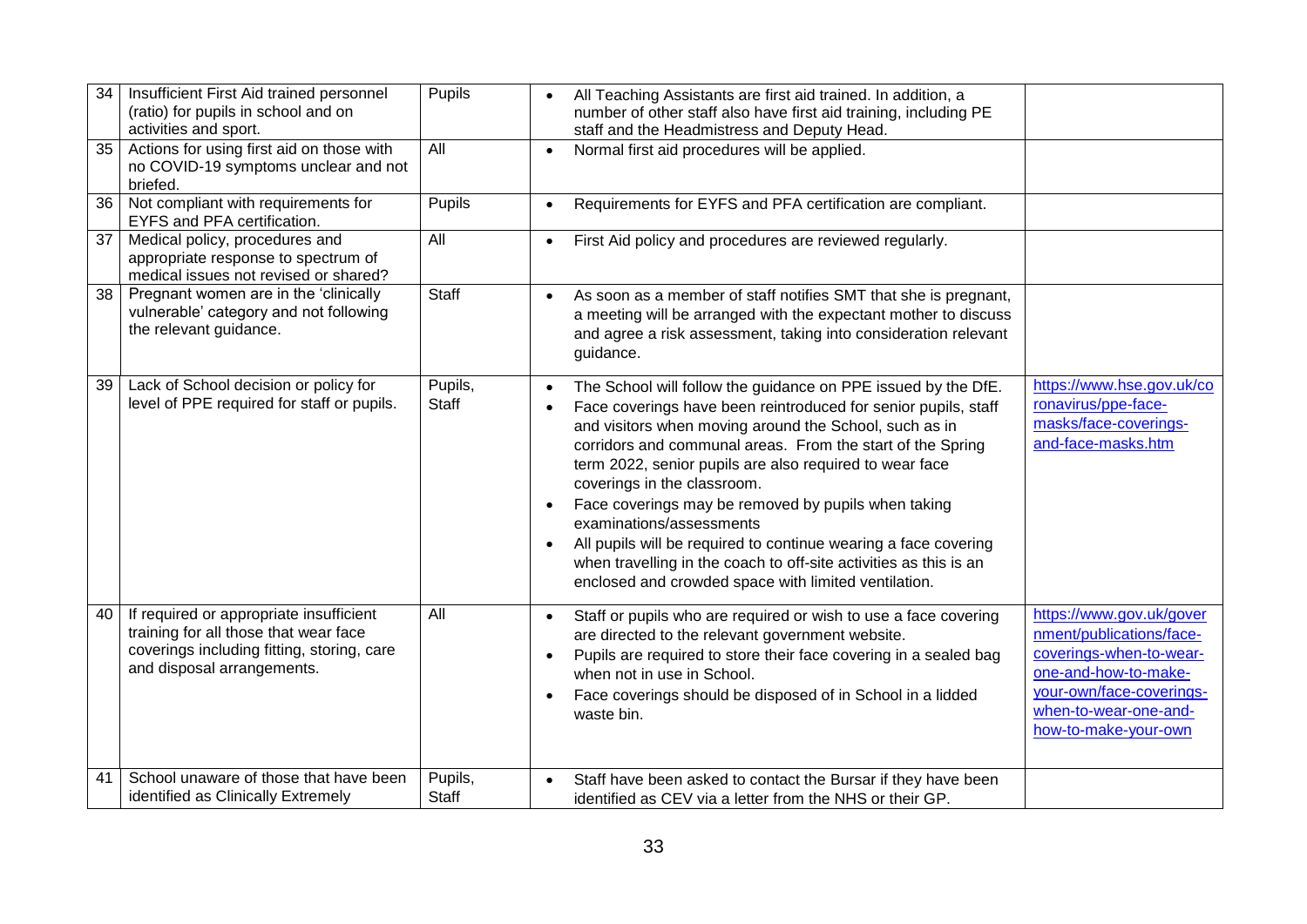| Vulnerable (CEV) via a letter to the<br>individual from NHS or their GP.                                                                                                                                       |                         | Parents have been asked to contact the Headmistress if a pupil<br>$\bullet$<br>has been identified as CEV via a letter from the NHS or their<br>GP.                                                                                                                                         |
|----------------------------------------------------------------------------------------------------------------------------------------------------------------------------------------------------------------|-------------------------|---------------------------------------------------------------------------------------------------------------------------------------------------------------------------------------------------------------------------------------------------------------------------------------------|
| Clinically Extremely Vulnerable (CEV)<br>42<br>staff and pupils have not been advised<br>whether to work from home or go to<br>School during period of temporary<br>restrictions.                              | Pupils,<br><b>Staff</b> | Members of staff and/or pupils who have been identified as CEV<br>$\bullet$<br>will be contacted by a member of SMT and a risk assessment<br>undertaken to decide what additional measures or adjustments<br>may need to be put in place during a period of temporary<br>restrictions.      |
| Control measures in School are not<br>43<br>sufficiently robust for clinically vulnerable<br>staff and pupils.                                                                                                 | Pupils,<br>Staff        | Following an individual risk assessment, if control measures in<br>$\bullet$<br>School are not sufficiently robust for CEV staff or pupils the<br>appropriate action will be taken for that member of staff or pupil.<br>This action may involve a switch to remote working.                |
| Medical advice for vulnerable staff and<br>44<br>children not being followed and<br>insufficient support both at School and<br>home.                                                                           | Pupils,<br><b>Staff</b> | The School will follow medical advice for CEV staff and pupils<br>$\bullet$<br>and will provide support in School and at home as far as<br>reasonably practicable.                                                                                                                          |
| Those with particular characteristics and<br>45<br>an increased COVID-19 risk not<br>identified and sufficient measures taken<br>to reduce risks.                                                              | Staff                   | Staff have been reminded to arrange a meeting with the Bursar<br>$\bullet$<br>if they have particular characteristics or underlying health<br>concerns and consider themselves to be an increased Covid-19<br>risk.                                                                         |
| Lack of knowledge on whom has tested<br>46<br>positive for COVID-19 and if it is<br>recorded (for elimination purposes).<br>Evidence of negative result should not<br>be requested.                            | Pupils,<br><b>Staff</b> | Staff and pupils who receive a positive Covid-19 test result are<br>$\bullet$<br>required to notify the School and a record is kept of this<br>notification.<br>The School does not request evidence of a negative result.<br>$\bullet$                                                     |
| Insufficient information and / or record of<br>47<br>who is still shielding or had contact with<br>anyone tested positive or suspected of<br>COVID-19 and why this may preclude<br>their attendance at school. | Pupils,<br><b>Staff</b> | The School keeps a record of staff and pupils who are absent<br>$\bullet$<br>through illness due to Covid-19, arranging a PCR test, awaiting<br>a test result or who have been asked to self-isolate.<br>The log is monitored on a regular basis.<br>$\bullet$                              |
| Lack of recording of which staff and<br>48<br>pupils have been sent home with<br>COVID-19 symptoms (a cough, high<br>temperature or shortness of breath).                                                      | Pupils,<br>Staff        | The First Aid Officer attending to a pupil who is sent home with<br>$\bullet$<br>Covid-19 symptoms will report the incident to the Bursar so that<br>the information can be entered into the Covid-19 log and<br>monitored.<br>If a member of staff presents symptoms of Covid-19 and needs |
|                                                                                                                                                                                                                |                         | to go home, they (or a colleague if necessary) should report this                                                                                                                                                                                                                           |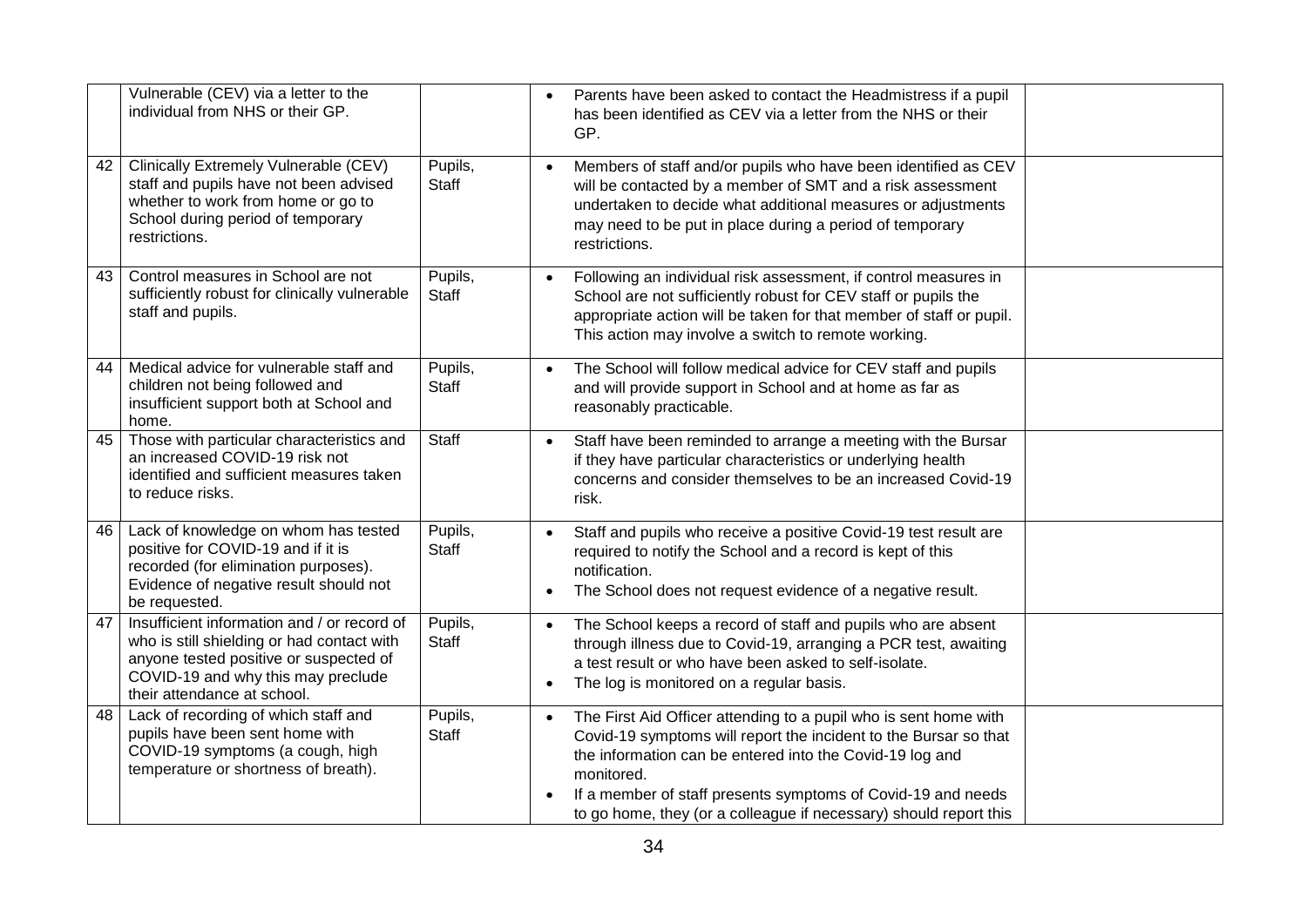|    |                                                                                                           |                  | information to the Bursar to be entered into the Covid-19 log and<br>monitored.                                                                                                         |  |
|----|-----------------------------------------------------------------------------------------------------------|------------------|-----------------------------------------------------------------------------------------------------------------------------------------------------------------------------------------|--|
| 49 | Lack of regular dialogue with those that<br>have suffered from COVID-19 and / or<br>are isolated at home. | Pupils,<br>Staff | The School will keep in contact with staff and the parents of<br>pupils who have been sent home feeling unwell, have tested<br>positive for Covid-19 and/or are self-isolating at home. |  |

#### **Dedicated School Transport**

|   | <b>Hazard</b>                                                                                                                                                                                          | Who may be<br>harmed               | <b>Control Measures</b>                                                                                                                                                                       | Remarks /<br><b>Re-assessment</b> |
|---|--------------------------------------------------------------------------------------------------------------------------------------------------------------------------------------------------------|------------------------------------|-----------------------------------------------------------------------------------------------------------------------------------------------------------------------------------------------|-----------------------------------|
|   | Drivers not regularly briefed on changes<br>or revised schedules and notices.                                                                                                                          | Pupils,<br>Staff                   | The Head of PE liaises with the School's sports transport<br>$\bullet$<br>provider and provides revised schedules and notices when<br>necessary.                                              |                                   |
| 2 | Drivers not fully considered, supported<br>or rostered (particularly relating to age<br>and vulnerability).                                                                                            | <b>Drivers</b>                     | Covered by transport provider policy and risk assessment.<br>$\bullet$                                                                                                                        |                                   |
| 3 | Drivers have insufficient / inappropriate<br>PPE, cleaning materials and training if<br>risk level increased or would normally<br>need for their work.                                                 | Drivers,<br>Pupils,<br>Staff       | Covered by transport provider policy and risk assessment.<br>$\bullet$                                                                                                                        |                                   |
| 4 | Inappropriate cleaning schedule that<br>does not focus on control measures<br>particularly frequently touched surfaces.                                                                                |                                    | Covered by transport provider policy and risk assessment.<br>$\bullet$                                                                                                                        |                                   |
| 5 | Vehicles not well ventilated when<br>occupied, particularly by opening<br>windows and ceiling vents (with a<br>balance between increased ventilation<br>and maintaining a comfortable<br>temperature). | Drivers,<br>Pupils,<br>Staff       | Pupils and staff are required to wear a face covering whilst<br>$\bullet$<br>travelling on the coach or school minibus to off-site activities.                                                |                                   |
| 6 | If required or appropriate insufficient or<br>no use of hand sanitiser upon boarding<br>and/or disembarking.                                                                                           | Driver,<br>Pupils,<br><b>Staff</b> | Supervising School staff ensure pupils use hand sanitiser upon<br>$\bullet$<br>boarding and on disembarking the coach and minibus.<br>Sufficient stocks of hand sanitiser are held in School. |                                   |
|   | Pupils and parents unaware that use of<br>face coverings and other control<br>measures may be necessary<br>temporarily.                                                                                | Pupils,<br>Parents                 | Letter to parents at start of new academic year.<br>$\bullet$<br>Face covering are required to be worn whilst travelling on the<br>$\bullet$<br>coach to off-site activities.                 |                                   |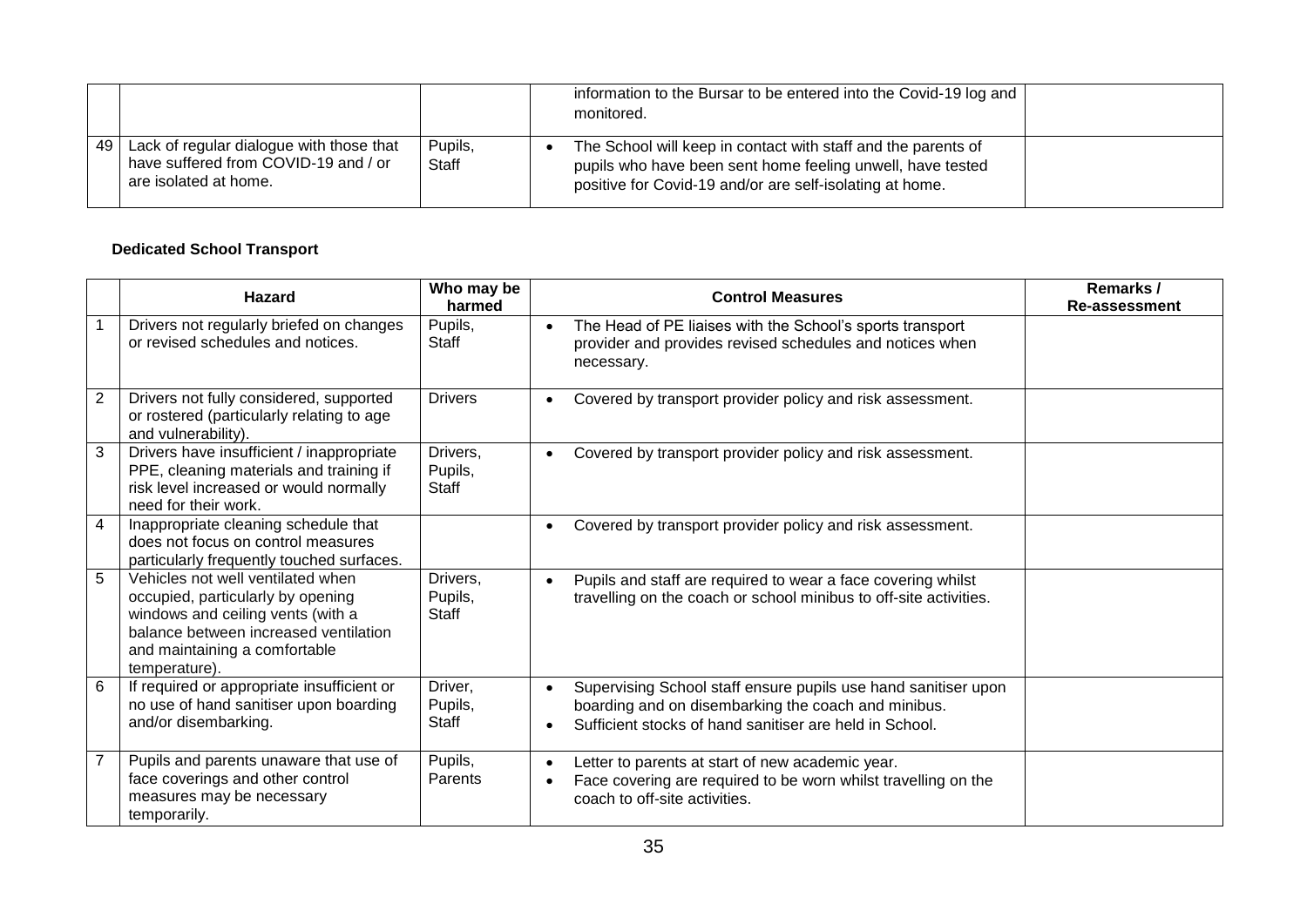| 8  | Unnecessary risks such as poorly<br>organised queue and boarding process<br>and overcrowding not minimised.     | Driver,<br>Pupils,<br>Staff        | School staff supervise the boarding and disembarkation of the<br>coach.                                                                                                                                                                                                                                                                                                                                                                                                                                                                                                                           |  |
|----|-----------------------------------------------------------------------------------------------------------------|------------------------------------|---------------------------------------------------------------------------------------------------------------------------------------------------------------------------------------------------------------------------------------------------------------------------------------------------------------------------------------------------------------------------------------------------------------------------------------------------------------------------------------------------------------------------------------------------------------------------------------------------|--|
| 9  | No plan for measures, in case of<br>emergency, for the movement of a<br>symptomatic pupil by school transport.  | Driver,<br>Pupils,<br><b>Staff</b> | Parents will be asked to collect a symptomatic pupil directly from<br>the off-site venue if possible.<br>Staff who become symptomatic during an off-site activity will be<br>given the means to return home directly if possible and<br>arrangements will be made for additional personnel to join the<br>group to maintain ratios if necessary.<br>Arrangements will be made for a symptomatic pupil or member<br>of staff to be collected from an off-site venue and returned to<br>School using the School minibus if necessary. Accompanying<br>personnel will be provided with suitable PPE. |  |
| 10 | No contingency plans outlining how to<br>operate if there were an outbreak in their<br>school or local area.    | All                                | Refer to School contingency plan.                                                                                                                                                                                                                                                                                                                                                                                                                                                                                                                                                                 |  |
| 11 | School vehicles not fully registered,<br>insured, maintained and stocked with<br>appropriate hygiene materials. | Pupils,<br>Staff                   | The School's minibus is fully registered, insured and maintained.<br>The School's minibus is stocked with appropriate hygiene<br>materials.                                                                                                                                                                                                                                                                                                                                                                                                                                                       |  |

# **Support Staff Risk Assessment in the COVID-19 Environment**

|   | <b>Hazard</b>                                                                                                        | Who may be<br>harmed | <b>Control Measures</b>                                                                                                                                                                                                                                      | Remarks/<br>Re-assessment |
|---|----------------------------------------------------------------------------------------------------------------------|----------------------|--------------------------------------------------------------------------------------------------------------------------------------------------------------------------------------------------------------------------------------------------------------|---------------------------|
|   | Support and contract staff not regularly<br>briefed on changes to school operation.                                  | Staff                | The Bursar will brief non-teaching support staff on any required<br>changes.                                                                                                                                                                                 |                           |
| 2 | Physical meetings recognise hygiene<br>arrangements including well-ventilated<br>rooms.                              | Staff                | Physical meetings to be held in well-ventilated rooms and avoid<br>overcrowding.<br>Hand sanitiser is readily available.<br>$\bullet$<br>Staff may wear a face covering if they wish to do so.                                                               |                           |
|   | Support staff and cleaners not fully<br>considered or supported (particularly<br>relating to age and vulnerability). | Staff                | All PGHS staff are fully considered and supported.<br>Staff have been reminded to arrange a meeting with the Bursar<br>if they have particular characteristics or underlying health<br>concerns and consider themselves to be an increased Covid-19<br>risk. |                           |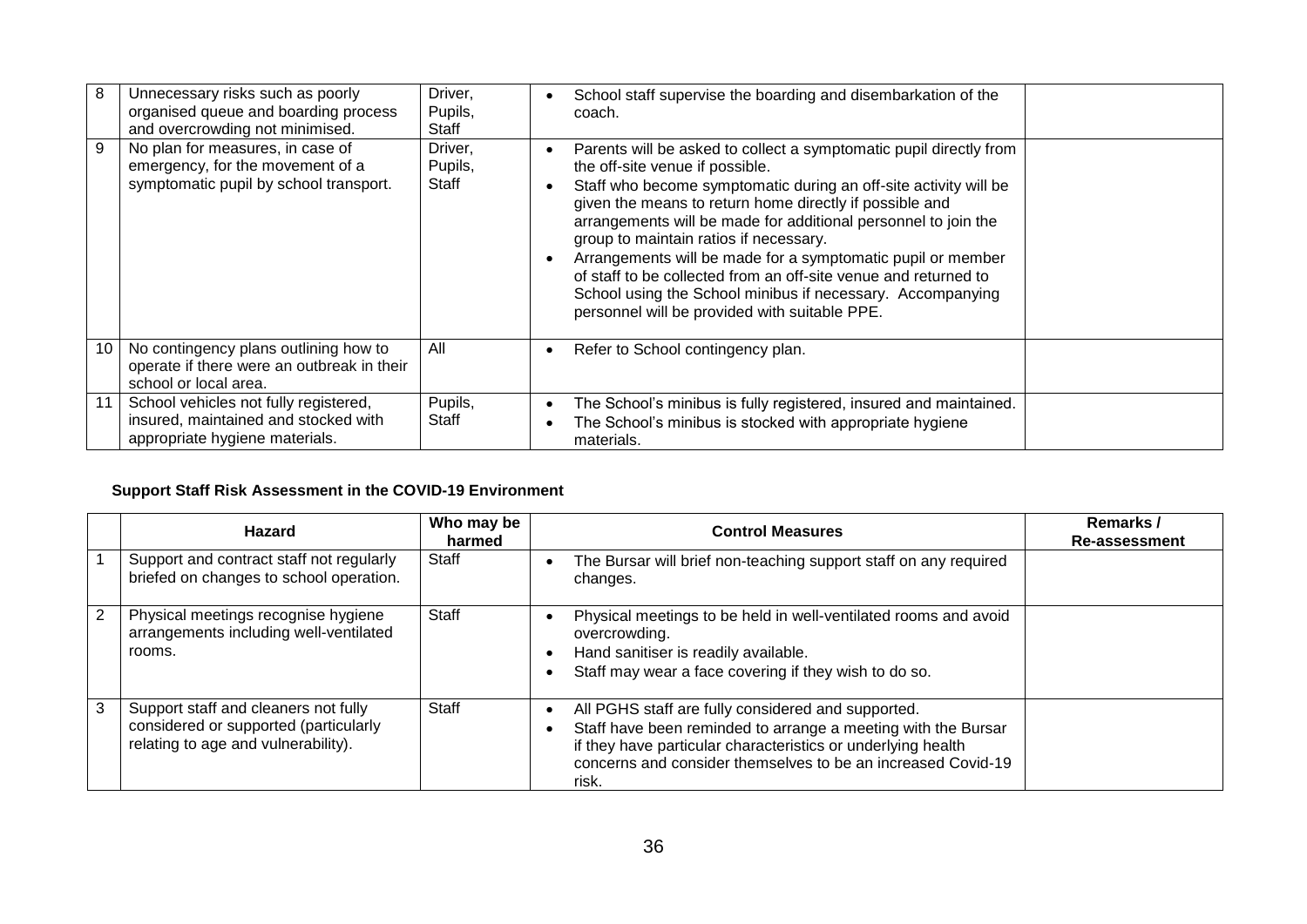| 4 | Support staff have<br>insufficient/inappropriate PPE, cleaning<br>materials and training.                  | Staff | Sufficient stocks of PPE and cleaning materials are held and are<br>$\bullet$<br>monitored by the Cleaning Supervisor.<br>Training is undertaken for the Cleaning staff by the Bursar.                                                                                                                                                                                                                             |  |
|---|------------------------------------------------------------------------------------------------------------|-------|--------------------------------------------------------------------------------------------------------------------------------------------------------------------------------------------------------------------------------------------------------------------------------------------------------------------------------------------------------------------------------------------------------------------|--|
| 5 | Cleaning regimes not enhanced,<br>regularly reviewed, inspected or<br>conforming to revised hygiene rules. | All   | Cleaning regimes are inspected and reviewed regularly by the<br>Bursar, Caretakers and Cleaning Supervisor.<br>Any cleaning issues are to be reported to the Bursar.<br>More frequent cleaning of high areas of risk i.e. hard surfaces,<br>hand rails and door handles, will be undertaken by the<br>Caretakers and Cleaning Team during the School day.<br>Computer keyboards/covers are to be wiped before use. |  |
| 6 | Security and access systems not<br>regularly checked, updated and re-<br>coded.                            | All   | All normal security and access procedures in place.                                                                                                                                                                                                                                                                                                                                                                |  |
|   | Reconfigured areas, zones and routes<br>hampering fire exits and routes.                                   | All   | All fire exits and routes are unhampered and checked on a daily<br>basis by duty Caretaker.                                                                                                                                                                                                                                                                                                                        |  |
| 8 | Fire and other emergency procedures<br>not reconfigured, routes not clear or<br>regularly inspected.       | ALI   | All normal fire and emergency procedures remain in place and<br>$\bullet$<br>regular checks maintained.                                                                                                                                                                                                                                                                                                            |  |

## **Facilities Management Risk Assessment in the COVID-19 Environment**

|   | <b>Hazard</b>                                                                                                                            | Who may be<br>harmed | <b>Control Measures</b>                                                                                                                                                                                                                                                                                 | Remarks /<br><b>Re-assessment</b> |
|---|------------------------------------------------------------------------------------------------------------------------------------------|----------------------|---------------------------------------------------------------------------------------------------------------------------------------------------------------------------------------------------------------------------------------------------------------------------------------------------------|-----------------------------------|
|   | Insufficient hand washing or hand<br>sanitiser 'stations' for all pupils and staff<br>to clean their hands regularly.                    | Pupils,<br>Staff     | The School has sufficient facilities for hand washing or hand<br>sanitising for all pupils and staff to enable them to clean their<br>hands regularly.<br>Hand sanitiser is available in all classrooms and other areas<br>around the School, including the hall, ESH, dining room,<br>reception area.  |                                   |
| 2 | Policy and procedures for contractors<br>including signing in and out, and badges<br>on school sites not reviewed, and / or<br>enforced. | All                  | Arrangements for all visitors to the School, including contractors,<br>are reviewed regularly.<br>Contractors are scheduled out of normal school hours where<br>possible.<br>Visitors and contractors are required to report to the main<br>reception desk where they are met by a member of the School |                                   |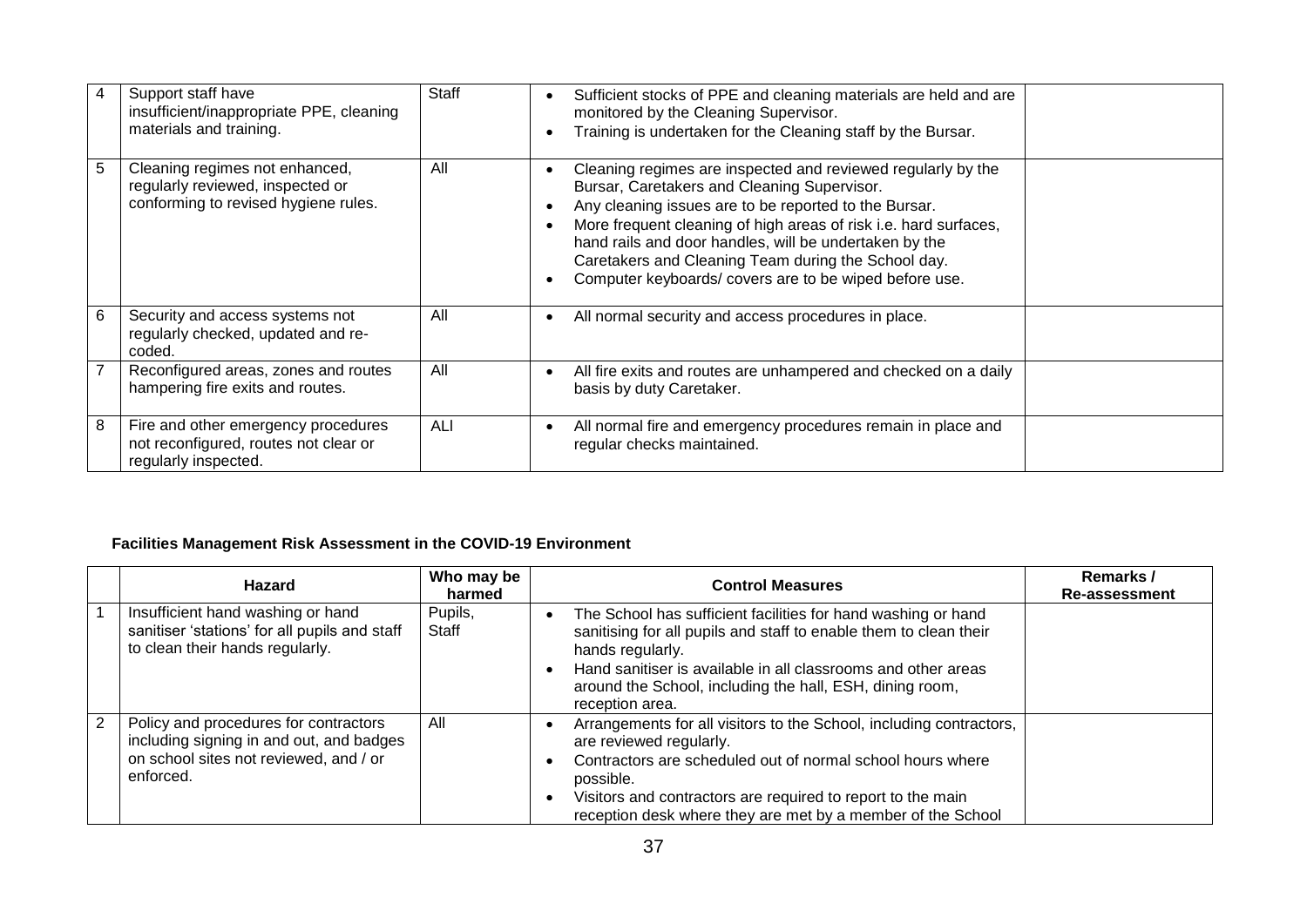|                |                                                                                                                                                                      |     | Office staff and asked to sign in and out. Visitors are issued<br>with a Visitor/Contractor badge.                                                                                                                                                                                                                                                                                                |  |
|----------------|----------------------------------------------------------------------------------------------------------------------------------------------------------------------|-----|---------------------------------------------------------------------------------------------------------------------------------------------------------------------------------------------------------------------------------------------------------------------------------------------------------------------------------------------------------------------------------------------------|--|
| 3              | If required or appropriate contractor<br>health declaration and pre-work briefings<br>not considered or implemented.                                                 | All | The School's Covid-19 protocols are explained to<br>Visitors/Contractors by a member of the School Office staff or<br>Caretaking team on arrival.                                                                                                                                                                                                                                                 |  |
| 4              | If required or appropriate contractor (and<br>visitor) hygiene arrangements not<br>considered including parking, guiding,<br>supervision, breaks, meals and toilets. | All | Visitors and contractors to the School are fully supervised during<br>term time.<br>Facilities for breaks, meals and toilet will be allocated and<br>shared with visitor/contractor on arrival.                                                                                                                                                                                                   |  |
| 5              | Insufficient consideration of natural<br>ventilation from external and internal<br>doors (if they are not fire doors and<br>where safe to do so)                     | All | Staff have been reminded about the need for good ventilation.<br>Internal and external doors may be left open when rooms are<br>occupied to improve the air flow.<br>Classroom windows are opened each morning by the caretaker<br>to allow all areas to be well ventilated.                                                                                                                      |  |
| 6              | Balance of increased ventilation while<br>maintaining a comfortable temperature<br>not fully considered.                                                             | All | Staff and pupils have been reminded of the need to maintain<br>good ventilation during the winter months and to consider the<br>need to dress appropriately. Parents have been reminded that<br>their daughters may need an extra layer of clothing under their<br>uniform to keep them warm.                                                                                                     |  |
| $\overline{7}$ | Insufficient heating and/ or cooling<br>system (including insufficient fuel levels if<br>applicable).                                                                | All | Heating systems are available throughout the School buildings.<br>Air conditioning systems are available in the ICT Department,<br>Elizabeth Smith Hall, Science Department, Computer Server<br>cupboard, Nursery and Dewick House.<br>Floor-standing fans may be provided for use in very hot weather<br>Portable heaters may be provided in very cold weather as an<br>extra source of heating. |  |
| 8              | Insufficient gas supply, maintenance,<br>checks, venting and valves.                                                                                                 | All | Gas heating systems are maintained and all boilers inspected<br>and serviced annually.                                                                                                                                                                                                                                                                                                            |  |
| 9              | Air conditioning units, ducts, ventilation<br>and extraction systems not checked on<br>re-occupying school facilities (including<br>workshops).                      | All | Maintenance service visits are scheduled regularly and are up to<br>date for the following:<br>Air conditioning units<br>Hall ventilation and extraction units<br>Kitchen extraction unit<br>Science Department Fume Cupboards                                                                                                                                                                    |  |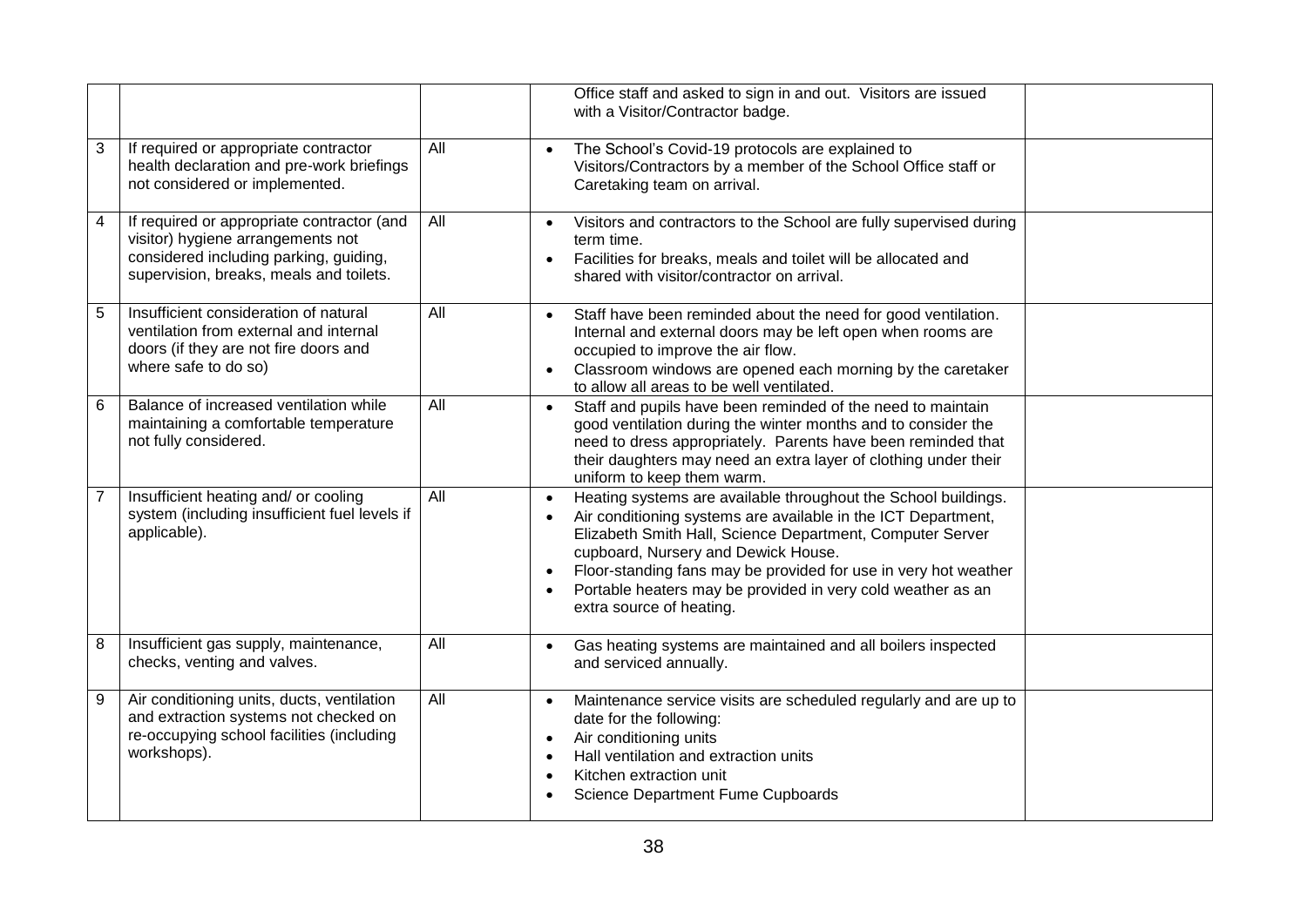| 10 | Centralised ventilation system that<br>removes and circulates air to different<br>rooms is not using a fresh air supply.       | All                     | No centralised ventilation system used to remove and circulate<br>air to different rooms.                                                                                                                                                                                                                                                                                                                      |
|----|--------------------------------------------------------------------------------------------------------------------------------|-------------------------|----------------------------------------------------------------------------------------------------------------------------------------------------------------------------------------------------------------------------------------------------------------------------------------------------------------------------------------------------------------------------------------------------------------|
| 11 | Electrical tests not up-to-date including<br>emergency lighting and PAT including<br>electrical equipment bought in to school. | All                     | Annual emergency lighting service up to date (February 2021).<br>PAT testing service up to date (August 2021).<br>Five-yearly fixed wiring inspection due in 2022.<br>$\bullet$                                                                                                                                                                                                                                |
| 12 | Water testing for temperature, flow and<br>legionella not in date, recorded or tested<br>on re-opening facilities.             | All                     | Programme for water testing in place and up to date.<br>$\bullet$<br>Quarterly visits undertaken by contractor<br>Annual water sampling completed (August 2021).<br>Inspection, clean and disinfection of CWV (August 2021).                                                                                                                                                                                   |
| 13 | Fire alarm panel, system and<br>extinguishers not in date and not<br>serviced.                                                 | All                     | Fire alarm panel, system servicing up to date (August 2021)<br>$\bullet$<br>Weekly call point testing undertaken by Caretakers.<br>Fire extinguisher servicing up to date (February 2021).<br>Appliances are regularly inspected by Caretakers.                                                                                                                                                                |
| 14 | Fire doors improperly propped open to<br>limit use of door handles and increase<br>ventilation.                                | All                     | Permission given for staff to prop open doors to allow increased<br>$\bullet$<br>ventilation BUT ALL DOOR PROPS MUST BE REMOVED AND<br>FIRE DOORS CLOSED WHEN MEMBER OF STAFF LEAVES<br>THE ROOM AND AREAS ARE LEFT UNOCCUPIED.                                                                                                                                                                                |
| 15 | Kitchen not reconfigured, stocked and<br>cleaned if closed over a long period.                                                 | All                     | The catering service provided by Harrison Catering was paused<br>$\bullet$<br>in March 2020 and reopened at the start of the new academic<br>year in 2021.<br>Deep cleaning of the kitchen completed (August 2021)                                                                                                                                                                                             |
| 16 | Insufficient chefs, supervising staff and<br>cleaners to maintain high standards of<br>hygiene.                                | All                     | The catering is outsourced to Harrison Catering and a new<br>catering team has been recruited for the reopening of the<br>service in September 2021.<br>Agency staff can be used in need to cover for staff absences.                                                                                                                                                                                          |
| 17 | Servery and dining room rules<br>inadequate or unsafe including wiping<br>table, chairs and hard surfaces between<br>sittings. | Pupils,<br><b>Staff</b> | Pupils line up for admission, this and behaviour is supervised by<br>teaching staff on duty.<br>Tables are cleaned between sittings.<br>$\bullet$                                                                                                                                                                                                                                                              |
| 18 | Insufficient drinking supplies and<br>hydration available in dining room and<br>around the school.                             | Pupils,<br><b>Staff</b> | Drinking water is available in the dining room.<br>Pupils are asked to bring in their own water bottles and these<br>can be filled from the drinking fountain in the playground.                                                                                                                                                                                                                               |
| 19 | Cleaners changed working patterns<br>during the day not discussed or agreed<br>to meet the revised hygiene<br>requirements.    | Pupils,<br>Staff        | The Cleaning team provide a daily cleaning service for the main<br>$\bullet$<br>school, which is completed before the start of the school day.<br>A full-time cleaner has been engaged to provide an enhanced<br>$\bullet$<br>cleaning service during the school day.<br>An evening cleaning service is provided at the Nursery.<br>A Caretaker visits the Nursery daily to provide extra cleaning<br>support. |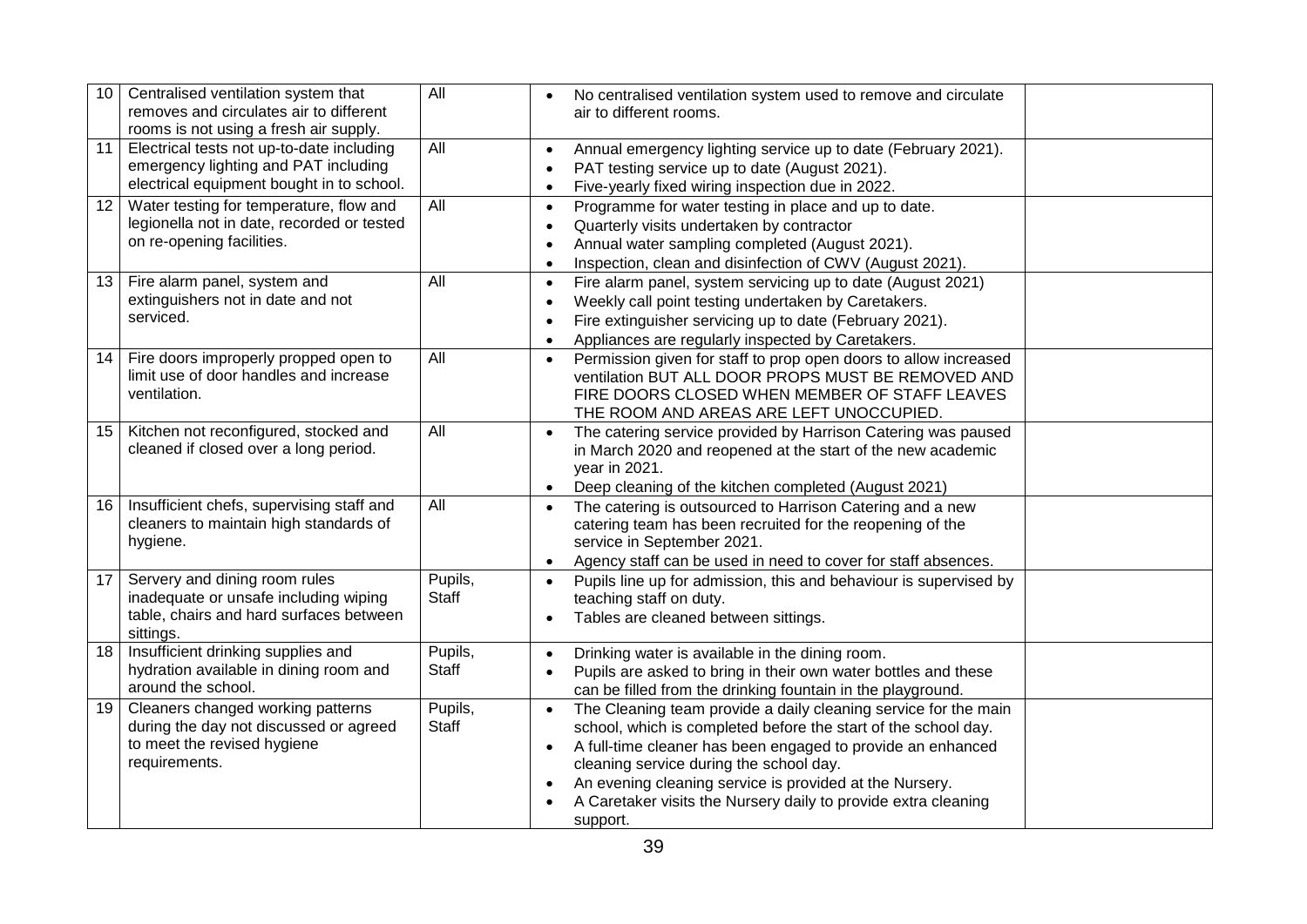| 20              | Cleaners have insufficient or revised<br>instructions and training for appropriate<br>cleaning and the wearing and disposal of<br>PPE.                  | <b>Staff</b> | The Bursar meets with the cleaning team on a regular basis to<br>ensure instructions are understood and are being implemented.<br>The Bursar meets with the Cleaning Supervisor daily.                                                                      |  |
|-----------------|---------------------------------------------------------------------------------------------------------------------------------------------------------|--------------|-------------------------------------------------------------------------------------------------------------------------------------------------------------------------------------------------------------------------------------------------------------|--|
| 21              | Insufficient cleaning staff for revised<br>cleaning schedule and deep clean of<br>each room and space daily unless left<br>fallow.                      | All          | The Cleaning team are employed by the School and extra hours<br>have been agreed to meet the enhanced cleaning schedule and<br>to ensure all areas are cleaned daily.                                                                                       |  |
| $\overline{22}$ | Insufficient immediate procedures<br>(quarantine and deep clean) and PPE<br>where areas contaminated with bodily<br>fluids.                             | All          | The Cleaning Supervisor is employed on a full-time basis so is<br>available to attend to areas which require immediate attention.<br>The School has sufficient PPE and the Cleaning Supervisor<br>monitors stock levels.                                    |  |
| 23              | Cleaning staff not equipped or using<br>appropriate PPE where recommended<br>including aprons, gloves, face coverings<br>and their subsequent disposal. | <b>Staff</b> | The Cleaning staff are instructed to wear PPE where<br>recommended and the following items are readily available for<br>their use:<br>Disposable gloves<br>Disposable aprons<br>Face coverings<br>Fabric tabards                                            |  |
| 24              | Laundry wash and dryers not<br>serviceable, unable to cope with<br>temperature requirements and<br>insufficient wash products.                          | All          | A serviceable washing machine/dryer is available on-site.<br>Sufficient quantities of washing products are held and the<br>Cleaning Supervisor monitors stock levels.                                                                                       |  |
| 25              | Suspended services not re-set or<br>reviewed to cater for current school<br>operation including waste disposal.                                         | All          | During periods of School closure, some services may be<br>suspended or reduced.<br>Services are reviewed and reinstated as required to cater for<br>School operation on re-opening.<br>All services are currently in operation.<br>$\bullet$                |  |
| 26              | Scheduled or on-going building works<br>not reviewed given revised school<br>timetables, staggered drop-off / pick-ups<br>times.                        | All          | There are no scheduled building works planned beyond the start<br>of the new academic year.<br>All works currently scheduled are due to be completed before<br>the start of the new term.                                                                   |  |
| 27              | Suppliers not following appropriate SD,<br>hygiene measures and new routes,<br>arrival details etc                                                      | All          | To minimise the number of visitors on site, whenever possible<br>$\bullet$<br>delivery operators are asked to drop off packages by the School<br>gate and taken inside by a member of staff. Larger deliveries<br>will be supervised by the duty Caretaker. |  |
| 28              | Waste procedures not reviewed or<br>sufficient to cater for increase in waste<br>measures.                                                              | All          | Waste procedures are reviewed regularly and sufficient for the<br>$\bullet$<br>School's requirements.                                                                                                                                                       |  |